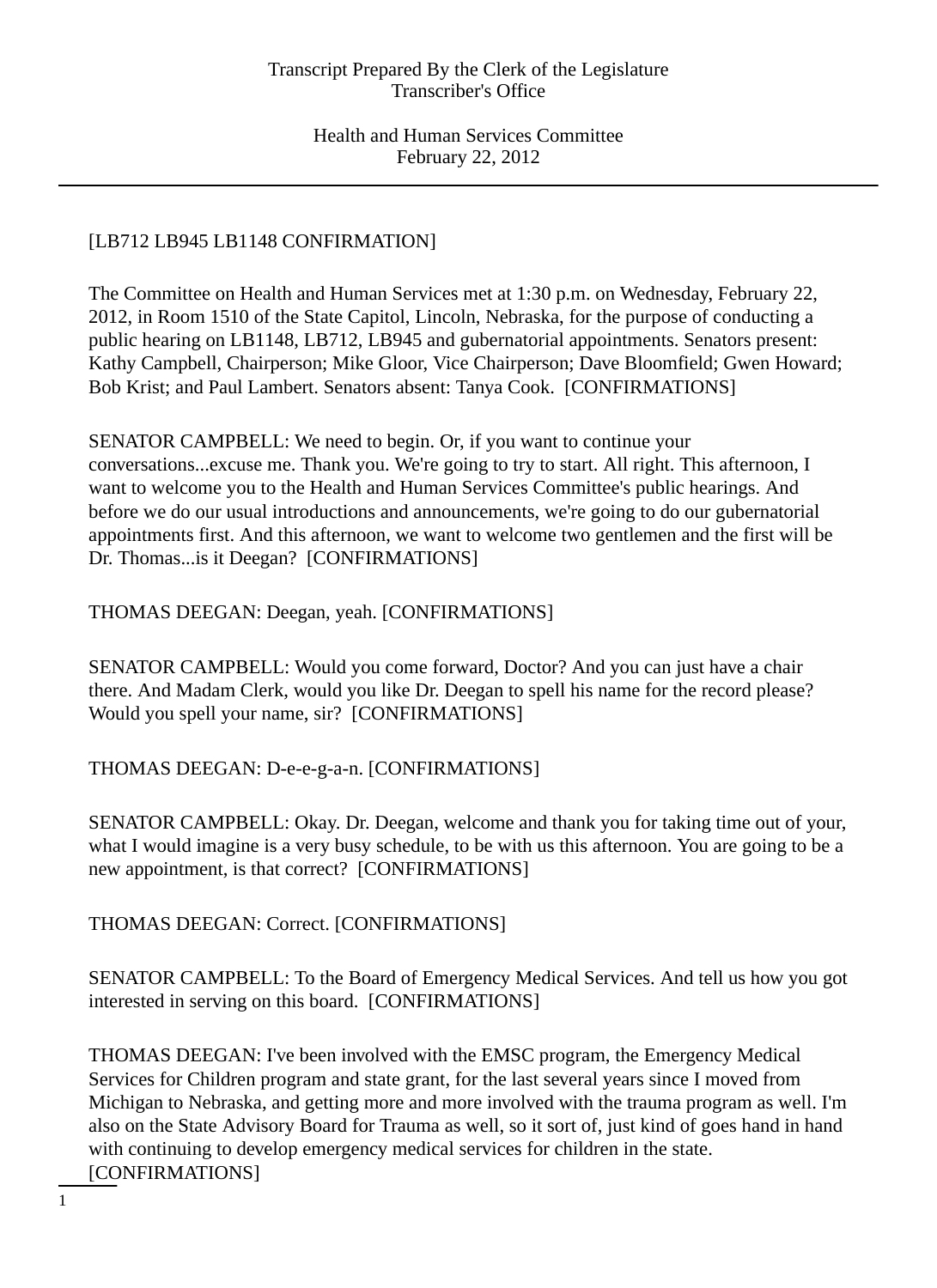SENATOR CAMPBELL: (Exhibit 1) Excellent. Well, you have a very extensive vitae and a most impressive one, I might add. [CONFIRMATIONS]

THOMAS DEEGAN: Thank you. [CONFIRMATIONS]

SENATOR CAMPBELL: We're very glad that you came from Michigan to the state of Nebraska, that's for sure. How...do you have any idea--and I wouldn't expect you to know--how often the board meets? Do you know how often it meets? [CONFIRMATIONS]

THOMAS DEEGAN: They're usually quarterly... [CONFIRMATIONS]

SENATOR CAMPBELL: Quarterly, okay. [CONFIRMATIONS]

THOMAS DEEGAN: ...plus conference calls as needed, which are about once a month. [CONFIRMATIONS]

SENATOR CAMPBELL: So that makes it a little easier for a person in your position to participate because I was somewhat concerned thinking, boy, that would be a lot of time away from your practice if it was like on a monthly basis, that type of thing. So you work, you are the pediatric ER or trauma room at Children's, is that correct? [CONFIRMATIONS]

THOMAS DEEGAN: Yes, the emergency department at Children's. [CONFIRMATIONS]

SENATOR CAMPBELL: So tell us a little bit about how you think that experience will work in with the board you're going to serve on. [CONFIRMATIONS]

THOMAS DEEGAN: Well, it's...we sort of by default are essentially the pediatric emergency medicine experts in the field and that allows us to sort of help develop the EMS programs. Part of emergency medicine is also emergency medical services in community hospitals, in prehospital care, etcetera. [CONFIRMATIONS]

SENATOR CAMPBELL: Ah. [CONFIRMATIONS]

THOMAS DEEGAN: So I've been involved in EMS education for a long time as well to try and improve EMS, the sort of the emergency medical care for children throughout the continuum, from prehospital to tertiary care center. [CONFIRMATIONS]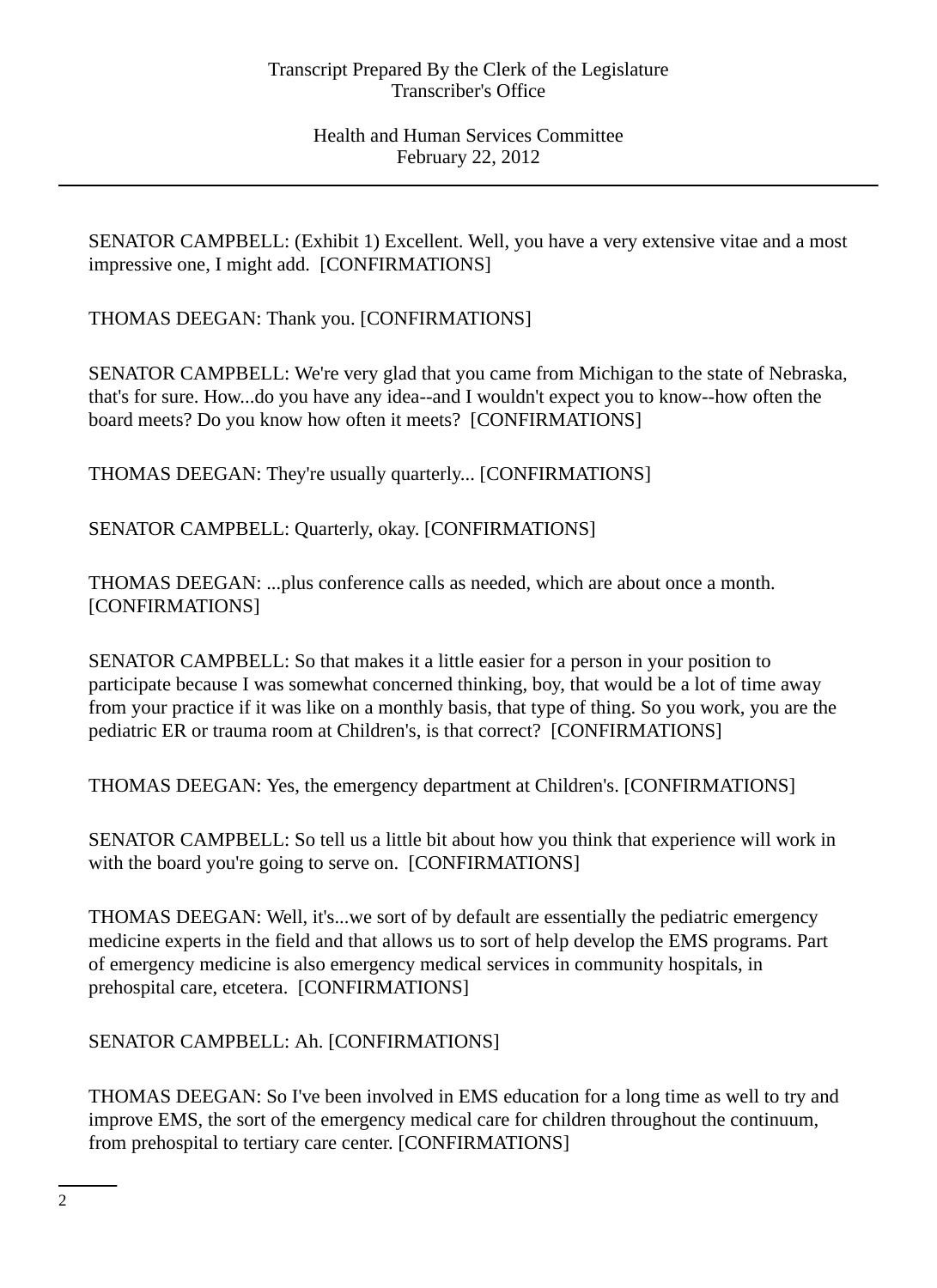SENATOR CAMPBELL: Interesting. What's the most reoccurring thing you see for children in the trauma room? Do you get asked that a lot, Dr. Deegan? [CONFIRMATIONS]

THOMAS DEEGAN: Just common fractures is probably the most common thing that we see. [CONFIRMATIONS]

SENATOR CAMPBELL: Really? [CONFIRMATIONS]

THOMAS DEEGAN: Just falls and broken arms. [CONFIRMATIONS]

SENATOR CAMPBELL: But there are (inaudible). I have a 20-month-old grandson who is now just getting into crawling everywhere and so his folks are always saying they worry about his falling on his arm or his leg, that type of thing. So, other questions? Senator Gloor. [CONFIRMATIONS]

SENATOR GLOOR: Thank you, Senator Campbell. And Dr. Deegan, thank you for your willingness to serve in this volunteer capacity and make a difference. Children's gets a lot of referrals, a lot of ambulances pull into Children's from across the state. And so do you take--for lack of a better term--do you take your show on the road quite a bit? Do you reach out to some of those community hospitals and emergency rooms and emergency department directors to help them with some continuing education? [CONFIRMATIONS]

THOMAS DEEGAN: Yes. [CONFIRMATIONS]

SENATOR GLOOR: And do you see that as a responsibility that you have personally? Is it one of the reasons you're interested in this particular committee appointment? [CONFIRMATIONS]

THOMAS DEEGAN: Correct. We do a tremendous amount of outreach education and I've been doing a lot since I joined Children's, six years ago now, so both to prehospital providers throughout the state, as well as community emergency departments throughout the state as well. [CONFIRMATIONS]

SENATOR GLOOR: Same with Iowa? Do you reach out to them so...? [CONFIRMATIONS]

THOMAS DEEGAN: We've done some in Iowa, yes, especially...not as much with the EMS, the prehospital providers, but more with the community hospitals. [CONFIRMATIONS]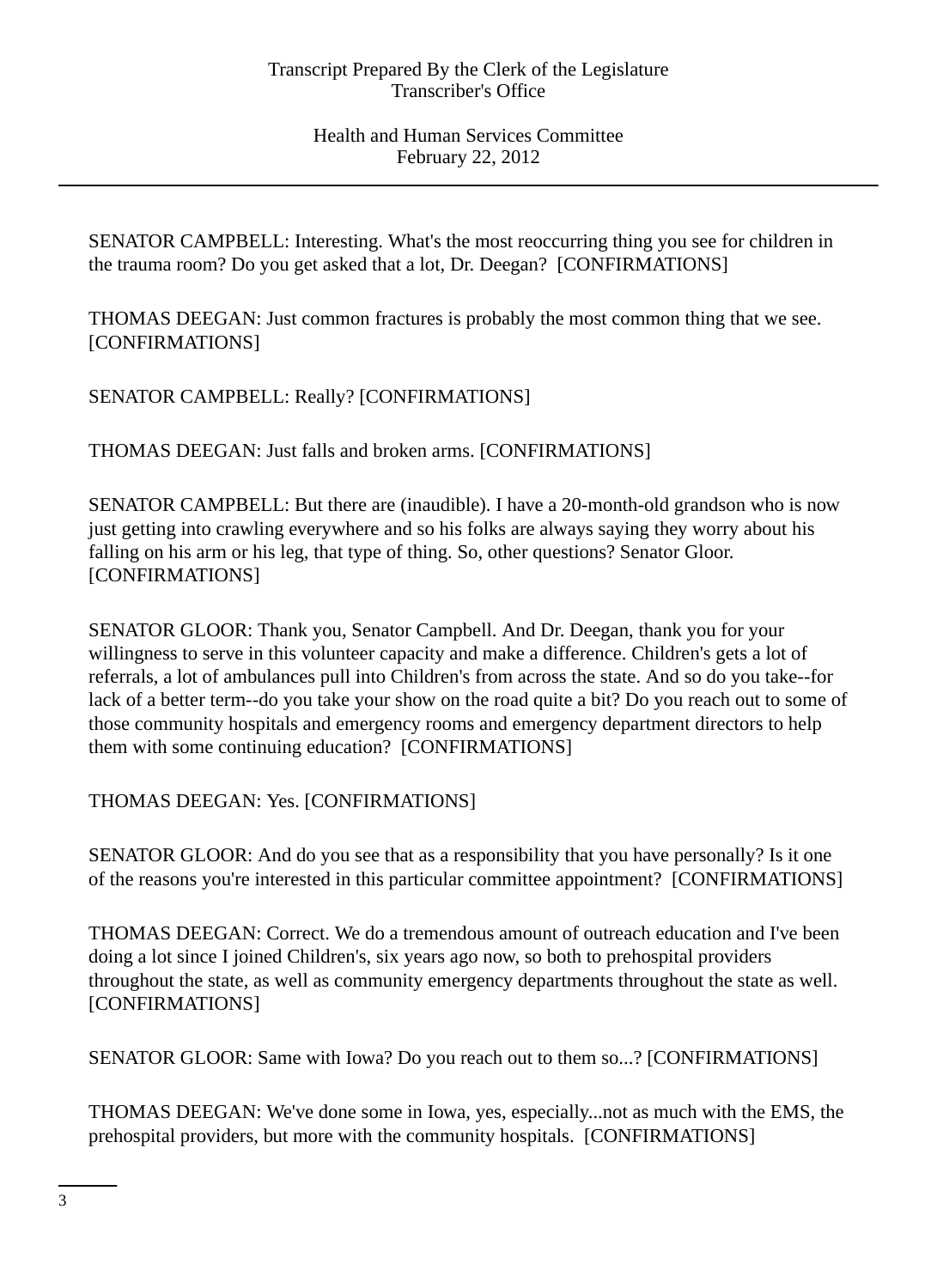SENATOR GLOOR: How far west do you get referrals in? As far as North Platte? Or at that point, do they usually head towards Denver? [CONFIRMATIONS]

THOMAS DEEGAN: It depends what's going on, but we've gotten referrals as far west as Scottsbluff, which surprises me because Denver's a little bit closer. [CONFIRMATIONS]

SENATOR GLOOR: Chicago is about the same distance from Omaha, as I recall, than Scottsbluff. So thank you. [CONFIRMATIONS]

THOMAS DEEGAN: And with our fixed-wing transport plane, we are able to sort of reach everyone in the state. [CONFIRMATIONS]

SENATOR GLOOR: Thank you. [CONFIRMATIONS]

SENATOR CAMPBELL: Other questions? Senator Bloomfield, did you have a question? [CONFIRMATIONS]

SENATOR BLOOMFIELD: No, I just... [CONFIRMATIONS]

SENATOR CAMPBELL: He's just reading. [CONFIRMATIONS]

SENATOR BLOOMFIELD: No, no, I'm reading it. It seems we have this convert from Michigan. I'm a little curious about his football. (Laughter) [CONFIRMATIONS]

SENATOR CAMPBELL: Well, he wore his red today. [CONFIRMATIONS]

THOMAS DEEGAN: Surprisingly enough, I wore red today; didn't dawn on me, but... [CONFIRMATIONS]

SENATOR GLOOR: It was probably a good plan. [CONFIRMATIONS]

THOMAS DEEGAN: I still bleed blue and gold. [CONFIRMATIONS]

SENATOR BLOOMFIELD: Thank you for your applying for this. [CONFIRMATIONS]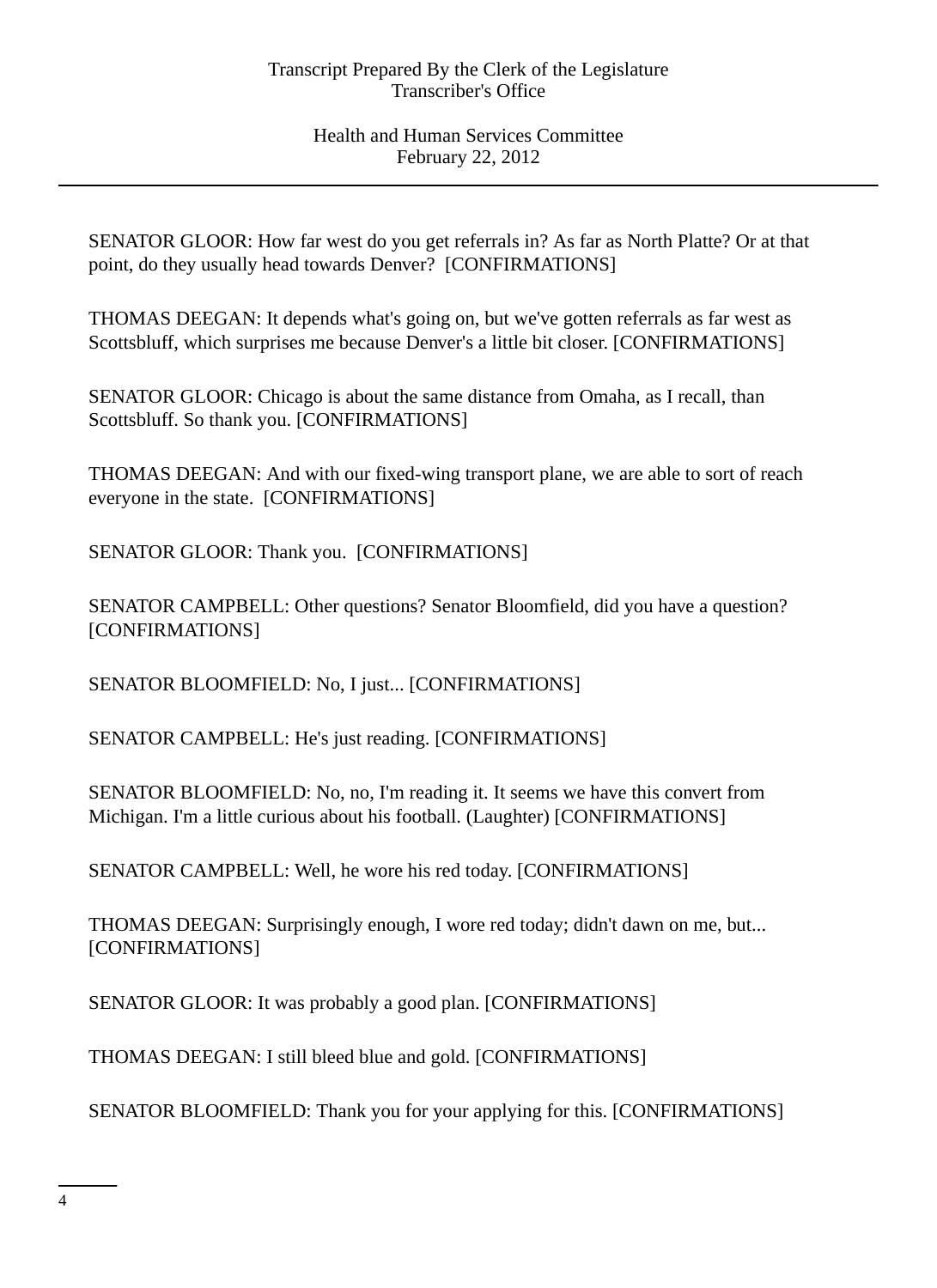SENATOR CAMPBELL: Was it a good day when we went into the Big 10 for you or kind of a...? [CONFIRMATIONS]

THOMAS DEEGAN: Yes, it was. [CONFIRMATIONS]

SENATOR CAMPBELL: Okay. [CONFIRMATIONS]

THOMAS DEEGAN: No, it was...it's been good. [CONFIRMATIONS]

SENATOR CAMPBELL: Yeah, I think it has been very good. Other questions from the senators? Since you serve on the other board and will serve on this one, do you think this state is pretty equipped in terms of trauma centers and being...you know, are we well prepared for the future there? [CONFIRMATIONS]

THOMAS DEEGAN: Yeah, I think the trauma system here has developed quite well over the years... [CONFIRMATIONS]

SENATOR CAMPBELL: Good. [CONFIRMATIONS]

THOMAS DEEGAN: ...at least what I've learned from being on the advisory board. They have a very good designation system that allows sort of the getting the patient in the appropriate facility to maximize their survival. [CONFIRMATIONS]

SENATOR CAMPBELL: That's good to hear. That's very good to hear. Are there any questions? Well, thank you very much for your service to the state. [CONFIRMATIONS]

THOMAS DEEGAN: You're welcome. [CONFIRMATIONS]

SENATOR CAMPBELL: Obviously, all of the boards and commissions that we have make a lot of difference, and we're so appreciative when citizens come forward such as yourself and say they're willing to serve. The process from here on out, the committee will vote on your confirmation. I don't see any reason why we wouldn't forward it to the full Legislature, and then I'm sure you'll be notified. But we certainly expect a vote of confidence for you to serve and our appreciation. [CONFIRMATIONS]

THOMAS DEEGAN: Thank you. [CONFIRMATIONS]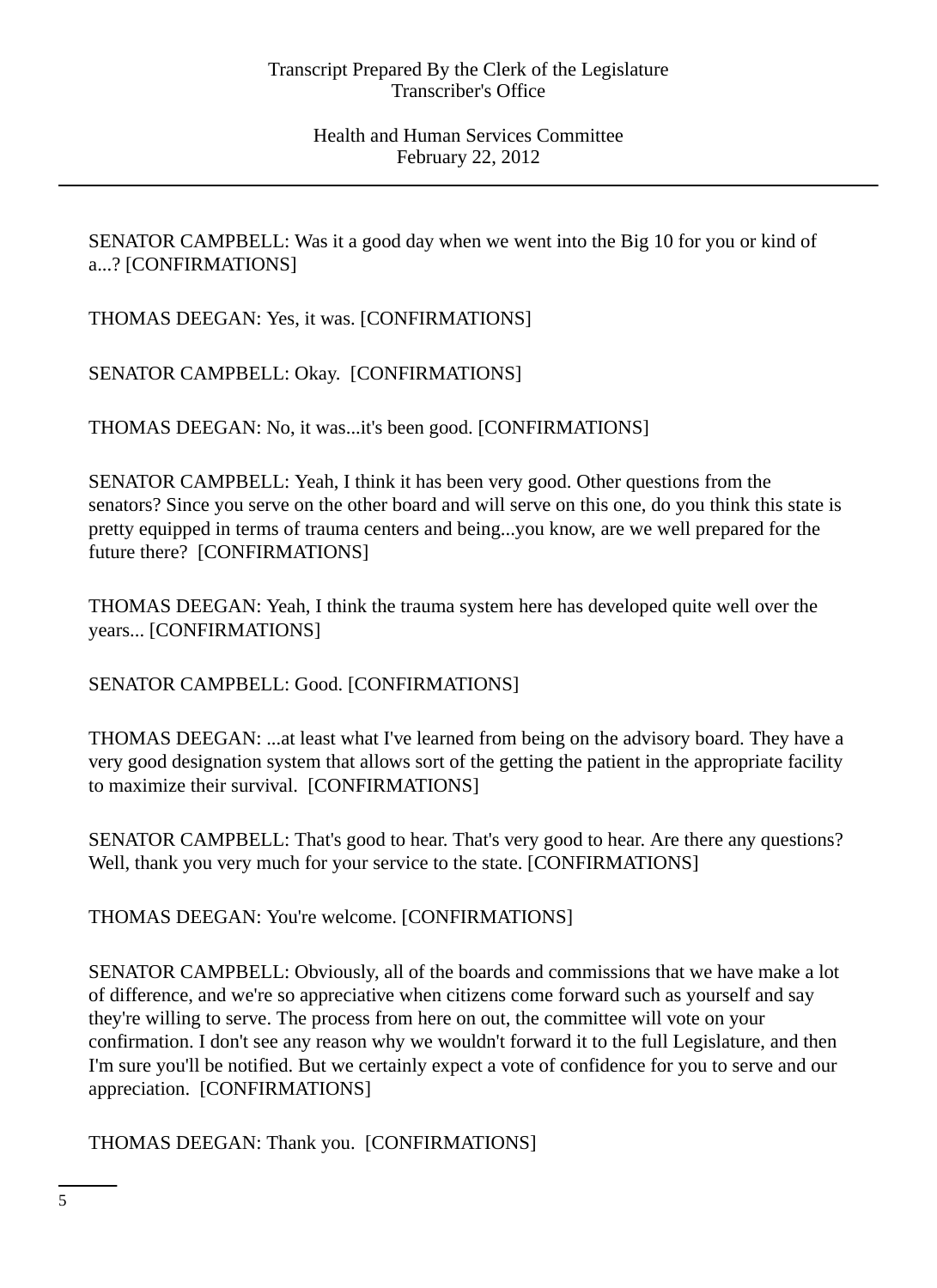SENATOR CAMPBELL: So thank you very much for coming today. [CONFIRMATIONS]

THOMAS DEEGAN: Thank you very much. [CONFIRMATIONS]

SENATOR CAMPBELL: Our next candidate is Carl...Rennerfeldt? Am I saying that...? [CONFIRMATIONS]

CARL RENNERFELDT: Rennerfeldt, that's correct, yes, ma'am. [CONFIRMATIONS]

SENATOR CAMPBELL: I'm saying that right. [CONFIRMATIONS]

CARL RENNERFELDT: Yes, ma'am. [CONFIRMATIONS]

SENATOR CAMPBELL: Boy oh boy, everybody is wearing their red Nebraska colors today. [CONFIRMATIONS]

CARL RENNERFELDT: Well, yeah. There's gymnastics coming up this weekend and our daughter-in-law is the assistant coach for the University of Nebraska-Lincoln. [CONFIRMATIONS]

SENATOR CAMPBELL: Hmm. Ah. [CONFIRMATIONS]

CARL RENNERFELDT: And so I have to support the team, obviously, so. [CONFIRMATIONS]

SENATOR CAMPBELL: Absolutely. Are the meets here or...? [CONFIRMATIONS]

CARL RENNERFELDT: No, this was in Arkansas; they'll be going to Arkansas this weekend. [CONFIRMATIONS]

SENATOR CAMPBELL: Interesting. [CONFIRMATIONS]

CARL RENNERFELDT: Yeah, so. [CONFIRMATIONS]

SENATOR CAMPBELL: Well, we wish them all good luck. [CONFIRMATIONS]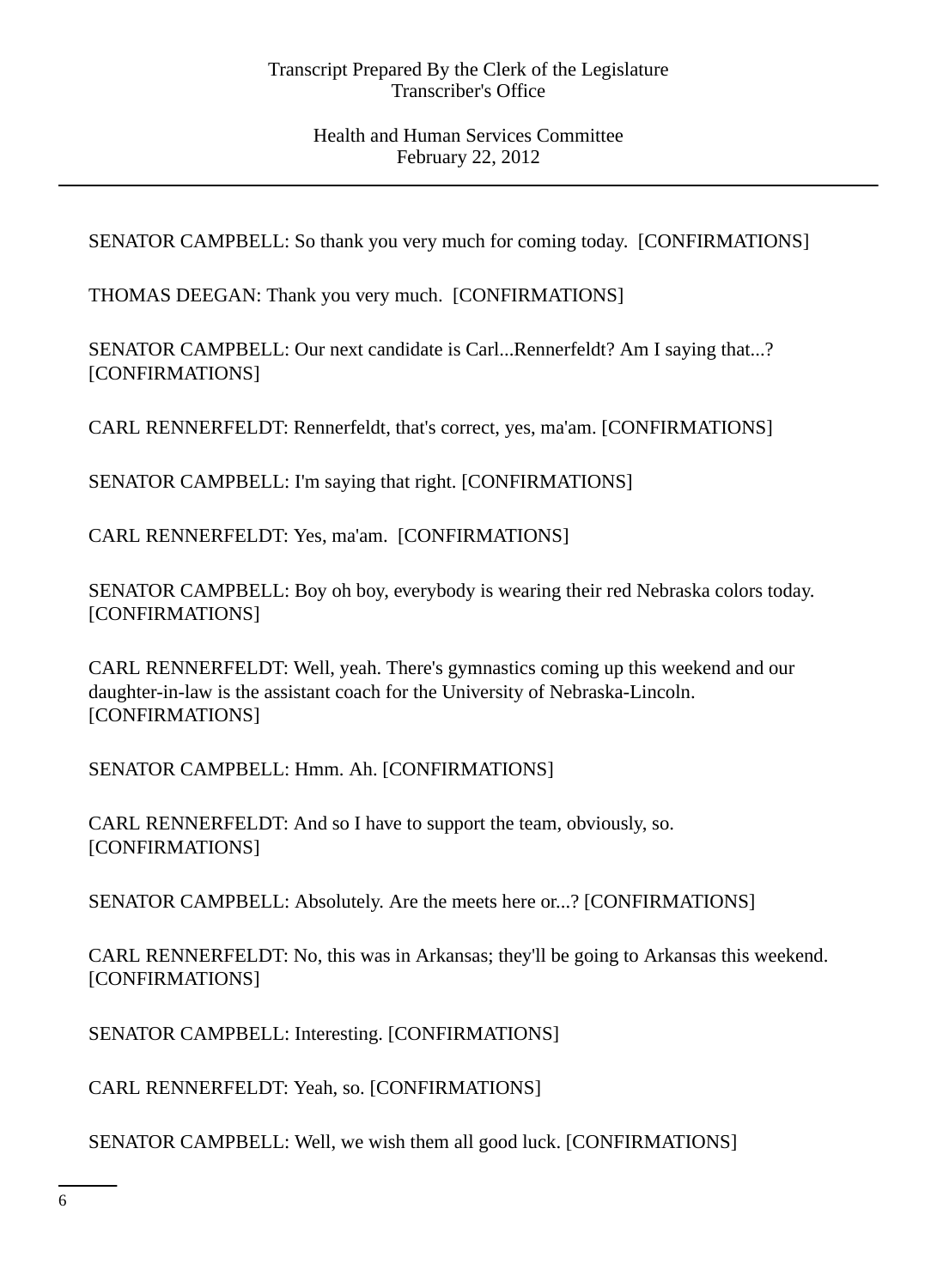CARL RENNERFELDT: And my wife said I couldn't wear a Harley shirt, so... [CONFIRMATIONS]

SENATOR CAMPBELL: Oh, that's good, that's good. [CONFIRMATIONS]

CARL RENNERFELDT: Rennerfeldt, R-e-n-n-e-r-f-e-l-d-t. [CONFIRMATIONS]

SENATOR CAMPBELL: Mr. Rennerfeldt, tell us a little bit how you got interested because this is your first appointment to this board also. [CONFIRMATIONS]

CARL RENNERFELDT: Yes, ma'am, it is. I've been involved in the fire rescue service for Blair, Nebraska, for the past 35 years. I am presently serving as the rescue chief. Prior to that, my father was on the fire department rescue squad in Oakland, Nebraska, as I was growing up, so I have grown up in the service for probably close to 60 years now. So it just kind of comes natural, I believe; it's a way that I've found that I can serve the community and friends and family. [CONFIRMATIONS]

SENATOR CAMPBELL: Unfortunately, in some cases we're seeing a real need for volunteers to step forward on a fire and rescue, that the numbers seem to be dwindling, and any suggestions for how we can turn that around? [CONFIRMATIONS]

CARL RENNERFELDT: A number of years, or the last couple of years--I think it's been three years ago now--the state of Nebraska started the Length of Service Program, which we've used to our benefit in Blair. [CONFIRMATIONS]

SENATOR CAMPBELL: Yes. [CONFIRMATIONS]

CARL RENNERFELDT: We've been quite fortunate we were able to do that. We fund that part of our service from our rescue calls; and when we average about 750 rescue calls a year, it's...that's easy to do. The smaller communities, Herman, Nebraska, for instance, had 22 calls last year, and so for them it's really difficult to come up with methods. And so to try and find monies is very, very difficult; and we were able to put \$3,000 a year away for our members that are able to meet the obligations of meetings and drills and calls. And once you're able to do that, that money goes into an account for you and you draw that upon your retirement; that's when that comes about. So within say five years, you're going to be looking at \$15,000 sitting there in a bank account that's being managed by our board of directors. And so it's a very, very interesting and nice thing to have. But the majority of the communities really, really have difficulties with that. We have...we average about 60 members in our department, all volunteer.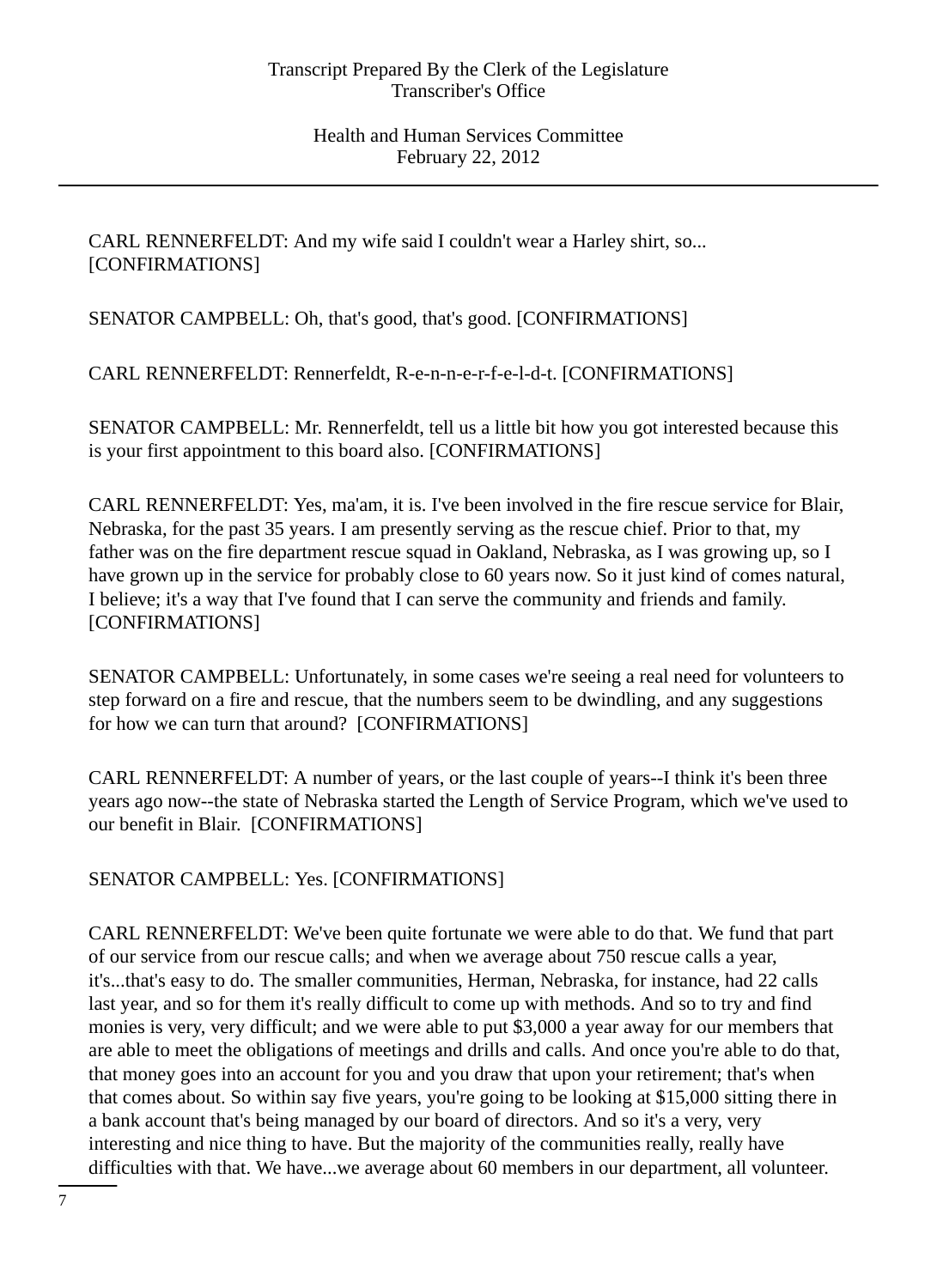Health and Human Services Committee February 22, 2012

And there's times when we get down to around 52 or 53, but you look at the rest of the communities and they really don't have that opportunity to have people like that. We have a good group from the city of Blair that are employees that are on the department as well as our local businesses. And they're a huge supporter of our department and they're able then to...they let their employees leave work. Great Plains Communications is a perfect example of that. Our fire chief works for Great Plains Communications, just started with them the last two years, and they're big supporters of the fact that pager goes off, they're able to leave work and they still get paid. And that's something for a business to take that obligation on, to continue to pay those people when they're gone, and so it's...Kelly Ryan Manufacturing is another one. Cargill, we have a huge Cargill campus and there was six of our members. They're all local individuals, but they grew up in the city of Blair. But they work at Cargill and they're able to leave and respond when we need them, so that's huge. Recruitment is the big thing, though. People, the communities advertising the fact they need help. Some of the smaller communities--Kennard and Arlington and Fort Calhoun and Herman and our community--you know, they rely on farmers. In spring and fall, it gets a little difficult because they're in the field. [CONFIRMATIONS]

## SENATOR CAMPBELL: Um-hum. [CONFIRMATIONS]

CARL RENNERFELDT: So there's challenges out there, but we're able to meet them. The state has done a really good job of...and this committee is one of the committees that has done a lot of work to support those individuals that are out there in the state trying to help out. [CONFIRMATIONS]

SENATOR CAMPBELL: Well, you were awarded as instructor of the year at one point. [CONFIRMATIONS]

CARL RENNERFELDT: Yes, ma'am, I was. [CONFIRMATIONS]

SENATOR CAMPBELL: That's quite an honor from... [CONFIRMATIONS]

CARL RENNERFELDT: It was. It was a huge honor for me to be able to receive that. I worked for Omaha Public Power District for 33-and-a-half years, which had a great retirement program. And so once you met the rule of 90, your age and in years of service, you could leave work and get a paycheck every month, which was...and keep your health insurance, keep your life insurance. Those types of things were very important and that's, once again, a public utility. The only state in the United States that has that is Nebraska, as you well know, so...and I did education through them after I worked in the...I worked at the nuclear power plant in the operations department, then I went into training. So to continue as part of that, that interest then of helping firefighters to be able to comfortably go inside a burning building and put water...you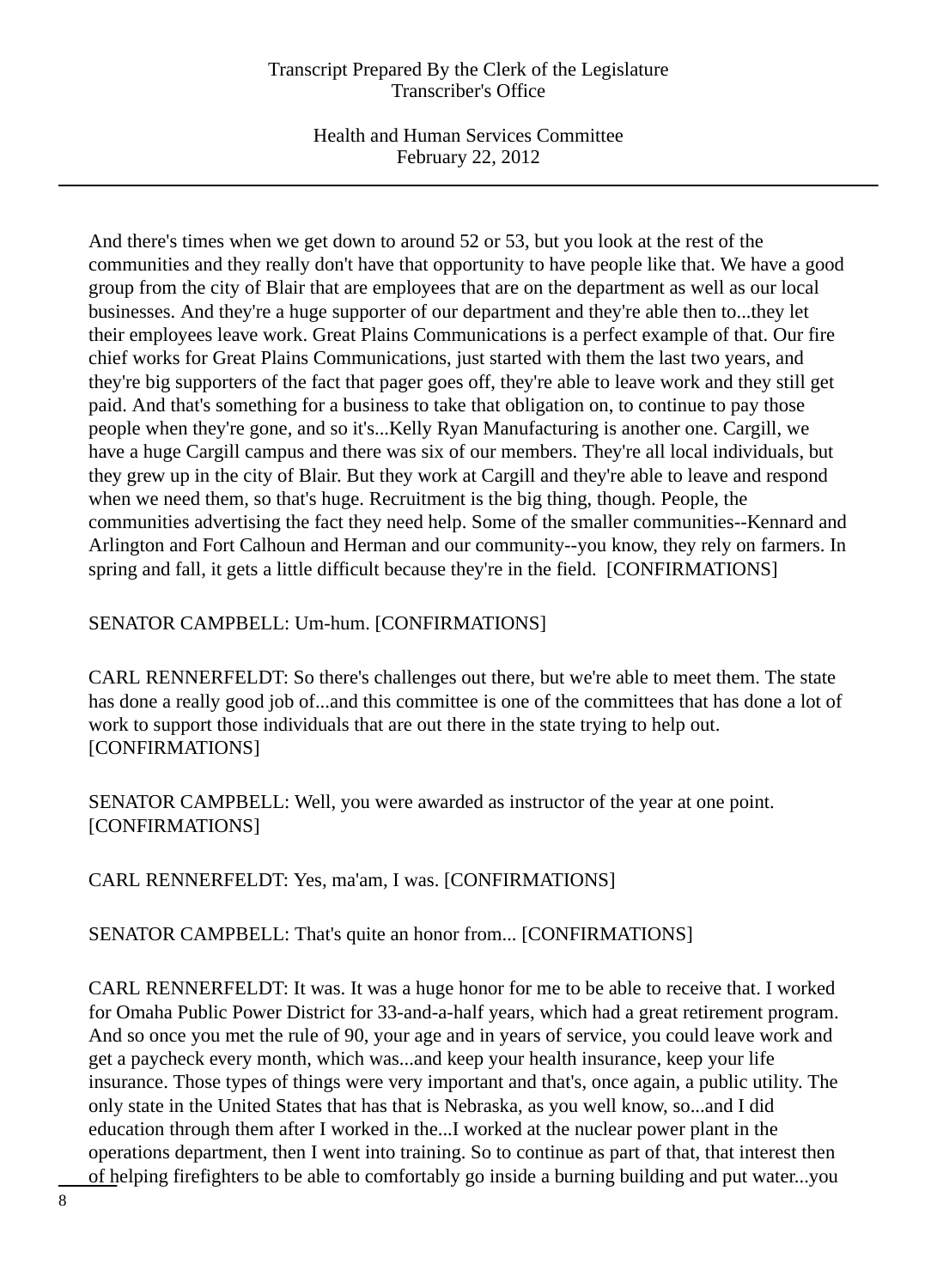put the wet stuff on the red stuff, as it were, and it was an honor to be recognized by the volunteers of the state of Nebraska. [CONFIRMATIONS]

SENATOR CAMPBELL: Absolutely. Other questions? Senator Bloomfield. [CONFIRMATIONS]

SENATOR BLOOMFIELD: Thank you, Senator Campbell. You mentioned that Blair Manufacturing pays the volunteers when they go to a call or something that's akin to. [CONFIRMATIONS]

CARL RENNERFELDT: Yes, sir, they do. [CONFIRMATIONS]

SENATOR BLOOMFIELD: Do you know how common that is throughout the state? [CONFIRMATIONS]

CARL RENNERFELDT: No, I do not. I don't have any good feeling for that. [CONFIRMATIONS]

SENATOR BLOOMFIELD: Okay. Sounded like a wonderful idea as... [CONFIRMATIONS]

CARL RENNERFELDT: It is. And you take a look at...most generally, like it's a rescue call; at most it might be an hour, unless it's something serious. And so once again, that is a pretty good obligation when you're looking at...I talked to the chief this morning and he said they'd...we'd already had two runs this morning. Yesterday, we did four in eight hours. And so not always are those people able to leave. They might be involved in work where they can't get away, but they do support them and we really appreciate it. [CONFIRMATIONS]

SENATOR BLOOMFIELD: Okay, thank you. [CONFIRMATIONS]

CARL RENNERFELDT: Yeah. [CONFIRMATIONS]

SENATOR CAMPBELL: Senator Lambert? [CONFIRMATIONS]

SENATOR LAMBERT: Thank you, Senator Campbell. You have a hospital there in Blair that helps tremendously, doesn't it, with the time of calls? [CONFIRMATIONS]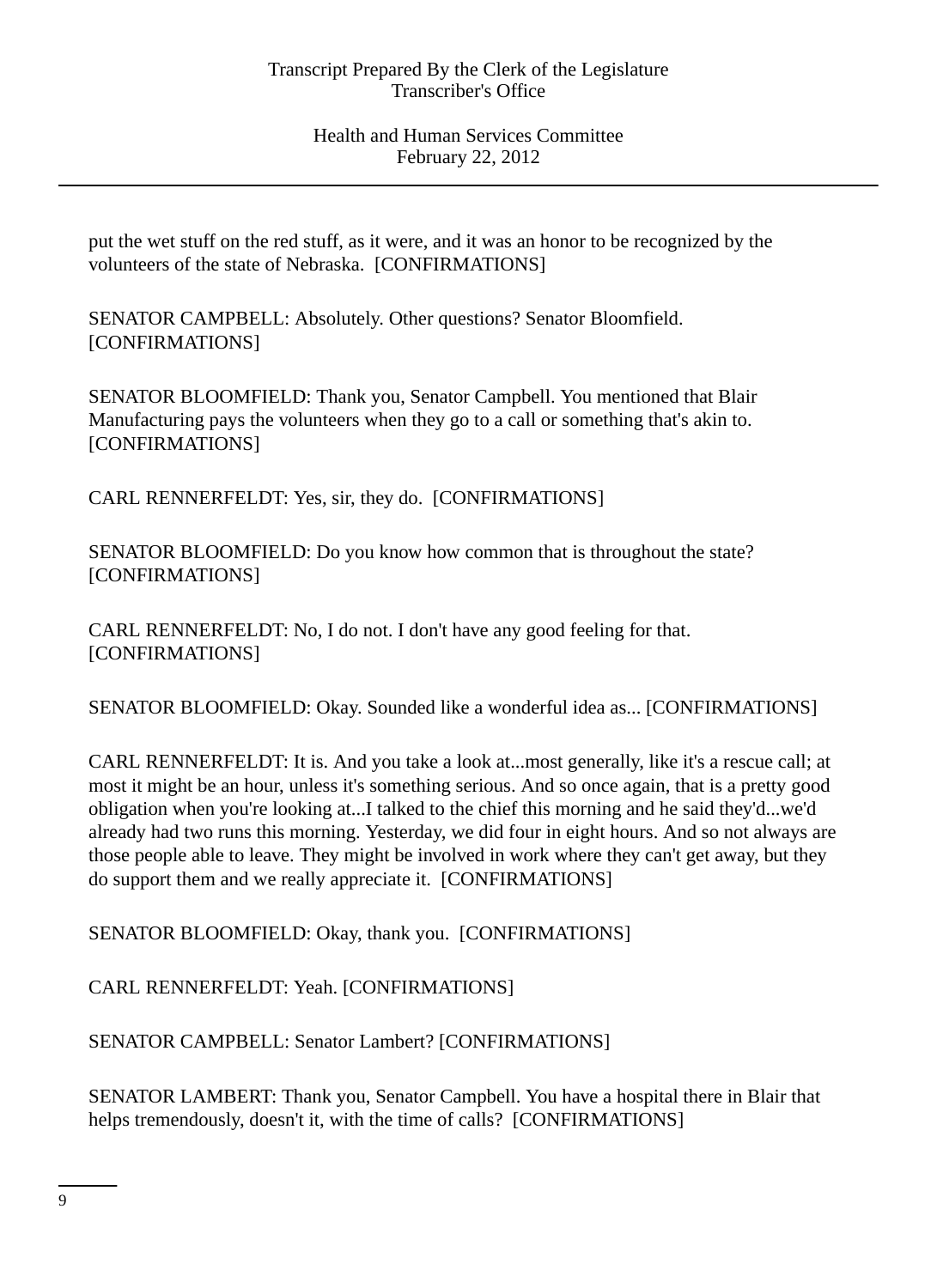CARL RENNERFELDT: Yes, we do, yes. You were talking about trauma. Blair is a level 3 trauma hospital now, which has really made a difference in our ability to treat patients when we get them in the field for emergency care. We are less likely to call for a helicopter now. We may have them meet us at the hospital rather than taking them straight from the scene because we're able to get in and get those advanced techniques started in the emergency room where we didn't have that ability. We have two emergency room full-time doctors, we have an emergency room full-time physician's assistant, so those people are there on a rotating basis. And that, once again, is their specialty, so it makes a tremendous difference in how we can provide care quickly for our people. [CONFIRMATIONS]

SENATOR LAMBERT: And you were kind enough to give the state and this committee some praise. I have been in a situation of trying to get volunteers for rescue, and I know how tough that is. And you've got to run a good organization and it takes a lot of work, so I commend you for that. [CONFIRMATIONS]

CARL RENNERFELDT: Thank you, sir. Thank you, Senator. [CONFIRMATIONS]

SENATOR CAMPBELL: Senator Gloor? [CONFIRMATIONS]

SENATOR GLOOR: That's fine. My question (inaudible). Thank you. [CONFIRMATIONS]

SENATOR CAMPBELL: Okay. Any other questions from the senators? Mr. Rennerfeldt, thank you so much for your service up until this date, and then your willingness to serve on the state commission and the Board of Emergency Medical Services. I think that's great. And we appreciate your taking time out of your day to join us and wish you the best and good luck to the gymnastics team. [CONFIRMATIONS]

CARL RENNERFELDT: They're doing quite well. [CONFIRMATIONS]

SENATOR CAMPBELL: We'll now pay attention. [CONFIRMATIONS]

CARL RENNERFELDT: They're doing quite well. They were ranked number one this year, but they've slipped down to about number four. But they'll get back; they're ready for the end of the year. [CONFIRMATIONS]

SENATOR CAMPBELL: There is a chance to come back, isn't there? [CONFIRMATIONS]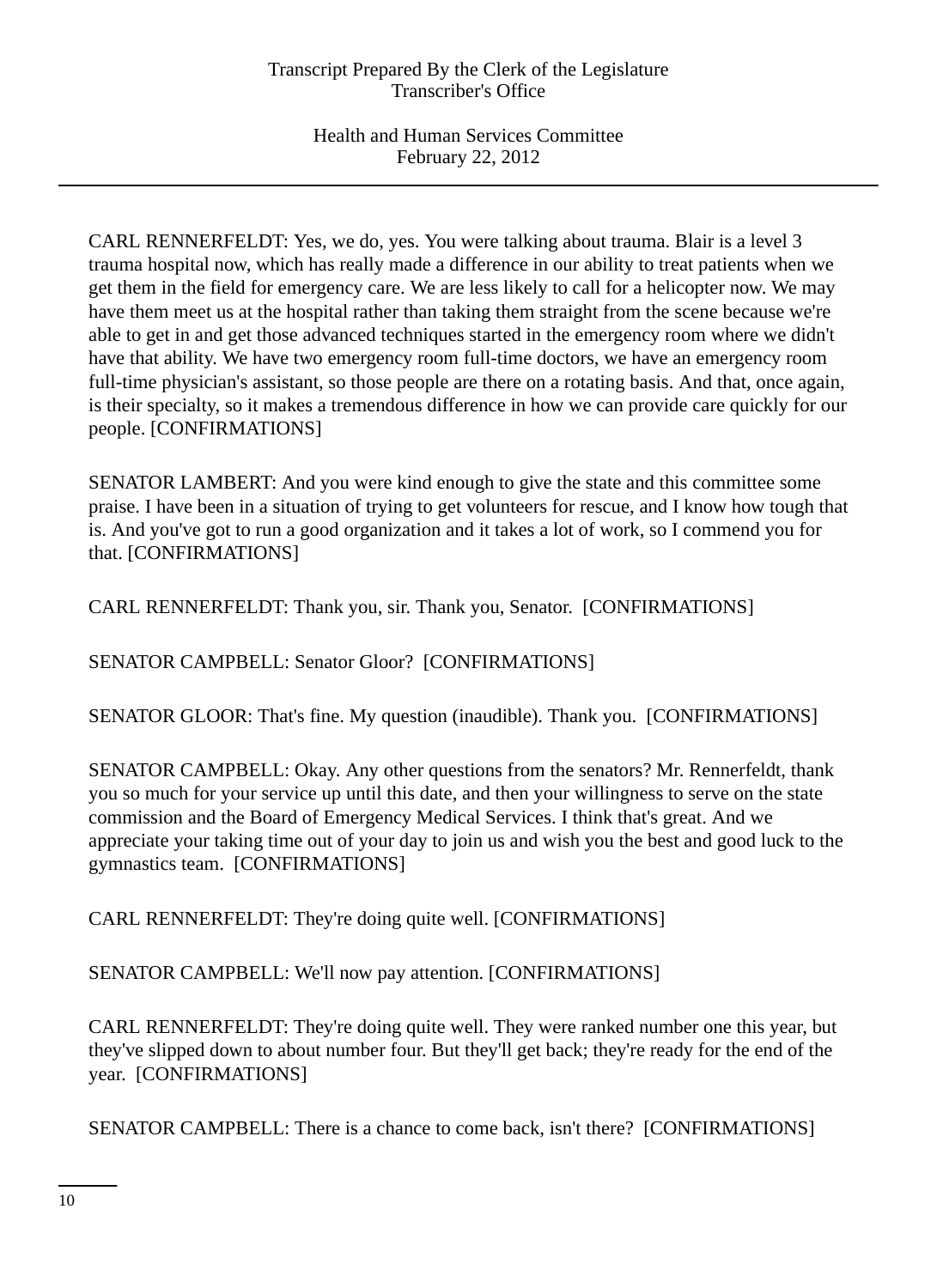# CARL RENNERFELDT: Yes, yes. [CONFIRMATIONS]

SENATOR CAMPBELL: Always. [CONFIRMATIONS]

CARL RENNERFELDT: Thank you, Senators. [CONFIRMATIONS]

SENATOR CAMPBELL: Thank you for coming. All right, we will close our hearings on gubernatorial appointees and open...our first public hearing this afternoon is on LB1148, Senator Gloor's bill to change certification provisions for marriage and family therapists. So Senator Gloor, when you're ready, we're ready. (See also Exhibit 2) [CONFIRMATIONS]

SENATOR GLOOR: (Exhibit 3) Thank you, Senator Campbell and fellow committee members. My name is Mike Gloor, G-l-o-o-r. This bill was brought to me by a constituent who is a marriage and family therapist. In fact, she'll be following me in providing some testimony. LB1148 will amend the current statutory requirements for attaining certification as a marriage and family therapist. This change will make the certification requirements more uniform in the number of supervised hours required to similar types of certification. This bill also amends the definition of qualified supervisor. Certification in marriage and family therapy already requires 3,000 hours of supervised experience. LB1148 will require those 3,000 hours to include 1,500 hours of direct client contact during the five years preceding application for certification, at least 100 hours of supervisor-supervisee contact hours with a qualified supervisor, and supervision provided at least one hour per week or two hours every two weeks. This bill also amends the definition of qualified supervisor. The current definition is a licensed mental health practitioner, the psychologist licensed to engage in the practice of psychology or a licensed physician who meets supervisory standards established by rules and regulations of the board and the department. LB1148 would add to this the requirement that these individuals hold a designation of approved supervisor from an association which establishes standards for marriage and family therapy in conformity with accepted industry standards and approved by the department. This is a better focus on quality supervisors. LB1148 adds that a qualified supervisor may also mean a licensed marriage and family therapist who has practiced for five years, has completed a fivehour supervision course provided by an association, and meets standards established by the department. These changes are aimed at increasing the number of marriage and family therapists in Nebraska. We have a shortage of people carrying those credentials. I also have an amendment. This amendment is less than 24 hours old. It makes some clarification in language that better explains the intent of how the hours for certification are accumulated, clarifies the promulgation of rules and regulations. We received it just yesterday, as I said, from the constituent who had been working with the department on this, and that's the reason for the last-minute change. And that amendment will become the bill. And I'd be glad to answer questions although I think the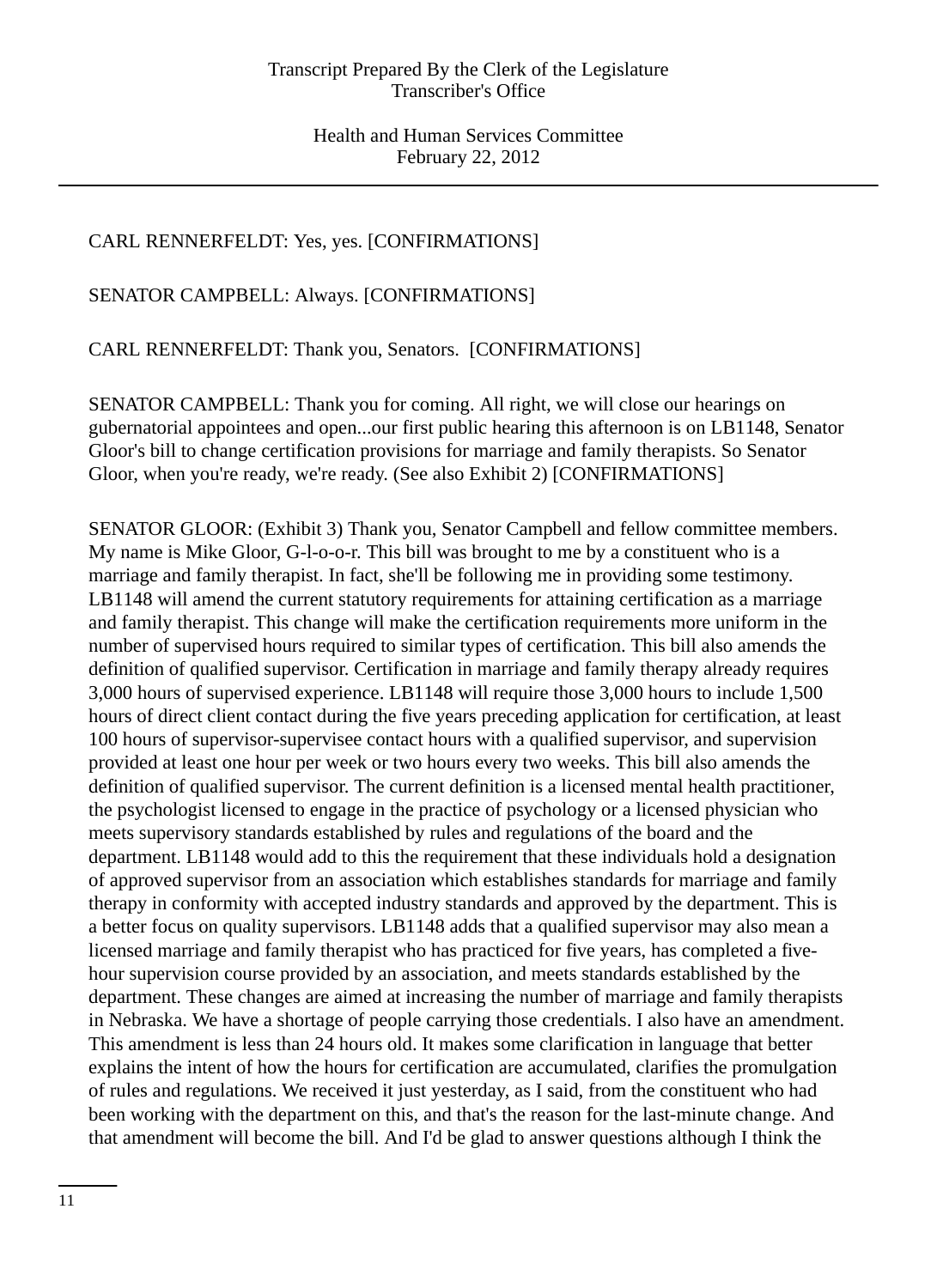testifier to follow--at least one testifier to follow--will probably be a better person to direct your questions to, but I am happy to take a shot at it. [LB1148]

SENATOR CAMPBELL: Any questions from the senators? Thank you, Senator Gloor, it doesn't look like it. [LB1148]

SENATOR GLOOR: Thank you. [LB1148]

SENATOR CAMPBELL: We'll take our first proponent for LB1148. Good afternoon. [LB1148]

ANNE BUETTNER: (Exhibit 4) Good afternoon, Madam Chair Campbell and Senator Bloomfield, Senator Lambert. [LB1148]

SENATOR LAMBERT: Hello. [LB1148]

ANNE BUETTNER: Of course, our Senator Gloor and Senator Howard and Senator Krist. Well, I am Anne Buettner, A-n-n-e; Buettner, B-u-e-t-t-n-e-r. I am the legislative chair of the Nebraska Association for Marriage and Family Therapy. Senator Gloor has already given an excellent synopsis of LB1148 and is brief and simple and it does not involve money. To guild the lily a little bit, let me elaborate and give you the context. Since the inception of the mental health practice law in 1993, marriage and family therapists, we always have higher standards in terms of supervision hours and qualified supervisor requirements compared with the other two disciplines also loaded on this Mental Health Practice Board, and they are the professional counselors and the social workers. So, we are sort of shooting ourselves in the foot. We...state credentialing should not be about the best standards, it should be about the minimal standards. And we remain, our numbers remain very, very small. And for example, in the current law, in order to become fully licensed, our marriage and family therapy graduates are required to do three-and-a-half years of post-degree clinical supervised experience as compared with the other two disciplines, which is only one-and-a-half years if we all work full time, okay? Three-and-ahalf versus one-and-a-half, so we more than doubled the hours. And then we are also the only discipline that has this qualified supervisor requirement, and so you have to stand on your head to become qualified. There are only 10 of us in Nebraska--qualified marriage and family therapy supervisors--at this time. All of this was because years ago, we followed the model practice law- it's a model--of our national professional association, the American Association for Marriage and Family Therapy. Like I said earlier, state credentialing should be about minimal standards, not the best standards. So now with the proposed statutes in front of you, it would increase the number of qualified supervisors, therefore making obviously more accessible to our marriage and family therapy graduates. Across the nation, all 50 states have marriage and family therapist credentialing and some of them have already begun to relax their standards without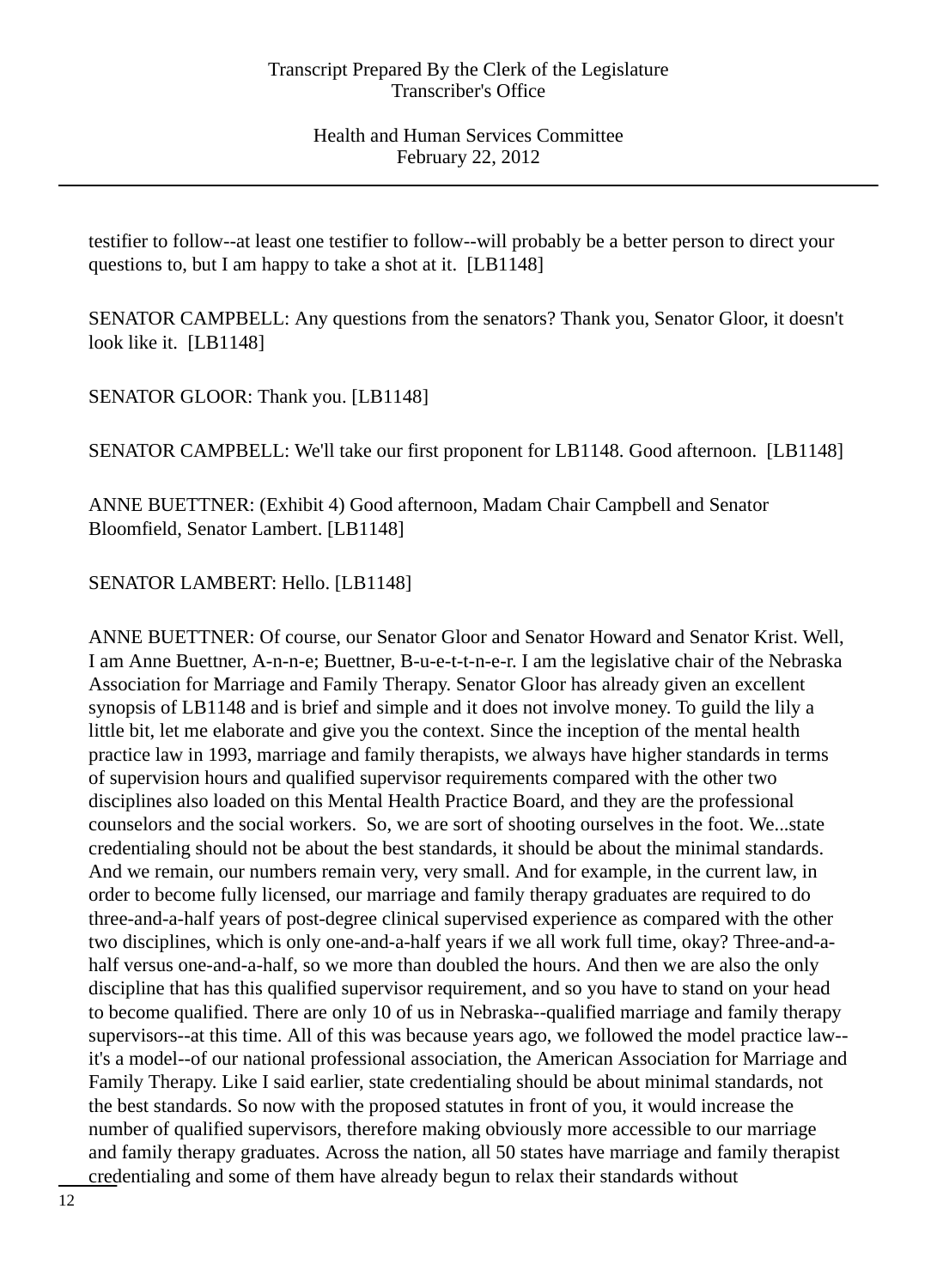compromising quality. I must emphasize that. In Nebraska, we have a master's degree program at University of Nebraska-Lincoln and we also have a doctoral program at University of Nebraska Medical Center and we certainly don't want our graduates to emigrate to other states to become licensed. So...and I also want to point this out to your attention that even with what we are proposing in LB1148, we still have higher standards than the other two disciplines, the professional counselors and the social workers, just that the gap isn't that wide. We still have to do a half year more supervised--it's a post-degree-hours--than the other two disciplines and we still have more requirements to become a qualified supervisor. For example, you have to take a course, a five-hour course on supervision--and at this time it's offered in the program at UNMC- in order to become a qualified marriage and family therapy supervisor. So in the ultimate analysis, marriages and families are our precious commodities and this will serve the public well. [LB1148]

SENATOR CAMPBELL: Thank you very much for your testimony. Are there questions from the senators? [LB1148]

ANNE BUETTNER: No? Very good. [LB1148]

SENATOR CAMPBELL: The question that I would have, Ms. Buettner, is that I'm assuming that the qualifications that you're putting into place are similar to some of the states that have brought their qualifications more in line, as you said, to be reasonable criteria. [LB1148]

ANNE BUETTNER: Yes, um-hum. [LB1148]

SENATOR CAMPBELL: And so I'm assuming that our criteria here won't be--what do I say- more onerous than any of the other surrounding states, to try to keep the graduates here. Would that be an accurate statement? [LB1148]

ANNE BUETTNER: Um-hum, yes. Yes, that is. It's...yeah. It's certainly more comparable, umhum. [LB1148]

SENATOR CAMPBELL: Good, good, because I think we'd all agree we want to keep Nebraska graduates in Nebraska if we at all can, so. [LB1148]

ANNE BUETTNER: Yes, thank you. [LB1148]

SENATOR CAMPBELL: Thank you very much for your testimony today. [LB1148]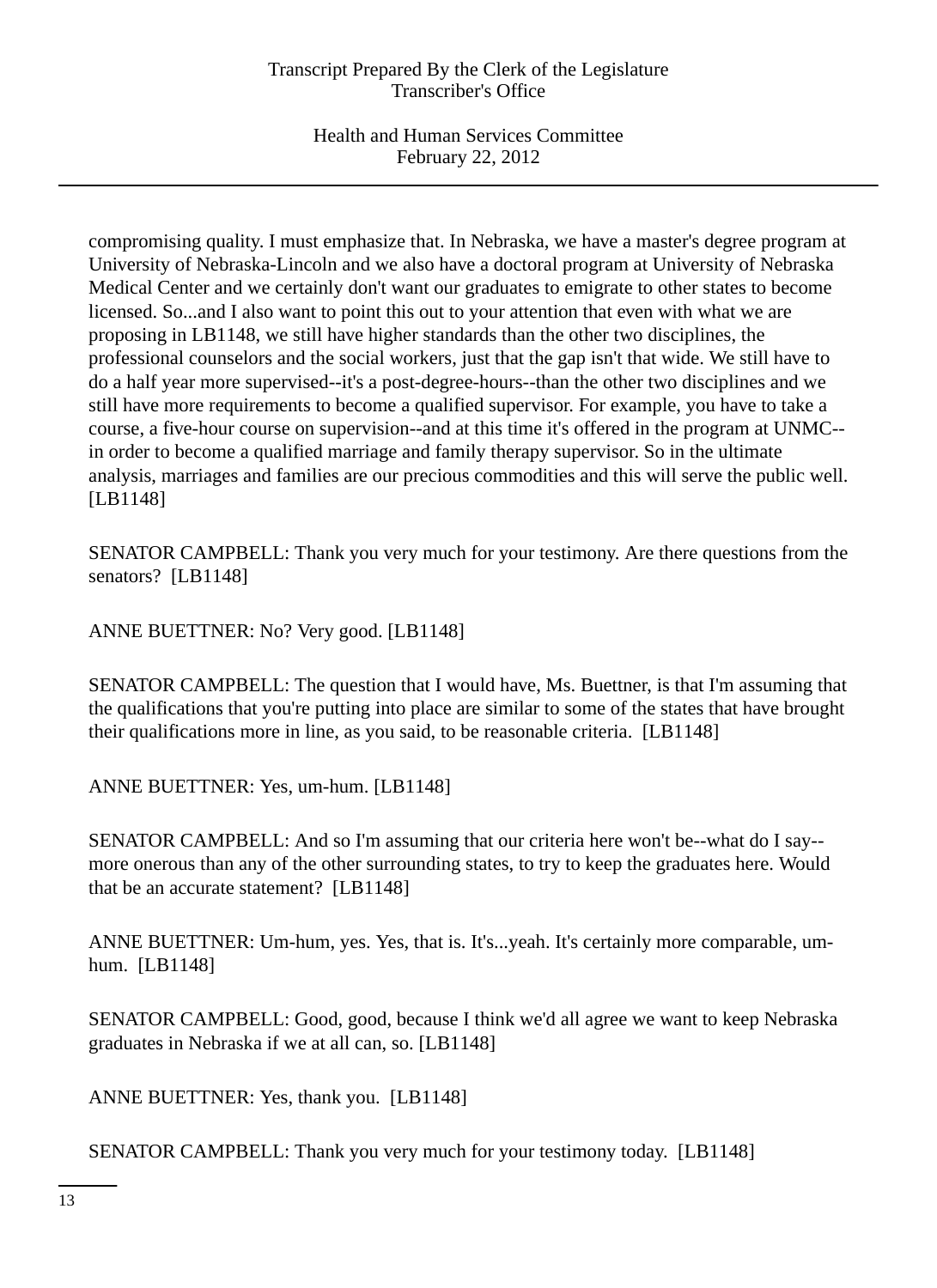## ANNE BUETTNER: Um-hum. [LB1148]

SENATOR CAMPBELL: Other proponents for LB1148? Okay. Those who wish to testify opposed to LB1148? Those who wish to testify in a neutral position, I should say? Okay, seeing no one. Senator Gloor waives closing, and so we will close the hearing on LB1148 and ask...we do not see Senator Haar. [LB1148]

SENATOR LAMBERT: Chairperson, should you go over the rules, the lights and stuff, or do you need to do that? [LB712]

SENATOR CAMPBELL: That's a good idea. Thank you. I forgot that. My colleagues are reminding me that I didn't use...go through the usual litany of rules here and so forth, and so thank you, Senator Lambert. We just kind of went from the confirmations to the first hearing. Just as a reminder for everyone in the room here, please turn off your cell phone or put it on silent. It's very disconcerting to hear a ringing phone while you're trying to testify. If you're going to testify today, please complete one of the orange, bright orange sheets there, and print your name very legibly. And if you have written testimony with you; it's not necessary, but if you have it, we need 12 copies, and the pages to my far left can help you with that matter. We do use the light system here, and today I think we're going to be...someone had said that they had told the testifiers, like, three minutes. I think we'll go to four minutes, Madam Clerk, today. And you'll have...the green light will come on and then when you get to the yellow light, when you see the yellow you'll have one minute. And when you get to the red, we're going to urge you to close your testimony so that everyone, the first bill as well as the last bill, gets the same amount of attention. And with that we'll do self-introductions and we'll start to my far right. Senator. [LB712]

SENATOR BLOOMFIELD: Dave Bloomfield, District 17, made up of Wayne, Thurston, and Dakota Counties in the northeast corner of the state. [LB712]

SENATOR LAMBERT: Good afternoon. I'm Paul Lambert from District 2, which is part of Otoe County, part of Sarpy County, and the entirety of Cass County. [LB712]

SENATOR GLOOR: Mike Gloor, District 35, Grand Island. [LB712]

MICHELLE CHAFFEE: I'm Michelle Chaffee. I serve as legal counsel to the committee. [LB712]

SENATOR HOWARD: Senator Gwen Howard, District 9 in Omaha. [LB712]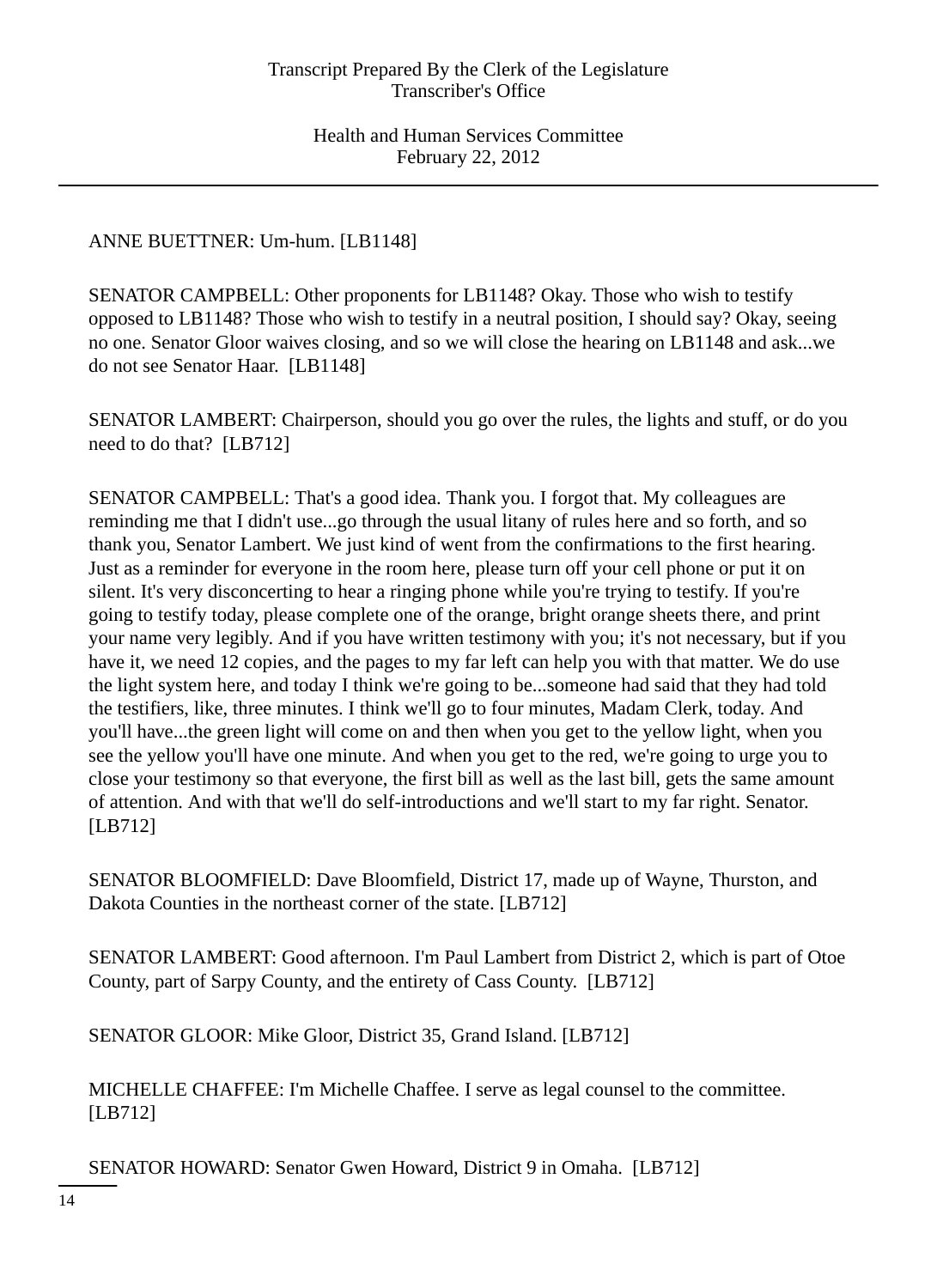SENATOR KRIST: Bob Krist, District 10, in Omaha, Bennington, and unincorporated parts of Douglas County. [LB712]

DIANE JOHNSON: And I'm Diane Johnson, committee clerk. [LB712]

SENATOR CAMPBELL: And our pages today are Michael and Phoebe, so they'll be glad to help you. And I'm Kathy Campbell and I serve District 25 which is east Lincoln and northern Lancaster County. And that seemed to just... [LB712]

SENATOR LAMBERT: It all worked, didn't it? [LB712]

SENATOR CAMPBELL: Enough time. Senator Lambert was right on target there. Senator Haar, we're ready for you to come forward and open on your bill. So when you're ready, go right ahead. Welcome. Glad to have you. [LB712]

SENATOR HAAR: Thank you. Chairwoman Campbell and members of the committee. LB712...I'm going to describe it really quickly and then give you my rationale for it. First of all, it removes the prohibition on certified nurse midwives from attending a home birth. A certified nurse midwife would still have to practice under the supervision of a physician, so it does not create an autonomous practice for certified nurse midwives. The issues here are ones of risk and safety, I believe, and I'd like to talk about those for just a minute. There's two sides to the coin. First of all, when people look at the risks involved, obviously we get doctors who say, you know, if something goes wrong you need to have a doctor present, and that's a real concern of theirs. On the other side of the coin, when you talk to the people who will come after me here, there's a risk of increasing C-sections, and people are concerned about that. When you go into a hospital, any hospital, there's an increased risk of infection. And there is also some important perceptions here, I believe. One is that women would like to choose an atmosphere other than a hospital, and again the perception--and just to put it out in the open--that right now many women feel that birthing is at the convenience of the doctor. Safety...so two sides to that coin. You talk to one side, they will talk about the risks. You talk to the other side and they believe there are also risks. In terms of safety, we'll have somebody talk in a few minutes about the research that's been done comparing home births by certified midwives to births in the hospital by doctors. I'll let somebody else who knows a little bit more of the technicalities of that talk about that. I'd like to mention that there are only two states in the country that don't allow this: They are Alabama and Nebraska. And I didn't do this research, but I suspect Alabama and Nebraska are probably about the only place in the world that you don't have home births by certified midwives allowed. And I guess for me it really comes down finally to I believe that we've criminalized something that should be the choice of a family when it comes to, quote, unquote, normal pregnancy and normal birthing. Since there are two sides to that issue in terms of risk and safety, I believe it's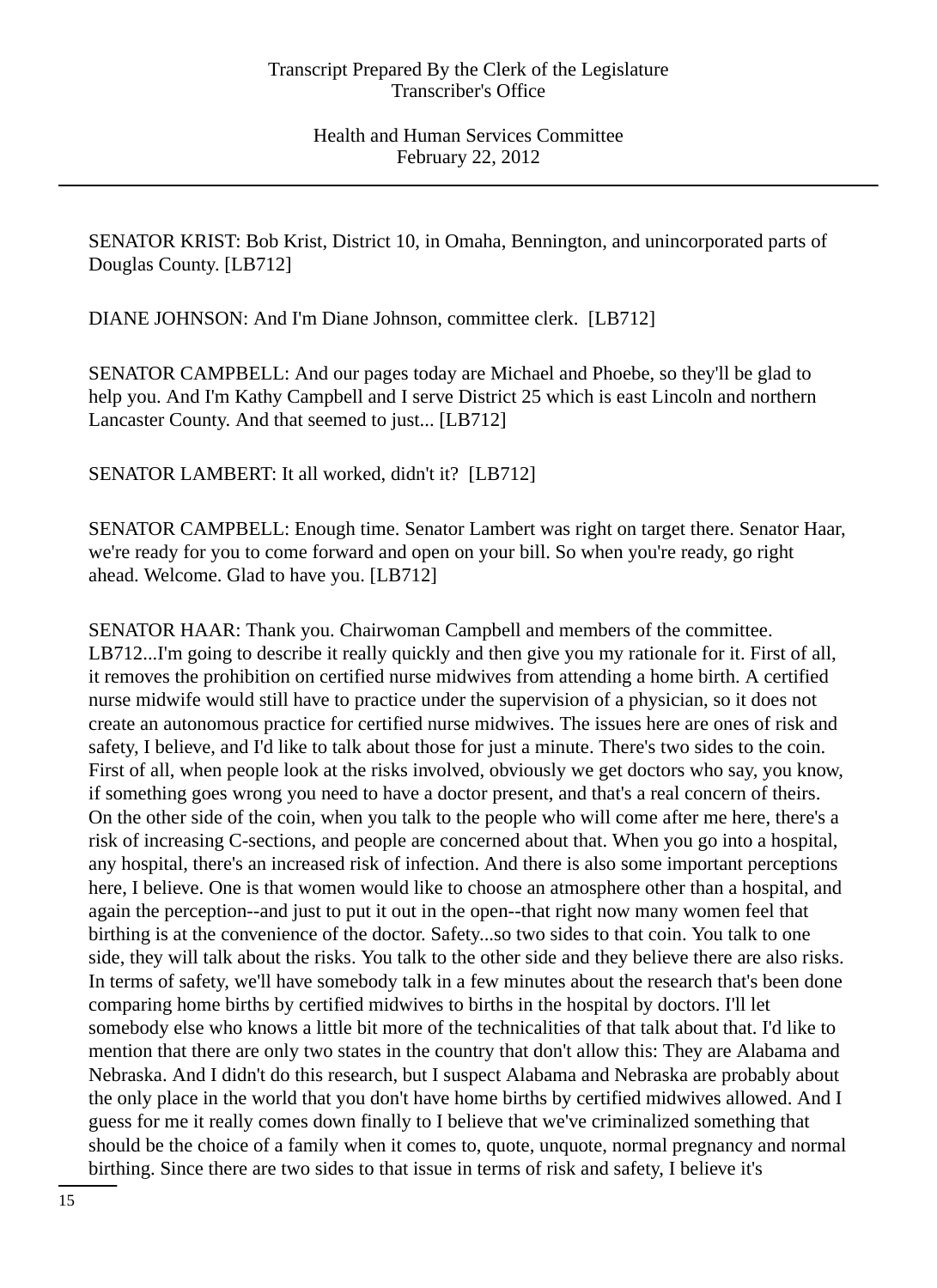something the family should be able to decide. Last year, Senator Fulton's bill passed, and that basically gave certified nurse midwives the right to practice in hospitals, but there had to be...under the supervision of a physician. This doesn't change that part of it. It has to be under the supervision of a physician. This simply says that it could happen at home. So with that, you'll get some much better personal stories and testimony of those who are following me. [LB712]

SENATOR CAMPBELL: Thank you, Senator Haar. Are there questions as we begin? I know you will be staying because you have both the bills, so I'm sure we'll see you on closing. [LB712]

SENATOR HAAR: I am captive. Thank you. [LB712]

SENATOR CAMPBELL: (Exhibits 18-50) Yes, you are. Yes, you are. Before the first proponent comes up, I talked about the light system. I also want to encourage you as you sit down to state your name for the record and spell it. And a lot of people go, well, I already turned in the orange sheet, why do I have to do this? The orange sheet is for the clerk here. When you spell your name, you are doing it for the transcriber, for the recording. So that's why we ask in two different forms, your name, to make sure it is exactly correct. So with that, we will take our first proponent for LB712. And while she is making her way up I want to note for the record that we have 19 letters from individuals and all of those letters have been given in a packet. We have letters of opposition from the Nebraska State Board of Health, the Board of Medicine and Surgery, the Nebraska Hospital Association; and in a neutral capacity, the Nebraska Nurse Practitioners Association. Welcome, and thank you for coming today. [LB712]

RACHEL GILLIGAN HOWELL: (Exhibit 5) Hi. Thank you. Good afternoon, Senators. My name is Rachel Gilligan Howell and I'm the chairwoman of Nebraska Friends of Midwives. [LB712]

SENATOR CAMPBELL: And you want to spell your... [LB712]

RACHEL GILLIGAN HOWELL: Oh, I'm so sorry. Thank you for reminding me. [LB712]

SENATOR CAMPBELL: That's all right. You have to...we're real cautious about that. [LB712]

SENATOR CAMPBELL: Rachel is R-a-c-h-e-l, Gilligan is G-i-l-l-i-g-a-n, and Howell is H-o-we-l-l. [LB712]

SENATOR CAMPBELL: Thank you so much. [LB712]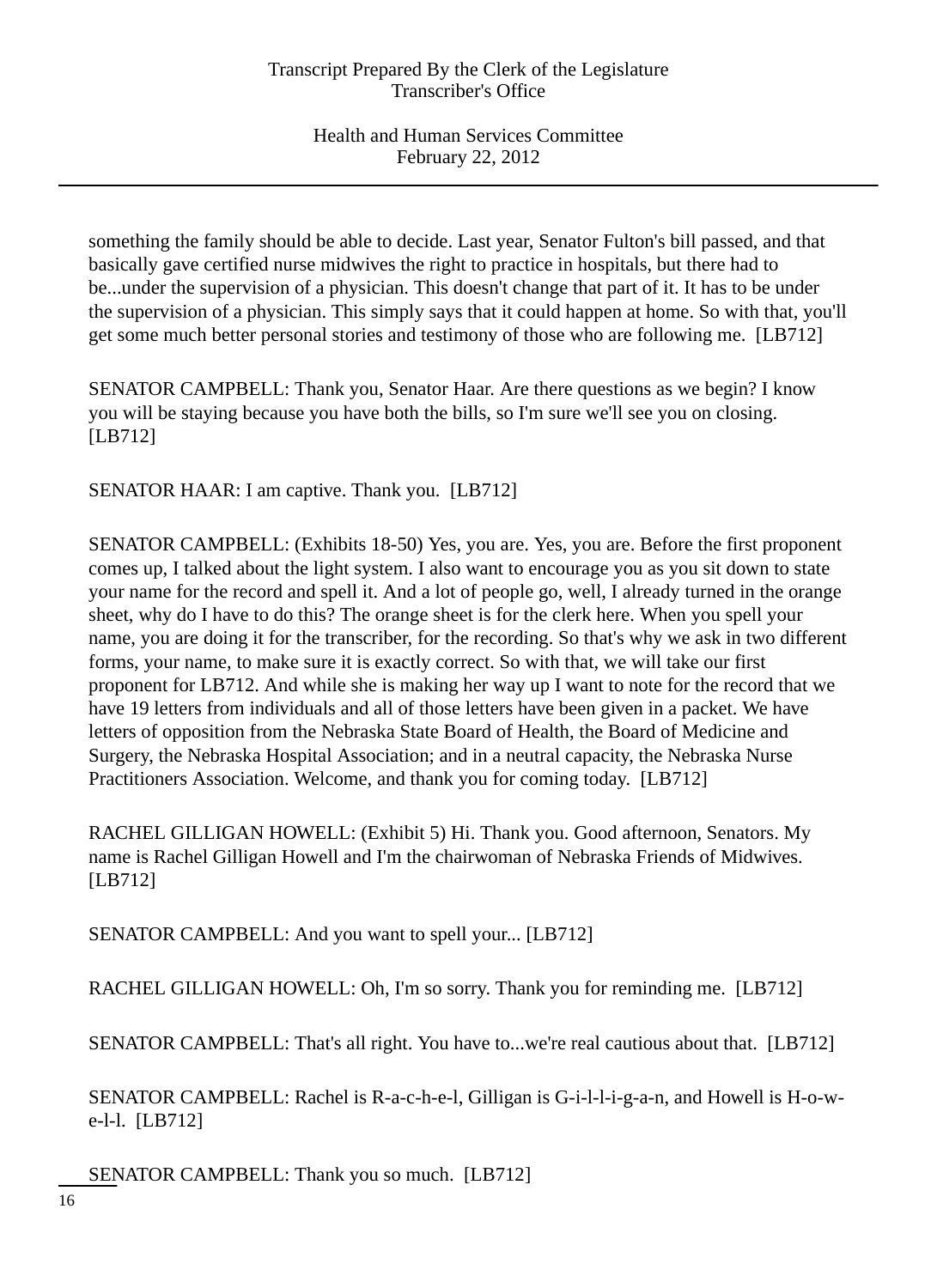RACHEL GILLIGAN HOWELL: You're welcome, and I'm sorry. I'm the chairwoman of Nebraska Friends of Midwives. We are a statewide consumer-based nonprofit working to educate the public about midwives and advocate for increased access to midwifery care. I'm going to skip the next paragraph. You can just read that for your enjoyment later. Last night I was looking over testimony from 2009 for this same bill, and I see many of the same individuals here who testified then and I expect we will hear some of the same general testimony shared at that time. I am assuming none of those testifying will have changed his or her position on the matter. LB712 is an important bill because it acknowledges the right of mothers and families to choose the location of the births of their children. In 1983, midwifery supporters were forced to sacrifice the home birth portion of the bill which originally achieved legal status for certified nurse midwives. It was believed at the time that the home birth exclusion would be readily amended, but here we are almost 30 years later still seeking change. As a representative of Nebraska Friends of Midwives, I will provide a preface to the collection of testimony you are about to hear. I'll point to some of the indicators that it is time for Nebraska to legalize the option of certified nurse midwife-attended home births. Nebraska Friends of Midwives is not alone in desiring the passage of this bill. You can find attached a list of supporting organizations and businesses, including the American College of Certified Nurse Midwives, the Nebraska Nurses Association, and the Nebraska League of Women Voters. You will hear today about statistics and studies supporting the safety of home birth from highly reputable sources demonstrating excellent outcomes of CNM-attended home birth as well as from CNMs themselves. You will also hear from a small handful of Nebraskans who have chosen or would like to have the opportunity to choose home birth. Their reasons for preferring home to hospital are diverse, and include dignity, privacy, benefits of health and safety, financial value, personal autonomy, and more. Each of you serve constituents who fervently desire access to this service to which women in 48 states already have, including all of our surrounding states. And let me just add, because Senator Haar brought it up, that it is, in fact, true that most of the world does have access to this. Most of Europe has access. Puerto Rico and Canada all have access to this. It's very unusual, the state that we're in. Many members and supporters of Nebraska Friends of Midwives have crossed Nebraska borders into Wyoming, Iowa, Kansas, and Oklahoma in order to give birth with a midwife who could attend them outside a hospital. You will hear from one of those families today. Only Nebraska and Alabama restrict CNMs from attending home birth, which is within the scope of their training and practice standards. I see my light so I'm going to skip down. Let me just mention that 100 babies were born at home last year in our state, all of them without the assistance of a licensed care provider. Some Nebraskans are able to find direct entry or certified professional midwives to attend them, but others cannot and choose to birth at home unassisted. And it is my sense as the chair of this organization that that group is growing. The current law does not prevent home births; it only prevents the attendance of this specific qualified care provider. One thing I did notice in my reading last night is that much of the discussion in 2009 focused around the safety and its potential...can I finish this paragraph? [LB712]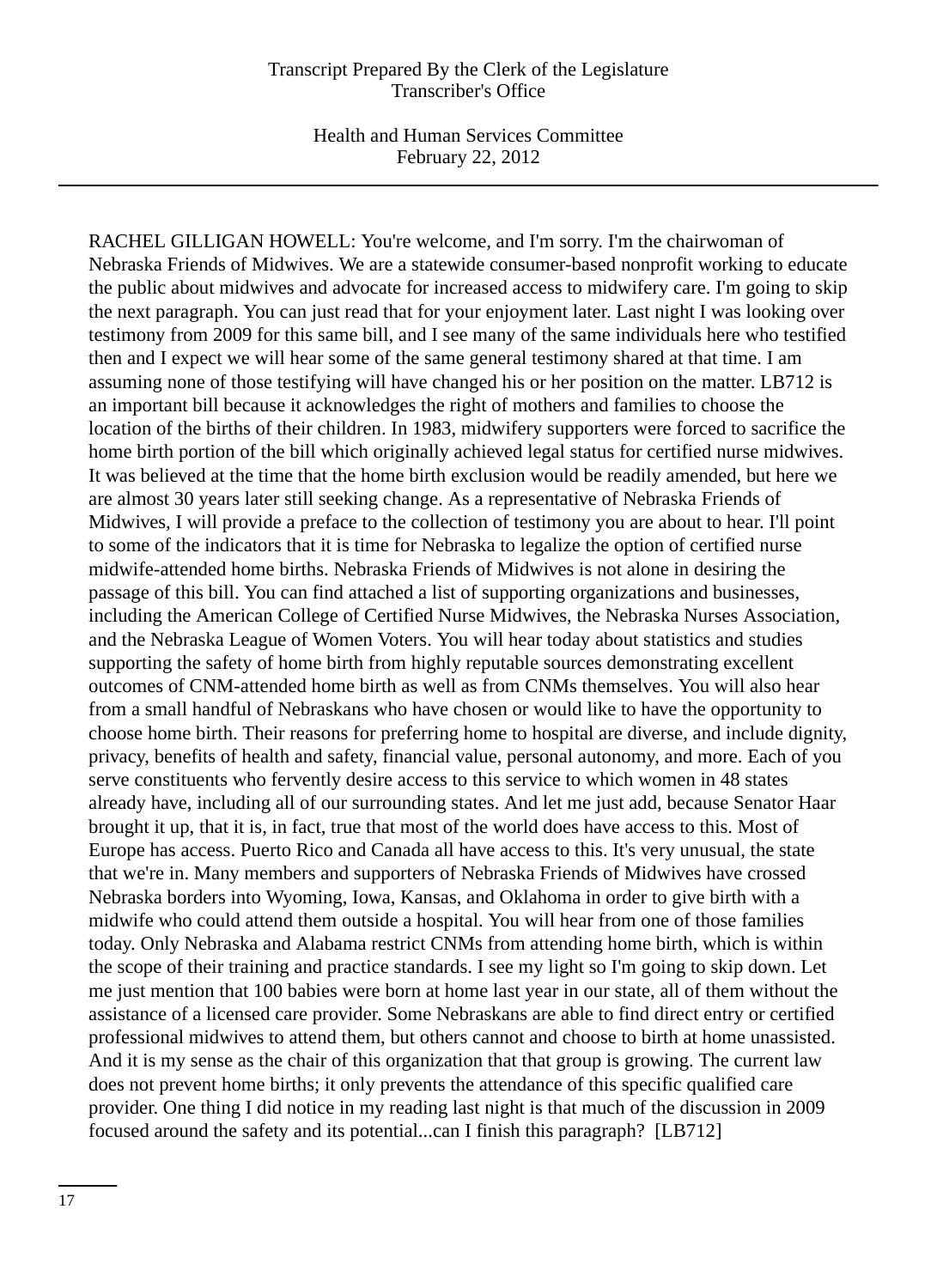SENATOR CAMPBELL: Sure. Absolutely. [LB712]

RACHEL GILLIGAN HOWELL: ...in both the home and hospital settings. After a couple of years of involvement with Nebraska Friends of Midwives, I have come to realize that this polarizing debate really isn't the bottom line, which is good because it is hard for me to imagine any of the many studies that exist convincing most folks to change their minds in either direction about this emotionally charged topic, especially when almost all of us have a vested interest in continuing to believe what we already do. To allow CNMs to attend home birth, we really don't need to be convinced that home is the safest place to give birth. We just need to believe that those who choose home birth have the right to be attended by those qualified care providers. [LB712]

SENATOR CAMPBELL: Thank you so much. Questions from the senators? Thanks for taking time and providing the list. [LB712]

RACHEL GILLIGAN HOWELL: You're welcome. Thank you. [LB712]

SENATOR CAMPBELL: Our next proponent. [LB712]

REBECCA HASTY: Hello, Senator Campbell and the other senators. My name is Rebecca Hasty. I live in Lincoln, Nebraska. Do you want my address? [LB712]

SENATOR CAMPBELL: Just to spell your name. That will be fine. [LB712]

REBECCA HASTY: Okay. Rebecca, R-e-b-e-c-c-a, Hasty, H-a-s-t-y. [LB712]

SENATOR CAMPBELL: Excellent. Thank you. [LB712]

REBECCA HASTY: My prenatal and postnatal doctor's care for my 25-year-old son was Dr. Marjorie Kwan, M.D., Lincoln, Nebraska, and for my 19-year-old son was Dr. Joseph Campbell, M.D., Lincoln, Nebraska. Both were well-respected doctors. I'm sure you've known Dr. Campbell. He won many accolades. Both of them were board certified. They were probably members of the Nebraska Medical Association as well, and they were both very supportive. They were familiar with home births and very supportive of home births, and when I told them I intended to have home births with both of my children they said that they could not legally attend the home births, but they would provide all the prenatal, postnatal care, and they signed the birth certificates for my sons after they were born. I took them in and they checked them over and signed the birth certificates. So even in those days, 25 years ago, the doctors were willing. They...Dr. Campbell had all home births, but he couldn't legally go to my home birth without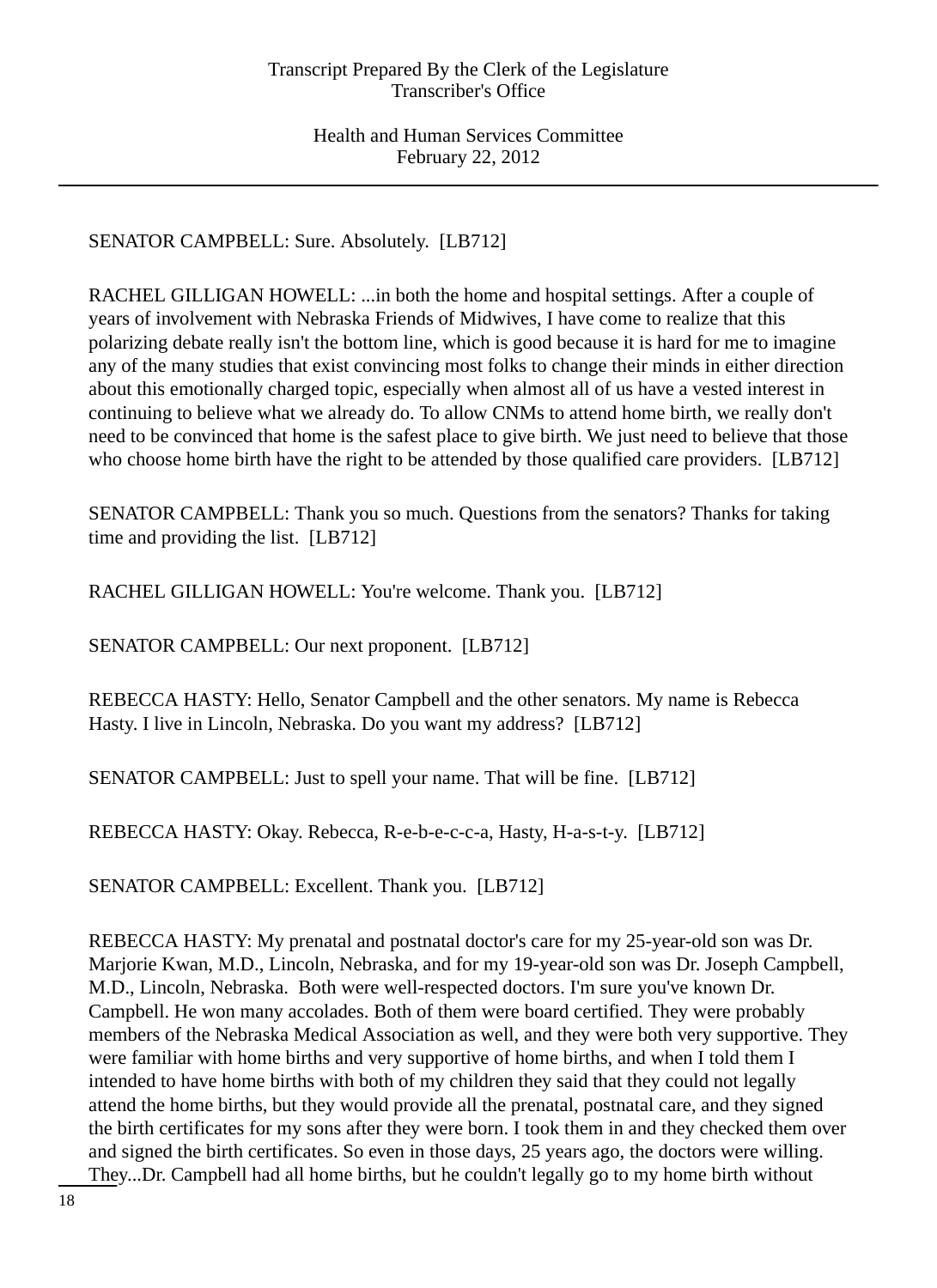getting himself...his whole license at risk. So they were completely supportive, even 25 years ago, of home births. They just weren't able to attend them. So both of my children were born at home and my friends provided the support and attended and assisted my home births. We were from western Nebraska so I was fully familiar with birthing. And, you know, maybe some of you senators that are from western Nebraska, you probably are familiar with home births as well, because they do happen in our state. Not all 100 of them are in metro areas. And so they attended and my partner cut the cord and caught the baby. And so this was a very...now my 25-year-old has graduated from college. He's very athletic. He got his first hole-in-one on the golf course at age 22. And my 19-year-old, the same way. They're both very intelligent, very smart people, and will probably choose home birth because they saw...my 25-year-old saw his brother being born, and they're very close. So I just think it's a wonderful thing. It was a great experience for us. [LB712]

SENATOR CAMPBELL: Thank you very much for your testimony today. Are there questions? Thank you. Thank you for coming. Our next proponent. [LB712]

ANN SEACREST: (Exhibit 6) Hi, Senator Campbell, it's nice to see you today. Other senators. My name is Ann Seacrest, S-e-a-c-r-e-s-t. I live in Lincoln, Nebraska. I'm a registered nurse and I work in maternal child health as the director of a nonprofit organization. I have some testimony which I'm going to leave with you today. I'm going to keep what I say to you very briefly. Thirty years ago I worked with a number of local groups to initiate and organize an interim study, helped to draft the legislation, and lobbied for the passage of the bill which recognized certified nurse midwives in our state. At that time, we were one of only two states that restricted access to certified nurse midwives on the part of families. And the Nebraska Medical Association asked for the clause prohibiting home births at the thirteenth hour, and we agreed in order to get the bill out of committee. The issue really before you today is whether this restriction creates a safer environment for the babies of our state or whether we are contributing to an unsafe environment by this restriction. Do we deny Nebraska infants a skilled birth attendant when 48 other states provide this element of safety? As a healthcare professional, if I felt this move endangered the health of our state I would not be advocating for it. I work with infants every day. I guarantee you, home birth will not become an epidemic across the state of Nebraska if you make this decision. I worry more about those babies who enter this world without the safety and security of a licensed healthcare provider in attendance. I'd like to thank you for your time and consideration of this bill. If you have any questions I'd be glad to answer them. [LB712]

SENATOR CAMPBELL: Thank you, Ms. Seacrest. Senator Gloor. [LB712]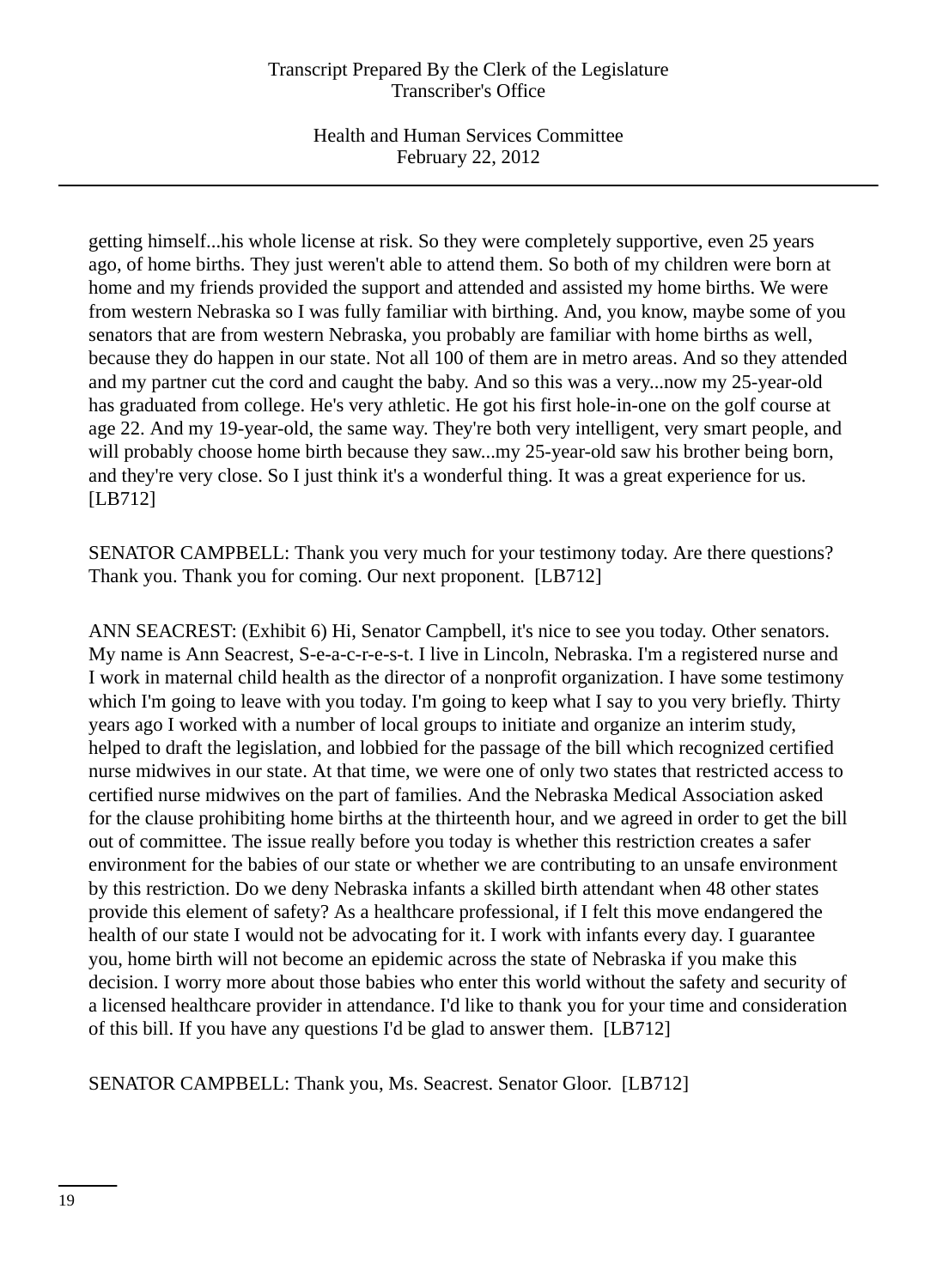SENATOR GLOOR: Thank you, Senator Campbell. Thank you, Ms. Seacrest. Since you had a hand in drafting the original legislation, what does "under the supervision of" a physician mean to you? [LB712]

ANN SEACREST: Well, I'm going to...there's probably a nurse midwife in this room who can probably answer that better than I can. But basically nurse midwives are auxiliary healthcare professionals who work under the practice agreement with a physician, and that practice agreement sets out a lot of provisions as to what they can and cannot do. One of the very fascinating things about the way the bill was originally drafted is kind of the side note on it was that it didn't restrict nurse midwives from practicing anyplace else except a home. The kind of joke was they could practice in a train station; they could practice in a hotel; they could practice anywhere, but where they could not practice was in a home. Now, I don't know if that answers you completely, but. [LB712]

SENATOR GLOOR: Well, I think there will be others who come up here that I'll get a chance to ask, too. [LB712]

ANN SEACREST: Yes. [LB712]

SENATOR GLOOR: Thank you. [LB712]

SENATOR CAMPBELL: Any other questions? Thank you for your testimony. [LB712]

ANN SEACREST: Thank you. [LB712]

SENATOR CAMPBELL: Our next proponent for LB712. [LB712]

BRIDGET WIECZOREK: (Exhibits 7, 8, and 9) Hi, Senator Campbell. My name is Bridget Wieczorek, B-r-i-d-g-e-t W-i-e-c-z-o-r-e-k. I'm a certified nurse midwife. I am here on behalf of the Nebraska affiliate of the American College of Nurse-Midwives, so I'm circulating that position statement of support of LB712, as well as the documents from both the American College of Nurse-Midwives and the American College of Obstetricians and Gynecologists in support of home birth, or their statements on home birth, and I'll just read to you. The Nebraska affiliate of the American College of Nurse-Midwives supports the passage of LB712. Home birth in Nebraska is happening at this time. Changes in the law are needed to ensure that it is as safe as possible. According to recently released data from the U.S. Department of Health and Human Services, home births are still rare in the United States, occurring at a rate less than 1 percent. However, they have increased to 29 percent from 2004 to 2009. Certified nurse midwives are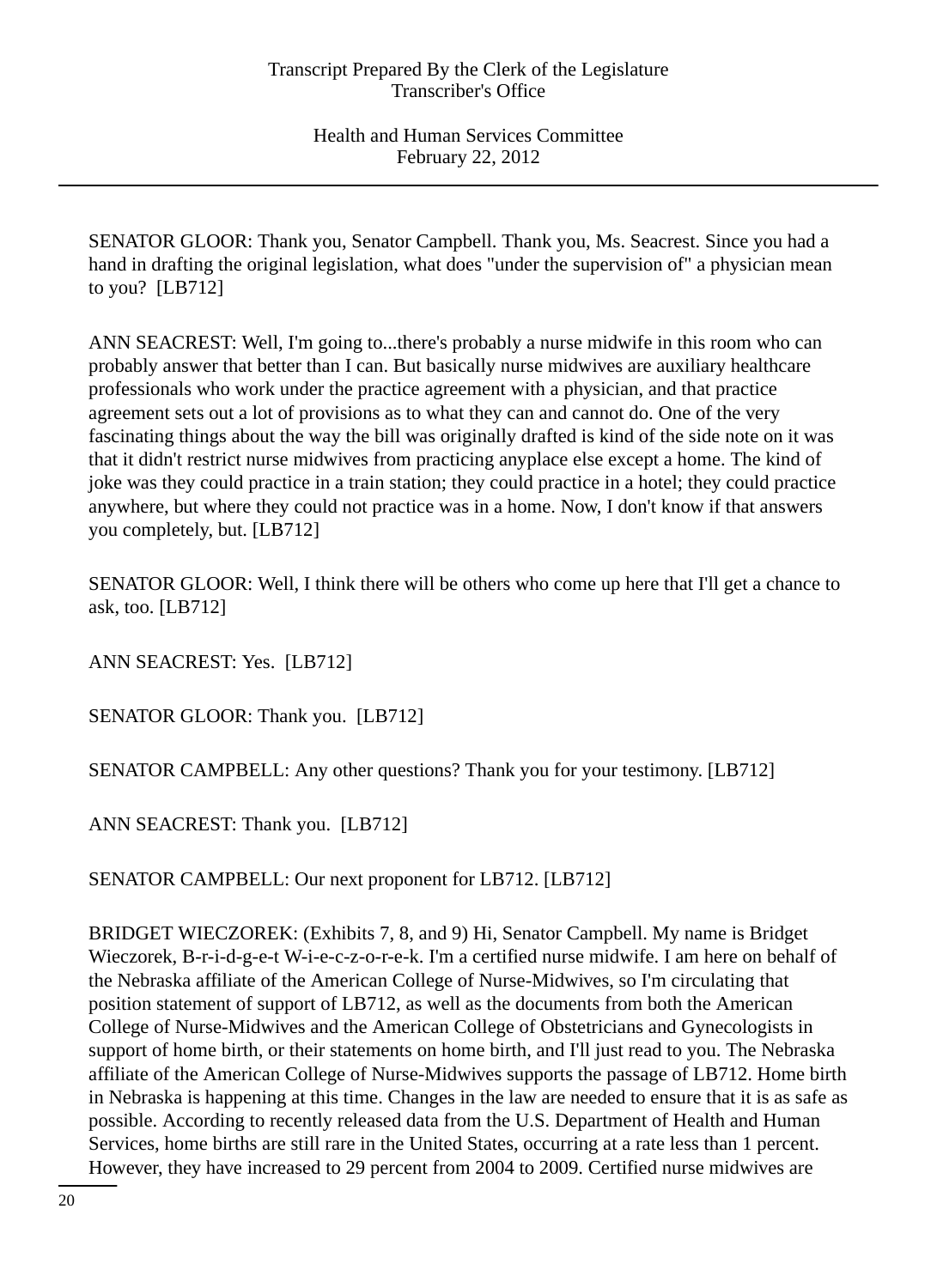Health and Human Services Committee February 22, 2012

competent providers to safely attend home birth within a healthcare system. The prohibition of certified nurse midwives from home birth attendance is an unnecessary infringement on the individual rights of women desiring a home birth, and of certified nurse midwives who might otherwise be able to provide this service. The Nebraska affiliate of the American College of Nurse-Midwives is part of the American College of Nurse-Midwives' national organization and it upholds the position statement on home birth created by this organization. This statement maintains that home birth is a safe option for women and their infants when it is included as part of an integrated system with the provision for transfer of care from home to hospital when necessary. The ACNM position statement on home birth in 2005, which was revised in May 2011, states every family has a right to experience childbirth in an environment where human dignity, self-determination, and the family's cultural context are respected, and every woman has a right to an informed choice regarding place of birth and access to safe home birth services. The ACNM home birth position statement goes on further to state that certified nurse midwives are qualified to determine which women are appropriate candidates for home birth and are qualified to provide care in the home throughout the pregnancy cycle, including attending planned home birth. A hallmark of nurse midwife care is education of women and families, discussion of the risks and benefits of various options, and then supporting women in their healthcare choices. The ACNM philosophy of care includes belief in the right of every person to complete and accurate information to make informed healthcare decisions, and self-determination and active participation in healthcare decisions. Also stated in the philosophy of care is the belief that the best model of healthcare for a woman and her family promotes a continuous and compassionate partnership. The American College of Obstetricians and Gynecologists is the professional organization for OB/GYN physicians, and through the years ACOG and ACNM have worked together on numerous issues. That hospital and birthing centers are the safest setting for birth was originally ACOG beliefs; however, they also respect the right of a woman to make a medically informed decision about their delivery. In conclusion, the Nebraska Chapter of ACNM members recognize that home birth is increasing and will continue to increase. Certified nurse midwives are well qualified to attend a planned home birth working within the healthcare system, and consumers have a right within established parameters to choose place of birth. Therefore, the Nebraska affiliate of ACNM urges support for and advancement of LB712. Passage of this bill will allow women who choose home birth to have increased access to safe care by removing the prohibition against attending births in the home from the Certified Nurse Midwifery Practice Act. [LB712]

SENATOR CAMPBELL: Thank you so much for your testimony. Questions on the testimony or the handouts? Thank you for bringing the information. [LB712]

BRIDGET WIECZOREK: You bet. Can I address the question about the nurse midwives... [LB712]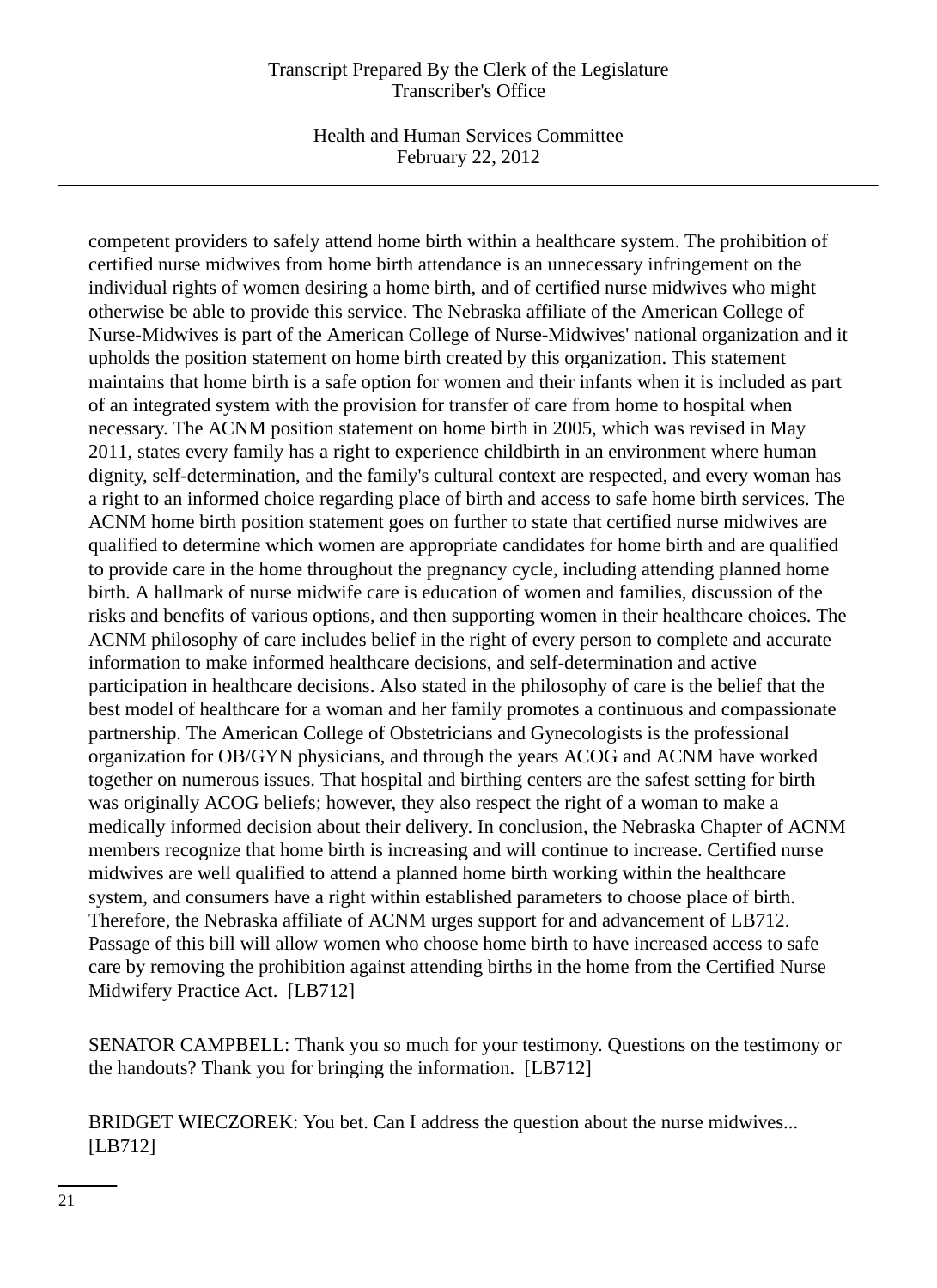## SENATOR CAMPBELL: Oh, sure. [LB712]

BRIDGET WIECZOREK: ...having a practice agreement with a physician and what that means as far as were you asking about supervisory role? [LB712]

SENATOR GLOOR: Well, I'm...it's a...thank you, Senator Campbell. The question really specifically is the law says that they can practice under the supervision of a physician. Does that mean they have to be in the room? [LB712]

BRIDGET WIECZOREK: They don't have to be in the room. [LB712]

SENATOR GLOOR: Does that mean they have to be in the state? They don't have to be in the... [LB712]

BRIDGET WIECZOREK: No. They have to be readily available in an emergent situation like Cesarean or forceps or assisted operative birth. [LB712]

SENATOR GLOOR: But in a community the size of Omaha, as an example, it is...does that mean that you could be in Gretna and having an obstetrician who is in downtown Omaha is supervising that home delivery? [LB712]

BRIDGET WIECZOREK: That happens now. You mean as far as the physicians aren't all inhouse or in... [LB712]

SENATOR GLOOR: Well, in meeting the definition of the law which says "under the supervision of" a physician. [LB712]

BRIDGET WIECZOREK: Well, I can't define the "readily available." I believe it's interpreted currently...I used to work at University of Nebraska Medical Center and was the practice director for years, 13 years. There they have the convenience of having a physician in-house,... [LB712]

SENATOR GLOOR: Sure. [LB712]

BRIDGET WIECZOREK: ...in the hospital, but a lot of the private practices they don't. They come in for their own births as well as to supervise other births in the need (phonetic). So it's not...they're not directly available. [LB712]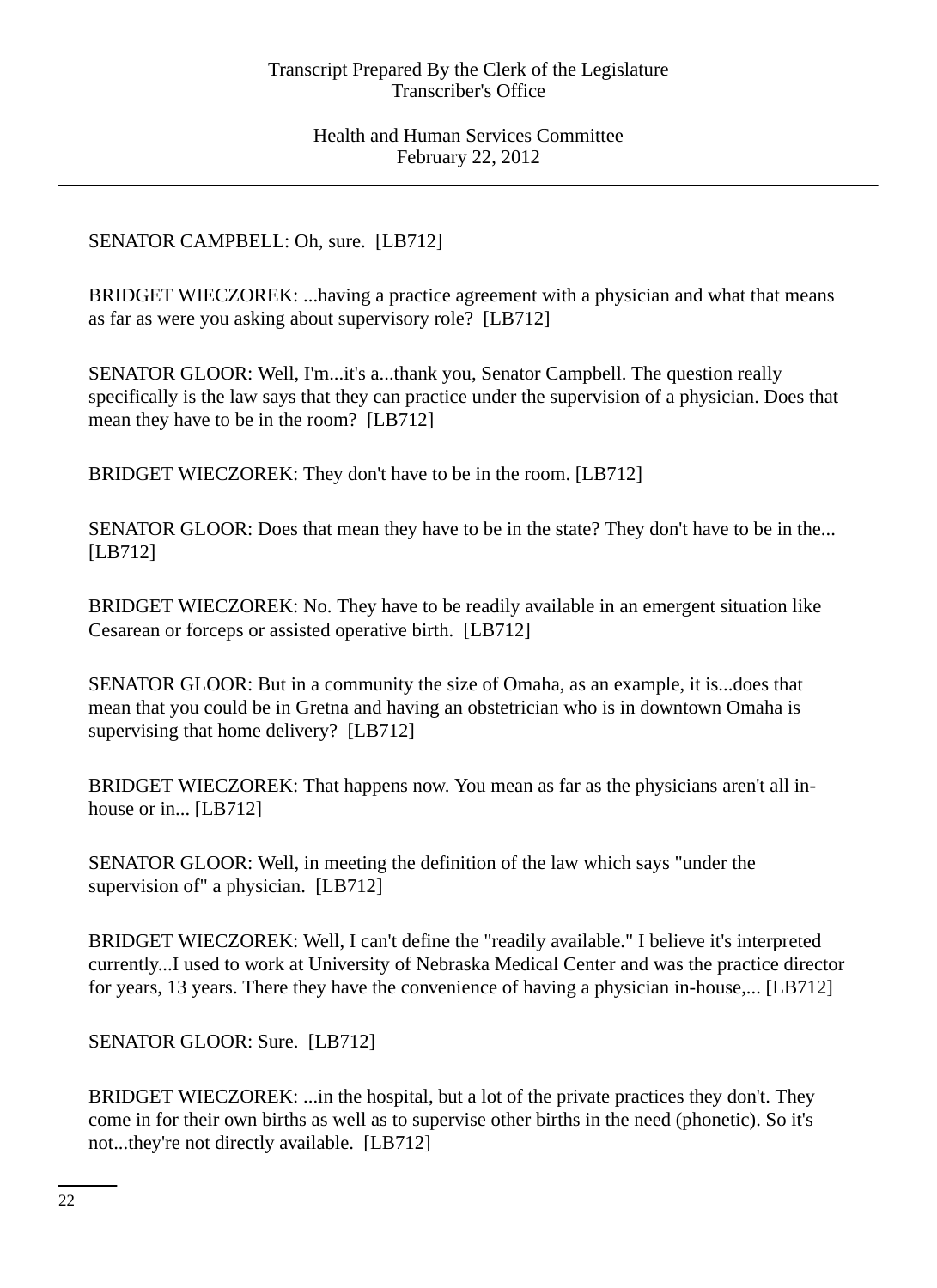SENATOR GLOOR: Well, and the hospital will have its own requirements above and beyond what the state law says. I'm just...I'm trying to decide what the intent of the state law was. [LB712]

BRIDGET WIECZOREK: I think it would be helpful if the supervisory clause was out at some point. I think it creates vicarious liability when it's not needed for either party. We can practice under our own license. [LB712]

SENATOR GLOOR: Okay. Thank you. [LB712]

BRIDGET WIECZOREK: You bet. [LB712]

SENATOR CAMPBELL: Thanks for answering that question. [LB712]

BRIDGET WIECZOREK: Sure. [LB712]

SENATOR CAMPBELL: Welcome. [LB712]

SHAYE MILLER: Thank you. Good afternoon, Senators. My name is Shaye Miller, S-h-a-y-e M-i-l-l-e-r, and I am actually very delighted to be here today. I want to thank my husband, Dr. Lee Miller, for driving me. It took us three days to take off work to come here today from Chadron, Nebraska. He is an associate professor of rhetoric and composition at Chadron State, and I occasionally teach information literacy as adjunct faculty, while staying home with our four children. Prior to living in Nebraska, we lived in Texas, and our first two babies were born in a state-of-the-art hospital in Dallas/Fort Worth, Texas, in 2003 and 2005. Other than feeling a loss of control to hospital protocol during my births and obtaining a secondary skin infection in the hospital while recovering, I didn't complain about the care I received. I felt that it was normal. Shortly after those births, my husband accepted a position in the cutest little rural Nebraska town I've ever seen. As women there, who all knew one another very well, began coming out of the woodwork to tell me their horror stories of birthing experiences at the hospitals, I couldn't imagine it was as bad as they claimed. So when I found out I was pregnant again, we met with several of the doctors at our local hospitals. My husband's doctorate and my master's degrees are focusing on examining, researching, studying current systems of practice based on our informational sources. So we drilled the doctors with many questions. We were concerned about the answers we received so we decided to drive to Scottsbluff. It's a little bit over 100 miles from Chadron. And there we met with every obstetrician in their practice, interviewing them. We disagreed over protocol. We pulled out our current peer-reviewed studies. The doctors agreed that the studies were accurate, but the last obstetrician we met with said that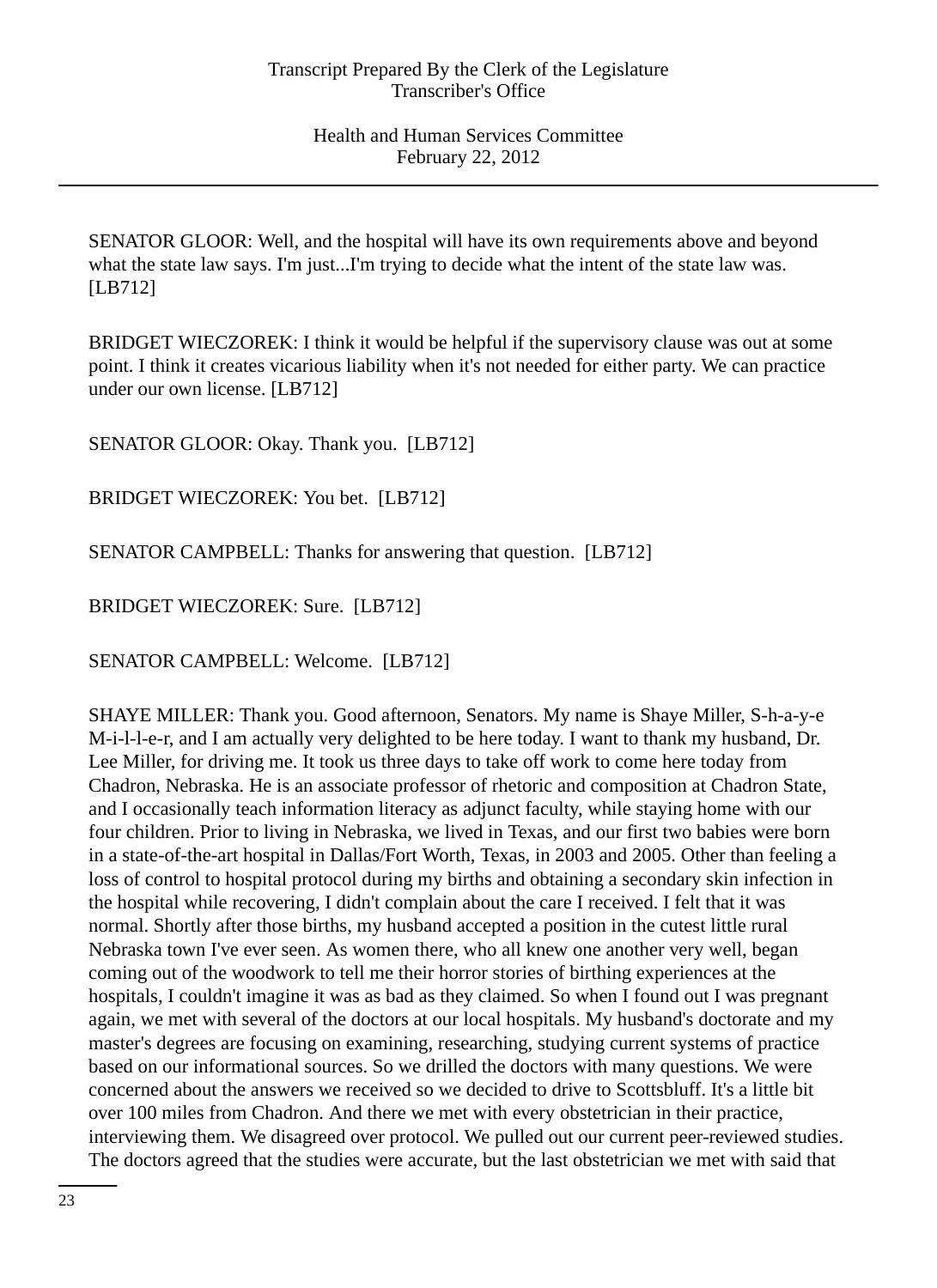Health and Human Services Committee February 22, 2012

his hands were tied in many instances and that lawyers and insurance companies now dictated what he could and could not do in various birthing situations, even when the evidence said that he should do otherwise. I believe it was on one of our long drives back home from Scottsbluff that my husband, also feeling defeated, said he wouldn't be opposed to looking more closely at home birth if I was inclined to explore that option. We both read countless books, we explored the peer-reviewed studies, and we began interviewing midwives. The first we met was a local lay midwife, someone that a number of Panhandle moms had used and recommended. And next we met with a certified nurse midwife who practiced both in-hospital and out-of-hospital. She listened to our concerns, always put my desires first when safety wasn't an issue. She told me about her backup doctors, and we talked about safety equipment and drugs she was licensed to use in emergency situations. She talked about how she would listen for fetal heart tones, and finally, what issues could arise during my pregnancy or labor that would mandate an immediate transfer to a hospital. I didn't hesitate to fire my obstetrician, and we found a place to give birth across the state lines. Other families across the Panhandle are handling their lack of out-ofhospital options in various ways. Some will cross the state border as we did. Some will birth at home alone with no care provider. And still many others tell me they were able to find a traveling midwife who is able to attend their birth here in Nebraska. However, due to the questionable legality of nonnurse midwives in Nebraska, there is no system of accountability in these situations as there would be with certified nurse midwives, so they fly under the radar; and therefore, moms are transferred to hospitals...when they are transferred to hospitals, they go alone with no continuity of care. Our rural doctors do not like this. I've spoken to my own. Our midwives don't like this. And our moms and dads certainly don't like this, and it makes no sense that in a state where we can choose to give birth at home alone and not have to explain our reasoning that we can't have an on-site care provider. You may disagree with the decision to give birth at home. We often choose to stereotype these mothers or call them crazy, behind their backs--and that's okay. They are strong-willed and they're used to being stereotyped. But no matter how you feel about this issue, please don't discriminate against their beliefs by withholding normal provider options. Surely we all want the safest home birth options available to these families. And it's imperative that legislators understand that Nebraskans who want to give birth at home deserve access to and not protection from certified nurse midwives. Thank you. [LB712]

SENATOR CAMPBELL: Questions or comments? Thank you for coming today, and especially your long trip. [LB712]

SHAYE MILLER: Thank you. [LB712]

SENATOR CAMPBELL: Our next proponent. [LB712]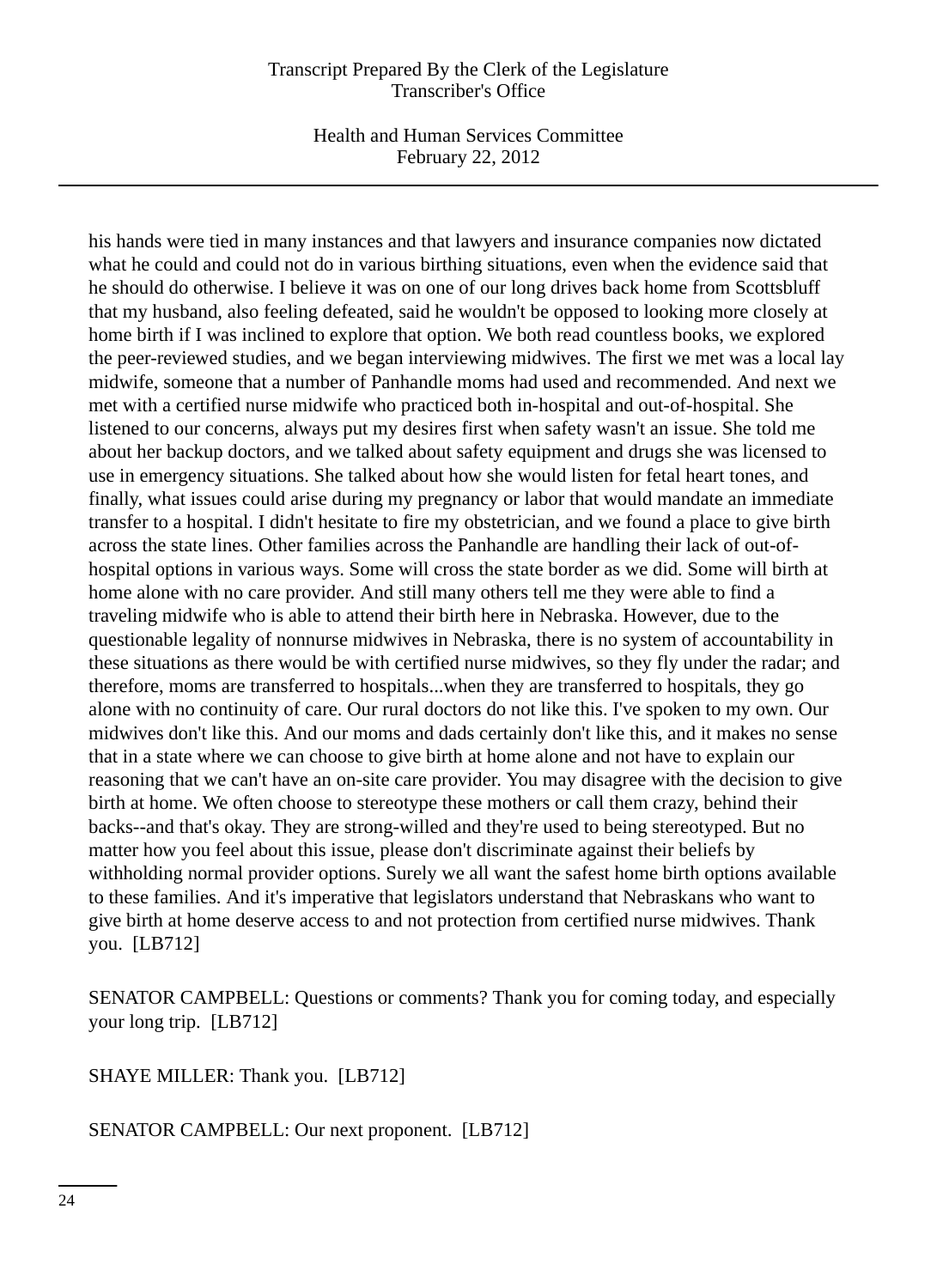KAREN LOLL: Hi. My name is Karen Loll, K-a-r-e-n L-o-l-l. Thank you, Senator Campbell and all the members of the committee. I'd like to tell you a little bit about myself. I'm a simple, average person. My days are filled with chauffeuring my kids around to all their activities, laundry, grocery shopping, and all the other things that parents do. I don't sit on any boards. I don't organize any committees. I don't have any community or business influences. I'm a mom and a consumer. I have three boys: Hayden is 11, Lane is 8, Carson is 5. My oldest two were born at St. Elizabeth's. I have...we had wonderful certified midwifery care, both in the hospital and for the prenatal care. Both births were simple and completely uncomplicated. The hospital staff followed everything I had asked for in my birth plan. I never felt like it was a nuisance to the nurses even though some of my requests were quite out of the norm. When I found out I was pregnant with my third child, I knew immediately that I did not want to go back to the hospital. My births had been so simple, a hospital seemed like overkill. I didn't want to have to drive to the hospital while I was in the middle of some very intense labor pain, because getting to the hospital was probably the worst pain I experienced. I didn't want to have nurses constantly waking me for blood pressure checks, blood tests, or other standard procedures. I didn't want to have to sleep in that unbelievably uncomfortable hospital bed. I didn't want to have to feel like a prisoner again. The hospital refused to release me, even when I asked, because the proper number of hours had not passed. I didn't want my child born into a building filled with sick people. I went back to my midwife and told her my plan for giving birth at home. She was not happy. She was obviously worried about the safety and tried to talk me out of it. I tried to talk her into coming into my house. I promised her I would never tell anyone if they asked. I told her she could just sit in the living room and stand by just in case she was needed. She refused all of my requests and said that she just couldn't risk disobeying the law. She could lose everything. I spent my pregnancy researching birth because I knew I wouldn't have anyone with any medical training at the birth, and so I wanted to be prepared. I networked with other moms on-line that had unattended births. I read books about how to deal with complications. I drew up a list of situations that I would need to go to the hospital for. I ordered birth supplies, like clotting herbs in case of bleeding, and an umbilical clamp. I talked to my friends and family about our plan to give birth at home without a midwife. Everyone was dumbfounded that Nebraska law wouldn't allow midwives into my home to attend the birth. Then they would try and talk me out of it, but after a few minutes it would become extremely obvious that there was no argument that would change my mind. I wanted to give birth at home and I was going to make it happen. My husband was extremely nervous. He had been at the first two births and knew pretty much what to expect, but he still wanted a midwife there and tried to find someone. We contacted a midwife from out of state but determined that driving out of state defeated the entire purpose of having a home birth. The birth of our son again went very smoothly. He was born in our family room in a big pool that was bigger than the tubs available at the hospital. As soon as he was born, I climbed into my bed and rested without interruption. After a bit, I called my midwife and made an appointment. I drove myself and the baby to the office for a check, and received a few stitches. We both checked out just fine. My story isn't unique. There is no better way to rile up a mother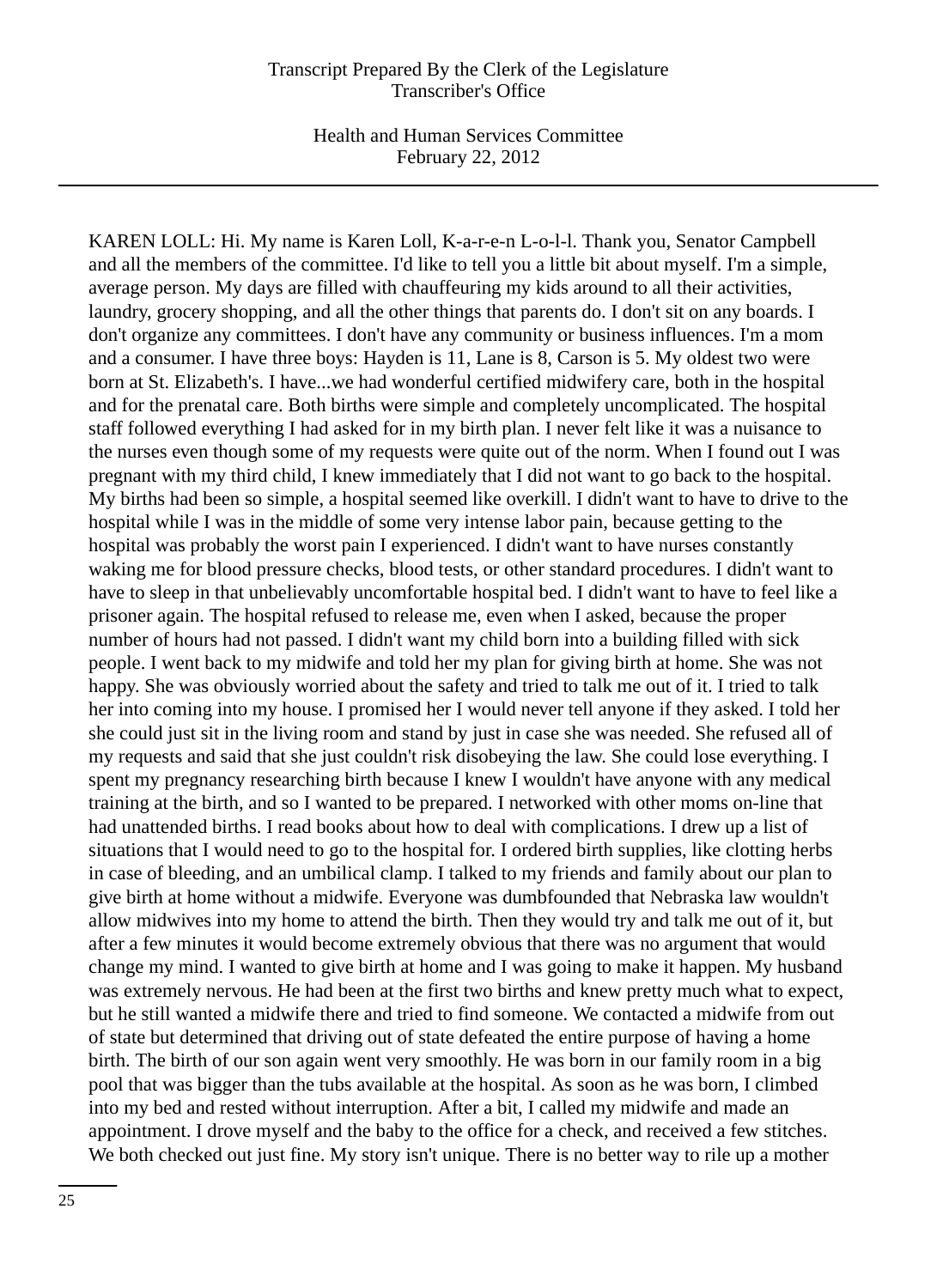than to question her parenting choices: breast or bottle, spanking or time-outs, stay at home or working mom--the list goes on. We do what's best for our family every time and we will defend those choices to the bitter end. Any family that wants a home birth in Nebraska will make it happen one way or another, even if it means going out of state, hiring an underground midwife, or going it alone. I ask you today to please help Nebraska families to keep birth as safe as possible and allow them to hire midwives to come into their homes and attend births. [LB712]

SENATOR CAMPBELL: Thank you, Ms. Loll. Any questions? Thanks for coming, and your testimony. Our next proponent. Good afternoon. [LB712]

KRISTEN TREAT: (Exhibit 10) Good afternoon. My name is Kristen Treat, K-r-i-s-t-e-n T-r-ea-t. And first off, I'd like to thank you for taking the time to hear from so many of us today. I would like to start by saying that I understand how many of you feel. Five years ago I met for the first time a woman who had given birth to her son in her home. To say I was shocked would be putting it mildly. I didn't know people who could do that nor did I have any understanding why anybody would choose to do so. I thought at best she was ill-informed and at worst downright neglectful. That woman later became a friend and over the years we had many conversations about giving birth at home. She would direct me to research literature, statistics about planned home births, books, and more. One thing she said in our conversations that really stuck with me is that I didn't have to believe that home birth was a good choice for me and my family. I simply needed to respect her choice...her right to make the best choices for her and her family, and she would respect my right to do that same. Over time I began to realize that with proper prenatal care and screening by a skilled certified nurse midwife that home birth wasn't the dangerous undertaking that I had imagined it would be. I also began to understand that simply giving birth in the hospital wasn't a guarantee that you were going home with a live baby either. Just like in all aspects of our lives, life is unpredictable. Over the years I've learned so much about the process of childbirth. Amongst other things, I've become a doula where I work with women in labor, providing physical, mental, and emotional support. When I began doing this, I was very naive about how women in labor are treated in the hospital. Sadly, I can give countless stories of women being stripped of their basic dignities of human beings while they were giving birth, including privacy to urinate and defecate, because nursing staff thought the mom might try to violate some arbitrary hospital policy. It was after these experiences I truly began to understand why many women who had experienced the hospital ride the first time refused to buy a ticket to that ride again. In my professional life I'm also a provisionally licensed mental health practitioner working under the supervision of Terry Dischler, licensed mental health practitioner, certified professional counselor. I am certified in perinatal mood disorders and work with a focus on posttraumatic stress disorder after childbirth. Though I have been working in this field a short time, a trend has already emerged. Women reporting birth trauma often feel violated by hospital staff and experience flashbacks about childbirth at a hospital again. As a result of the law as it is currently written, many of these women are making the choice to give birth unassisted without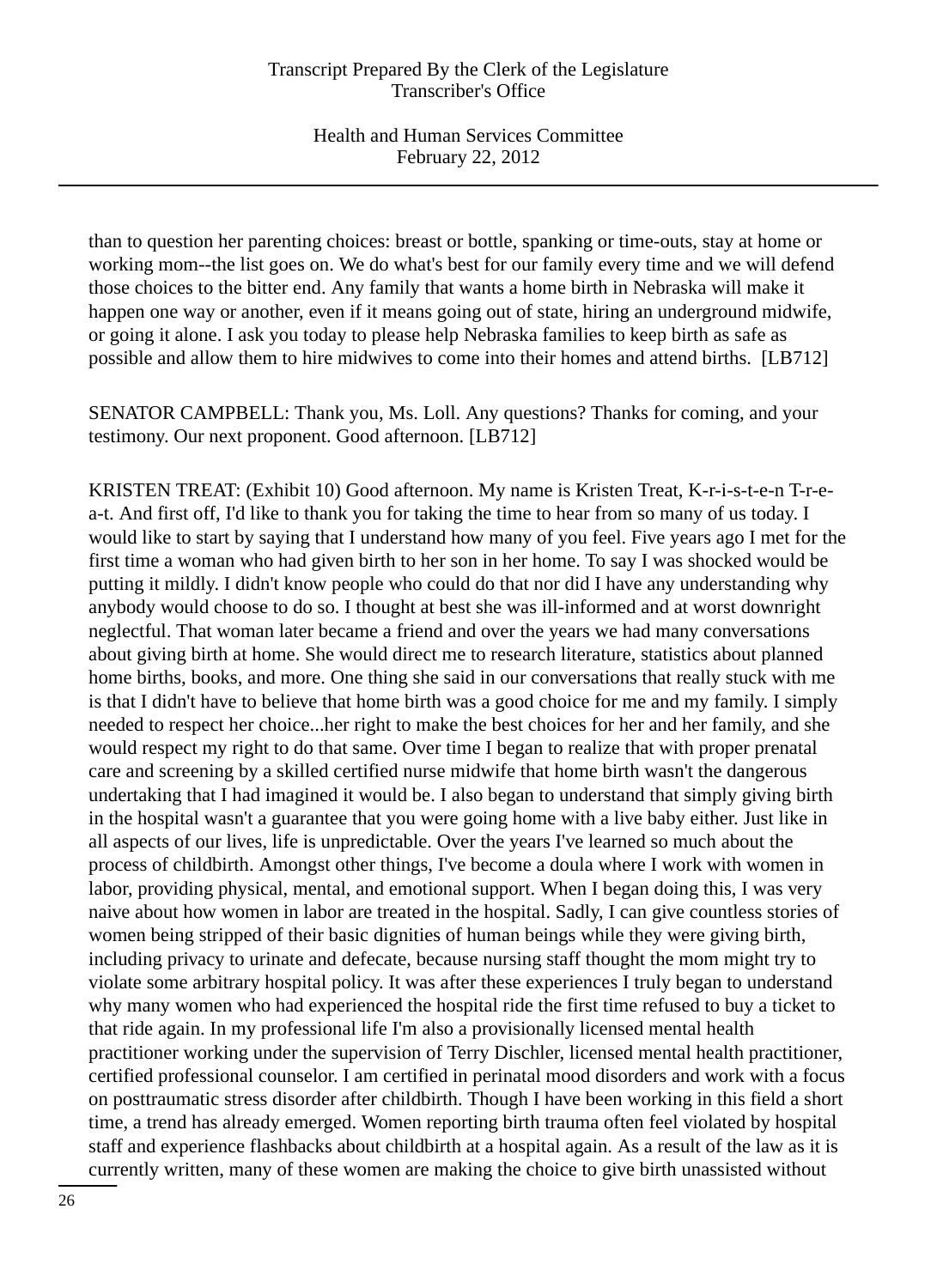any guidance or medical support in the case of a rare emergency. Despite the concerns you might have about the safety of home birth, it stands to be noted that women in this state are having home births, and by refusing to allow a competent caregiver who can guide the process for them the state is, in fact, making this process riskier for these women than it needs to be. In their statement regarding planned home birth, the American College of Obstetricians and Gynecologists, their Committee on Obstetric Practice states: Although the Committee on Obstetric Practice believes that hospitals and birthing centers are the safest setting for birth, it respects the right of women to make a medically informed decision about delivery. The women of Nebraska ask that you respect this right as well. [LB712]

SENATOR CAMPBELL: Are there questions or comments? Thank you for your testimony. Our next proponent. [LB712]

MATTHEW SHERMAN: Hello, Senators. [LB712]

SENATOR CAMPBELL: Good afternoon. [LB712]

MATTHEW SHERMAN: My name is Matt Sherman. Matt, M-a-t-t, Sherman, S-h-e-r-m-a-n. I'm a business owner, a husband and father. My request is simple: Make Nebraska the forty-ninth state to allow certified nurse midwives to attend home births. My wife and I are expecting our second child in July. Our first choice would be to deliver our baby in our home with a certified nurse midwife. We would like our second birth to be private, modest, economical, and safe. As the leader in my home, I want nothing more than for my wife and child to be safe during birth. I make lots of decisions about safety in our home. I research cars, schools, baseball teams. However, I've been denied the right to make this choice for our family, a choice that I feel is safest with a certified nurse midwife present. Because we cannot have this choice right now, we have chosen to give birth in a birth center. We must drive an hour away to this facility in order to ensure that my wife can maintain privacy during labor and that our family will feel safe. However, we would prefer to be at home with a certified nurse midwife where my wife would labor without interruption. Home birth will happen in Nebraska with or without certified nurse midwives. Our goal today is aligned similar to hospitals: We both want the health and well-being of mothers and babies. We both want to bring safety to the forefront, and one way is to allow certified nurse midwives to attend home births. Having certified nurse midwives present during the prenatal process, along with labor and delivery, is one way to ensure that problems will be spotted and that high-risk moms and babies will be given the care they require. That is all I have for today. Any questions? [LB712]

SENATOR CAMPBELL: Thank you, Mr. Sherman. Are there questions? Mr. Bloomfield...or Senator Bloomfield. Sorry. [LB712]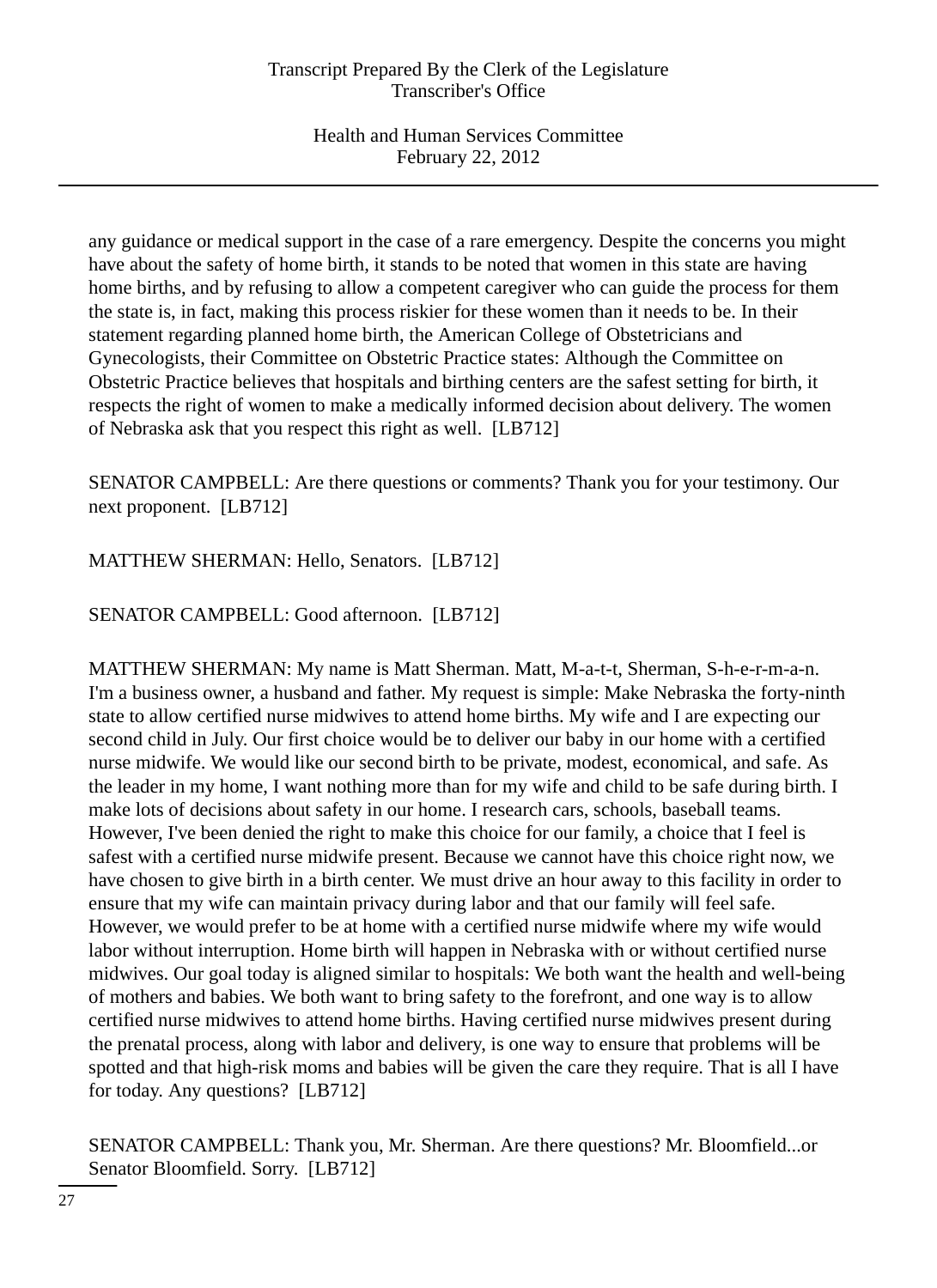SENATOR BLOOMFIELD: You said you need to drive an hour to get to the birthing center. Where are you driving from and where is the birthing center? [LB712]

MATTHEW SHERMAN: There is a birthing center in Bellevue. It's the only one in the state that I know of, and we live in Lincoln. [LB712]

SENATOR BLOOMFIELD: Okay. Thank you. [LB712]

SENATOR CAMPBELL: Any other questions? Thank you, Mr. Sherman. Our next proponent. Good afternoon. [LB712]

HEATHER SWANSON: (Exhibits 11 and 12) Good afternoon. Thank you for hearing testimony this afternoon, Senator Campbell and committee. I'm going to...I have written testimony, but I'm going to edit it a little bit because a lot of things have been said, and then I want to respond to a couple of things that were brought up as well. My name is Heather Swanson, H-e-a-t-h-e-r S-wa-n-s-o-n. I'm a certified nurse midwife and family nurse practitioner from Wilcox. I currently serve on the National Board of Directors for the American College of Nurse-Midwives as the Region V representative, which covers 15 states and includes Nebraska. Nationally, ACNM is in strong support of legislative and regulatory efforts that protect the full-scope practice of certified nurse midwives. And likewise, they're supportive of efforts that resolve the existing restraint of trade statutes and tactics that still exist on our practice. ACNM supports CNM-attended home birth and thus ACNM supports LB712; and a letter of support from ACNM was e-mailed to the committee last week. I'm also a member of the Nebraska Nurses Association and was asked to present their supportive testimony today. You have just received the letter from NNA that includes the following. Certified nurse midwives in the United States are prepared in two healthcare specialities: midwifery and nursing. The nurse portion of their credentials aligns them with nursing and they are recognized as one of the advanced practice nurse professions. On the national front, the American College of Nurse-Midwives is an organizational affiliate of the American Nurses Association and have partnered together to support the practice of nursing as a whole and the unrestricted practice of APRNs. ANA supports the removal of barriers and discriminatory practices that interfere with full participation by advanced practice registered nurses in the healthcare delivery system. ANA supports initiatives that remove arbitrary practice restrictions or prohibit policies that promote barriers for APRN practice education, abilities, and competence. Consistent with our national organization, the Nebraska Nurses Association is supportive of policy changes and legislation to eliminate barriers to APRN practice. Like other APRN types, certified nurse midwives have experienced unjust practice restrictions across the nation and here at home in Nebraska. Specific to this bill our membership includes those who have been restricted from full scope APRN practice by prohibiting certified nurse midwives from attending home births. NNA acknowledges that Nebraskans who are currently choosing home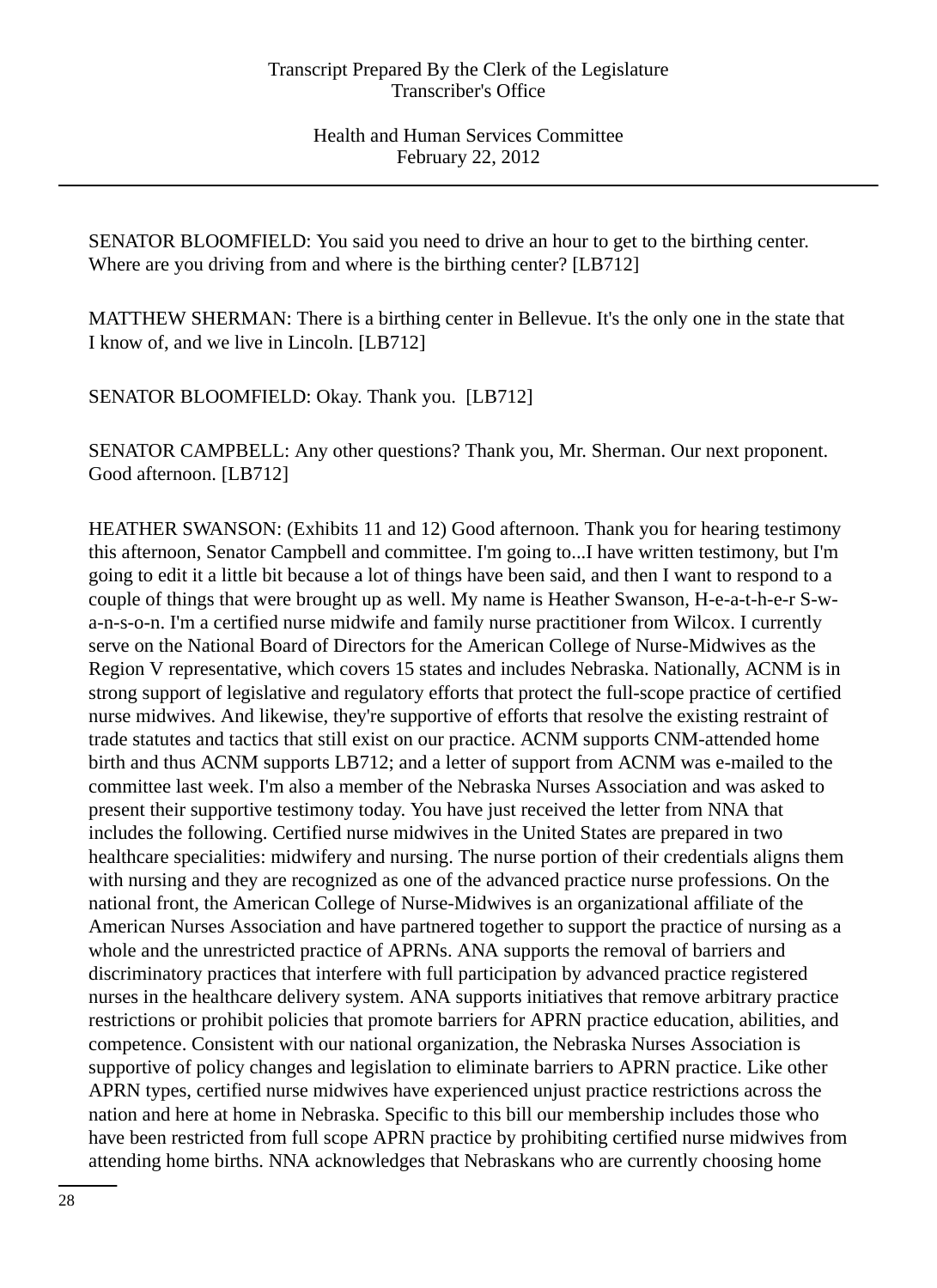Health and Human Services Committee February 22, 2012

birth are limited to unlicensed and unregulated care providers. Lack of licensure and regulation are known to carry risk to women and families rather than securing a licensed and regulated home birth provider like a CNM. This gap is one that CNMs can fill to improve patient safety, as it is within their trained and certified scope of care. NNA supports LB712 which eliminates the restriction of CNM-attended home births. The Nebraska Nurses Association urges your support of this measure and future support of unrestricted full-scope APRN practice across Nebraska. Thank you for your time and the opportunity to testify on behalf of nurses and NNA members. With whatever time I have left, with the...I would like to speak on behalf of myself. A couple things that were brought up, the question about supervising language. That has been interpreted as being readily available by phone. So it doesn't have to be somebody there present; they have to be available by phone. So that's to clarify that point. You may have...I'm expecting that somebody will probably mention that Nebraska is rural and is not an appropriate place for home birth to happen, and I would urge you to consider states like Montana, Texas, North Dakota, Wyoming, that have all had home birth going on for years and some states that have expanded beyond nurse midwives to allow other types of midwives to attend home births. And what we see in states that are more rural is that there's a higher nonurgent transfer rate the further away they are from a hospital. So they practice a bit more conservatively. They transfer sooner. They risk outs sooner as well for care. So that's how the safety naturally kind of gets preserved in rural areas. As well, I'd like people to take note that we do have two growing Amish communities in Nebraska, and one is down by Pawnee City, and I had the opportunity to spend time with them a couple years ago to listen to their concerns about not having access to nurse midwives. There's also a group in the north, kind of central part, of Nebraska. They still don't have midwives to take care of them and they are not going to the hospital, and I think we need to provide care for them. I got contacted initially from a midwife in Ohio who was caring for some moms who were traveling out here and relocating, and she was shocked when she found out they couldn't have a midwife there. Also, if you don't mind, I have a couple more points here. [LB712]

#### SENATOR CAMPBELL: No, that's fine. [LB712]

HEATHER SWANSON: Safety is always a big concern, and opponents will bring up that we don't have a lot of randomized control trial studies on birth location, partly because it's unethical to tell somebody where they can birth. Like, you're in labor, great, you get randomized to go home, you get randomized to go to the hospital, because we know that women are going to labor best where they feel most comfortable and where they choose to labor. The studies that do compare birth locations take women with the same demographics--so the same age, same risk factors--and look at their outcomes based on where their intended birth location was. So if their intended birth location was at home, even if they transferred to a hospital they include those outcomes in the outcome data and the analysis of that. Now a few studies will probably be mentioned that will be opposing or supporting opposition to home birth and the safety of it, and I want to point out the two big ones, which are the Pang study which is a Washington State study.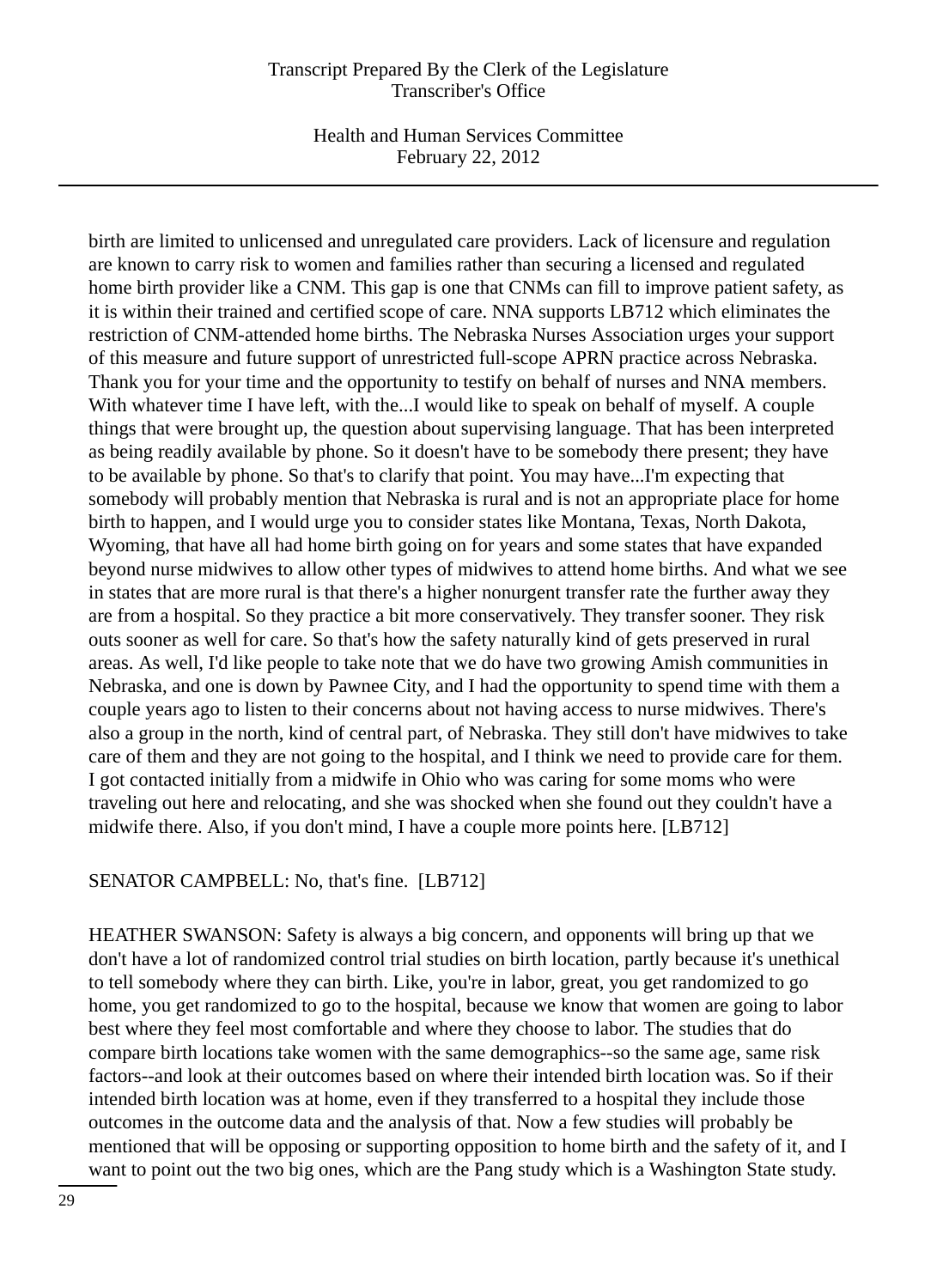Health and Human Services Committee February 22, 2012

The title and the study as a whole claimed to look at planned home birth and unplanned home...or planned versus unplanned home birth. At the time, they actually got data from the birth certificates, and the birth certificates did not distinguish between whether it was planned or unplanned. That data also included data on births as early as 34 weeks, which is preterm, which no wives--nurse midwife--would attend a home birth that early at home. Another study that's come up is the Wax study. That study also has several flaws to it. Only three of the studies included in that meta-analysis actually differentiated between planned and unplanned. Of that 93...of those three studies, they comprised 93 percent of the women in the study. And if you just looked at data from that, it showed no increased risk and adverse outcomes. So additional outcomes were included to skew those stats. Across the world, home birth happens. In Canada, if you're low or moderate risk, you have to be offered a home birth and you work together in a healthcare team. So if you need to be transferred, then you go into the hospital and somebody welcomes you and doesn't treat the midwife poorly or the family poorly. I do think home birth can be appropriately done in Nebraska. I teach at a college of nursing here, but I also work as a clinical director at a clinic and freestanding birth center in Texas during my free time, and I'm also a doctorate student so I don't really have any free time, but in the midst of things I attend birth at a hospital. And though I practice in the hospital and I like that, there's something nice and convenient about it. The cleanup is a little bit easier. Nurses help you out with all that. Birth can be done out of hospital pretty much just the same as it is in the hospital minus having an OR there. And there's things that we can risk women out for in pregnancy and then in labor to get them to the place where they need to be. And we have emergency medications to treat hemorrhages; we can deal with shoulder dystocia. If there's meconium. Birth now looks a lot different than it did 30 years ago or 40, 50 years ago. We have medications now that treat a lot of the biggest concerns that we had with women which were postpartum hemorrhages. So I beg people...and I need to cut it off. But that safety, if that comes up, it's not unsafe. And the 407 review that happened, there was, of course, two 407 reviews... [LB712]

SENATOR CAMPBELL: We need to finish up here. [LB712]

HEATHER SWANSON: I know. The last one I want to speak to though because I was on the 407 review--I'm very sorry because I know it's not polite to go long. But the last 407 review I was a part of it. I did not think that it was a...I felt very strongly it was a biased decision that came, that happened, and that people voted not on the evidence that was presented, but on their own personal feelings. And so if the 407 review gets brought up, I would beg you to consider that it wasn't representative of the evidence there. Thank you. Appreciate it. [LB712]

SENATOR CAMPBELL: Questions from the senators? Thank you, Ms. Swanson, for your testimony. Our next proponent. How many other people wish to testify in favor of the bill? Is there one more? Okay. Good afternoon. [LB712]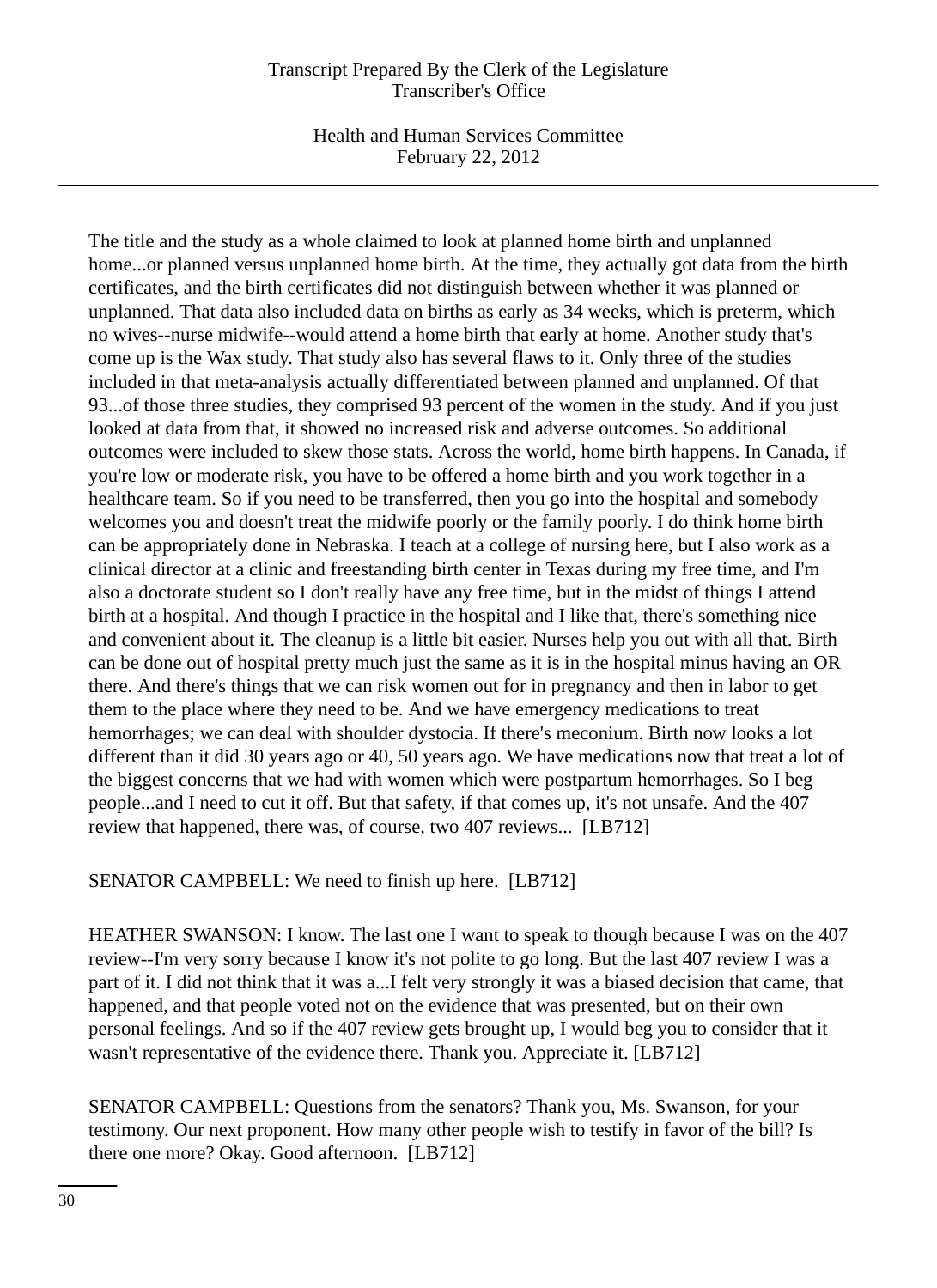Health and Human Services Committee February 22, 2012

REBECCA WELLS: (Exhibits 13 and 14) Good afternoon. My name is Rebecca Wells, R-e-b-ec-c-a W-e-l-l-s. I am a certified nurse midwife. I am Nebraska born and raised in Lincoln, fourth generation. Had my children in Lincoln, and I'm going to talk to you just a little bit about my perspective, being in the field, having seen hospital births here. I've worked in women's health for over 35 years. Home births are increasing; again, they are rare. There is controversy still or there's not agreement about safety always, but it is definitely agreed by everybody that nurse midwives are the safest caregivers in home birth. A lot of it is up to choice. In our country, we believe in individual rights and we want freedom to make our own decisions. We are not in a country where healthcare is provided by the country. We don't have a national health plan. Everybody is responsible for their own care. Hospitals are different than they were when I started out, and I would say that obstetrical care in this country is high-tech, it's high-cost, but it's not highest quality on some of the outcomes such as infant mortality rates. High-tech. Some facts that I want you to keep in mind: Nebraska 2009, C-section rate, 31.7 percent; induction rate, 28.4 percent; augmentation of labor, that's speeding it along, 30 percent; anesthesia use, 76.9 percent. Lancaster County in 2008, primary C-sections--this is women come into labor who have never had a C-section--22 percent. This has changed dramatically in the last 35 years, so that the hospital now is so high-tech, and I think that's where a lot of women are not as comfortable in it because there's so much technology, and again C-sections are so common. Another factor is the high cost. And in Nebraska the average hospital vaginal birth cost--and this is without provider costs, anesthesia costs added in, or newborn care--I have for you, 2009: \$5,882. As a country, we are spending more on healthcare than any other country. It's gone up from 5 percent of the gross domestic product in 1960 to 17 percent in 2008. It's going up at a rate that I was reading something last night, it was the unsustainable cost of healthcare put out by the Social Security Advisory Board, September 2009. At the rate we're going, it's a burden to society, the huge costs, and a lot of it is technology. In Nebraska, in 2010, the number of uninsured: 237,000 or 13.3 percent of our population without health insurance. The other thing is high deductibles and the cost of health insurance. I know that is killing our family. It's gotten to be the biggest budget thing in your budget. And so it's a matter of risks and benefits. Everybody is not going to make the same decision, but women that are low risk that are proper candidates for home birth, in a system that provides for transfer to the hospital if necessary, facility costs can be avoided. This is a huge savings. And to not allow this is something that I think we have to look at. The data I was looking at...are we about done? [LB712]

SENATOR CAMPBELL: We're at the end. I want to make sure that you get in your most important points. [LB712]

REBECCA WELLS: Okay. In conclusion, what I was looking at from the Social Security Advisory Board, they said this burden of healthcare costs on the country as a whole will continue to grow unless...until we alter the efficiency and efficacy of our healthcare systems, we believe that it is essential that policymakers take action to restrain the rising cost of healthcare, and this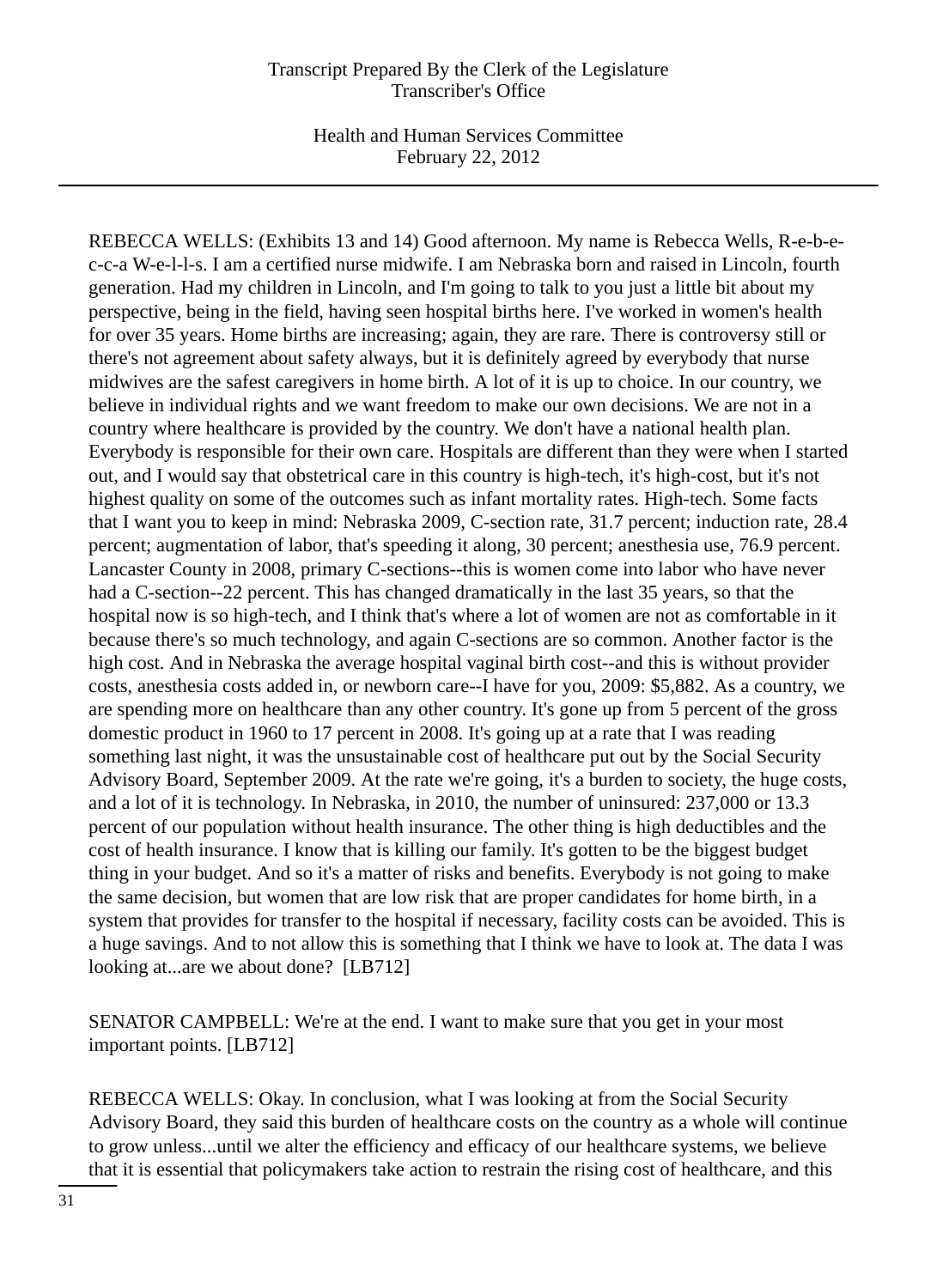is one way it's going to affect everybody. If some of the low-risk women are allowed to have home birth within the healthcare system ultimately it will help the huge expenditure in the area of obstetrical care. Thank you. [LB712]

SENATOR CAMPBELL: Thank you, Ms. Wells. Are there any questions? Yes, Senator Bloomfield. [LB712]

SENATOR BLOOMFIELD: You mentioned the number of C-sections. [LB712]

REBECCA WELLS: Yes. [LB712]

SENATOR BLOOMFIELD: Do you feel...how many, if any of those, do you feel were unnecessary? [LB712]

REBECCA WELLS: Well, you know, it's hard to say. What we notice is that the trend has just gone up dramatically, and it's hard to say. Now the reason why it's going upward at this point and why it's so high, part of it is the trend toward repeat C-sections. The trend has swung from letting women have a trial of labor and see if they can have a vaginal birth after C-section, to in a lot of hospitals not allowing that, and so once they have a C-section then having to have one every time. Some women are scared about C-sections, though, because a lot of the risk we don't know. I think just within the last few weeks there was something in the news about more risks to newborns that are born C-section. And we do know that looking at women who have multiple Csections, there are a lot higher risks with those adding up and again avoiding them in the first place. Home birth is associated with a lot lower C-section rate. [LB712]

SENATOR BLOOMFIELD: Thank you. [LB712]

SENATOR CAMPBELL: Any other questions? Thank you, Ms. Wells, for your testimony. Any other proponents? Good afternoon. [LB712]

LIZ CODY: Good afternoon. My name is Liz Cody, L-i-z C-o-d-y. I believe I have testified before you guys before trying to protect the rights of midwives to actually practice in hospitals. I am back again to say I would like to support their right to practice outside of hospitals. My vantage point is not as a mother. I have not had any children. I was not born at home. And I have a lot of respect for all of the healthcare providers, as well as legislators like yourself who can help create safe, healthy environments for the next generations of Nebraskans to be born. I feel that it is the responsibility of parents, professionals, and folks like yourself who can help create laws to perform the kinds of analysis of benefits and risks for any choice that they might be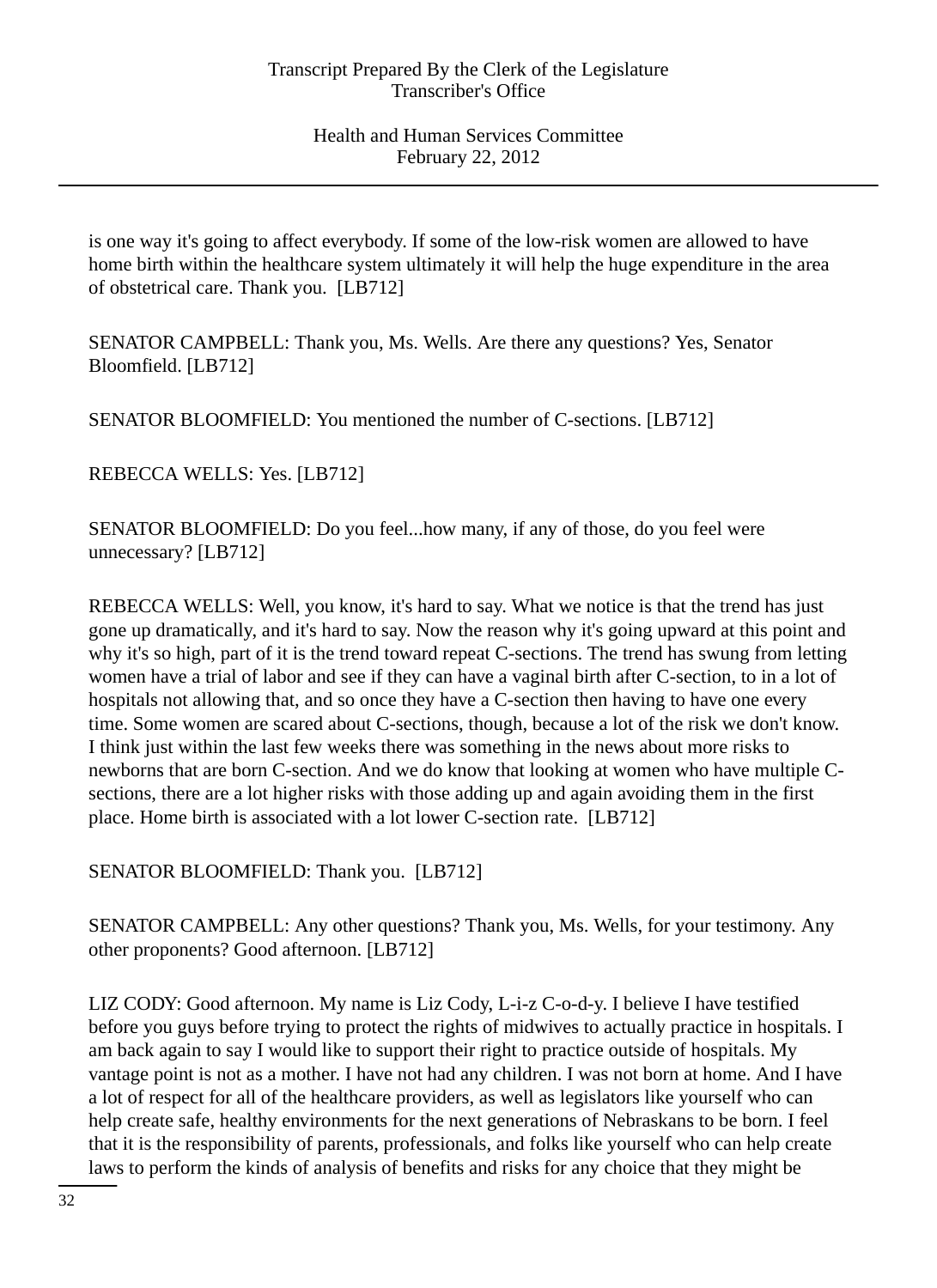Health and Human Services Committee February 22, 2012

making. As a student, I have tried to educate myself about the benefits and risks of different birthing scenarios because I would like to practice in this field. And I think that regardless of what your opinions are about the safety of home birth, it is a choice that a lot of people are making. It's a choice that they're coming to after doing a lot of research, and it is a choice that could be protected and enhanced by having dedicated professionals in Nebraska that can support those women or parents in that choice. The choice that I will be facing as someone who would like to work in healthcare is, where am I going to obtain the training that will allow me to best support these women and where am I going to go to actually start a practice that will allow me to do the most good? I think that there's a real need for people here in Nebraska to have support for home birth whether that community is a single family that's making the decision for themselves, an Amish community, a community that doesn't feel comfortable going into the hospital, whether there's a cultural reason. For any reason, there's definitely people who would be benefited by having knowledgeable, informed healthcare providers that can help them serve inhome. My choice as someone who could consider entering that profession is, do I leave Nebraska to be able to provide those services in an environment where I feel that my rights and safety to do that are protected, or do I stay here and continue to struggle against laws that don't allow that to occur? So I would like you guys to think about the benefits, alternatives, and risks with this bill. I think that there's huge benefits to allowing people to stay in Nebraska and make this a better situation, and I think that there's continued risk if you continue to prohibit midwives from attending home births to the future generations of both parents, children, and people that can provide these healthcare services. Thank you. [LB712]

SENATOR CAMPBELL: Thank you, Ms. Cody. Any other questions? Okay. Any other proponents? Is there anyone else...I did not see the gentleman in the first...so I just want to make sure I have everybody. Okay. I think you are the last proponent here, so. [LB712]

BEN GOTSCHALL: Well, all right. [LB712]

SENATOR CAMPBELL: And that's not a bad thing. [LB712]

BEN GOTSCHALL: I hope not. [LB712]

SENATOR CAMPBELL: Of course not. And your name, sir? [LB712]

BEN GOTSCHALL: Thank you. Good afternoon. My name is Ben Gotschall, B-e-n G-o-t-s-c-ha-l-l. I'm the energy director at Bold Nebraska, and I'm the Lancaster County and District 5 president of Nebraska Farmers Union. I am not a father or a husband. I guess there's still time for that, the good Lord willing. But I would hope that in the future that my wife and mother of my children would have this option should I choose to stay in Nebraska, which I plan on doing. I'm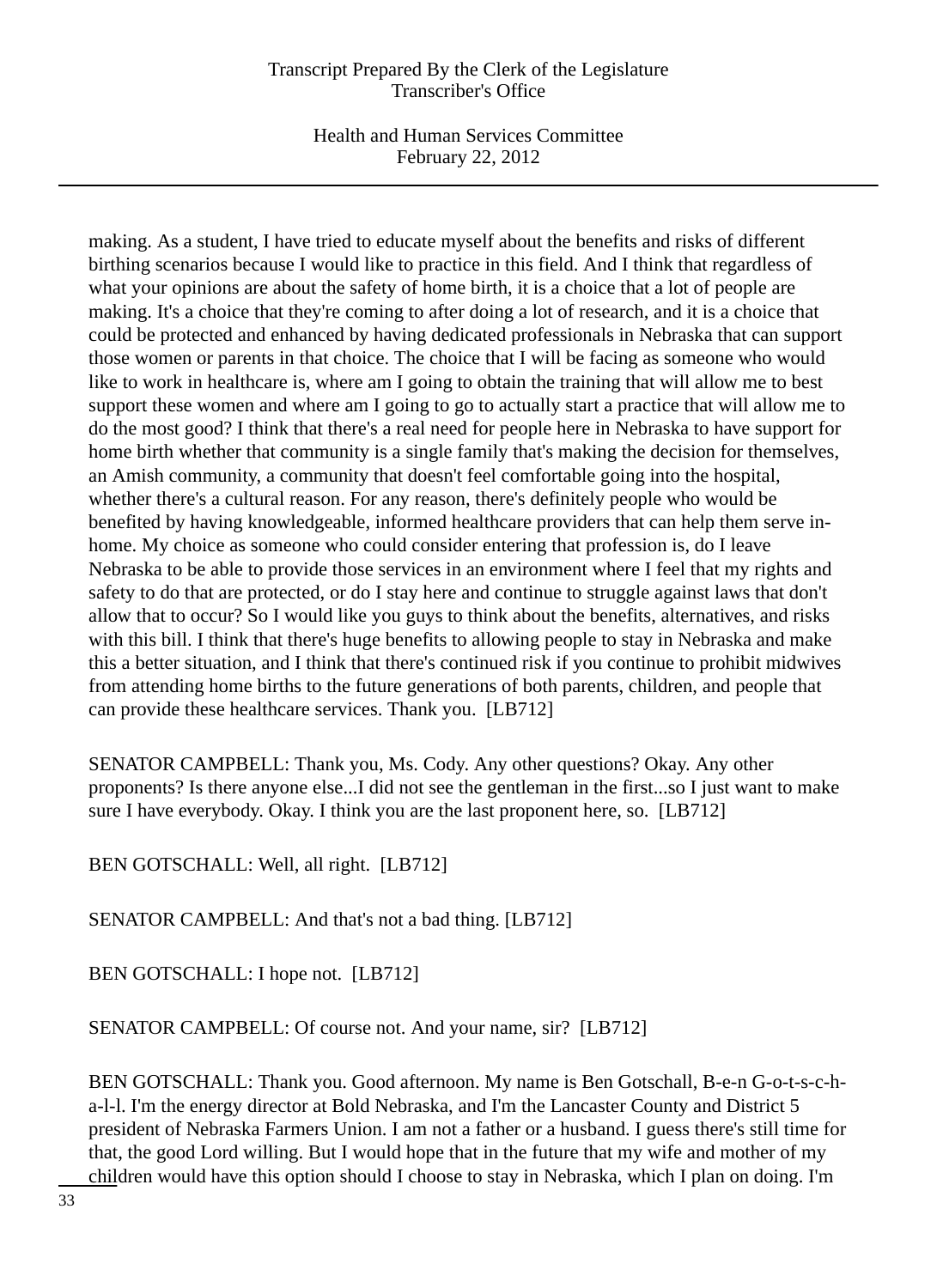Health and Human Services Committee February 22, 2012

going to kind of speak out of my experience as an individual, but it's the policy of the Nebraska Farmers Union to support this legislation. And I know that because I wrote that policy some years ago, because we had at the time I was working at a...I was working as a herdsman on a raw milk dairy north of Lincoln, and we had a lot of people that came to get milk from us, and a lot of those people were mothers who that was kind of how I first got introduced to this issue, and we talked a lot about that. And so I look at this issue from the standpoint of personal choice. And just like people in Nebraska, in that case mothers have the choice to come to the farm where I worked and see how we milk the cows and to personally inspect the job I was doing and make the decision to get food for their families. I think that this choice with deciding to have a baby at home is the same. It fits in...it's kind of along the same lines. And so, you know, you hear a lot of arguments...not to speak metaphorically but, you know, you hear a lot of arguments about how raw milk is going to kill you and how, you know, you're poisoning your family if you do it. And I've drank it all my life. I grew up on a dairy and I still drink it today, and I'm not dead yet, so. I hope it doesn't...I hope it doesn't have a, like, a sudden reaction there. [LB712]

SENATOR CAMPBELL: I hope not either, sir. (Laugh) [LB712]

BEN GOTSCHALL: You know, we hear the same things for raw milk. We hear the same arguments for homeschooling. I was also homeschooled, grew up on a ranch in rural Nebraska. I think, you know, there's a lot of arguments for rural Nebraskans here who do live some distance from a hospital, and it would be much more comfortable for them to have someone that they know and trust in their home with them so that they don't have to make that drive, so they're not limited to the geographical choices that they have. I would also echo the argument that there are other communities in this state that would benefit from this, like the Amish. I have some Amish friends out in Holmes County, Ohio, that I met through my dairy cattle business. And, you know, they have a lot of home births under their belts out there, and they understand that, and they...and I just think we need to offer the same choices to our citizens. And so I guess in closing I'll further speak metaphorically and betray my male sensibilities and say that if we're going to compete with Arkansas on something, I'd rather have it be Huskers versus Razorbacks on the football field and not to see who can be the last state in the Union to not allow women this choice. So thank you. [LB712]

SENATOR CAMPBELL: Not to change your allegiance here from the Razorbacks, but I think the testimony was Alabama. [LB712]

BEN GOTSCHALL: Oh, Alabama. Sorry. [LB712]

SENATOR CAMPBELL: (Inaudible) Tide, huh? [LB712]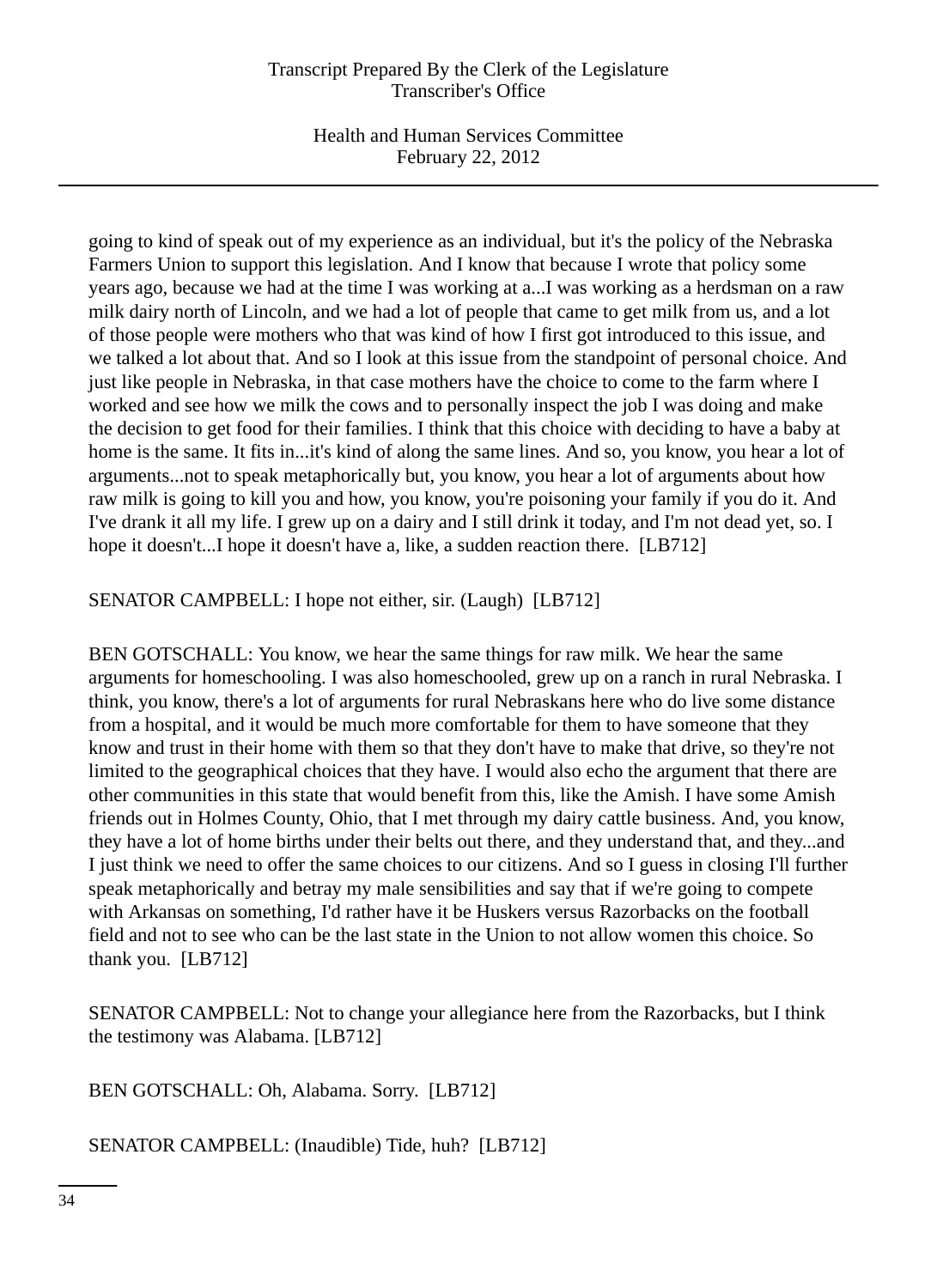BEN GOTSCHALL: They've got a darn good team, too, I hear. So pardon me. [LB712]

SENATOR CAMPBELL: Are there any other questions? Thank you, Mr. Gotschall. And you take care of yourself. [LB712]

BEN GOTSCHALL: Will do. [LB712]

SENATOR CAMPBELL: You talked a lot about some dangers there. I don't want you to worry. [LB712]

BEN GOTSCHALL: I'm not scared. For the record, I'm not afraid. [LB712]

SENATOR CAMPBELL: Okay. [LB712]

BEN GOTSCHALL: Okay. [LB712]

SENATOR CAMPBELL: All right. Any other proponents? Okay. We will move to those who are opposed to LB712. Good afternoon. [LB712]

TODD PANKRATZ: Good afternoon. I'm Todd Pankratz, P-a-n-k-r-a-t-z. I am an OB/GYN in rural Nebraska. I am here representing the Nebraska Medical Association and the American College of Obstetricians and Gynecologists where I am vice chair for the state of Nebraska. I'm also representing myself here today. A couple things. Well, first of all, let me tell you a little bit about my practice. We are a practice of five doctors out in rural Nebraska. We cover 19 hospitals, so we bring care to and help support the family practice doctors in 19 hospitals from Ord down to northern Kansas, from McCook to York. So we're out traveling the state and giving the care. We've also employed midwives in our practice also. There are a couple things that I want to talk about today. First of all, I think the best way to frame this discussion today is, have we decided that this is a choice issue or if this is going to be a safety issue? And you've heard everybody talk about their choice of where they want to deliver and you've heard safety brought up, but I think for our senators in the group this is the best way for you guys to approach this topic: Is this going to be a choice or is this going to be a safety? And one of the issues...well, let me take a step back. First of all, there was a mention of the Wax study that was questioned about the validity of it. And the problem is, you are right; there are no good randomized studies out there to say, are we doing a good job, is this a good thing? And so our next best thing is to look at these metaanalysis where you do take all these studies together and you analyze them. And the study did come back and say, yes, there's less intervention; there are lower C-section rates; there's lower epidurals in the home birth versus the hospital. But again, this is a self-selected group that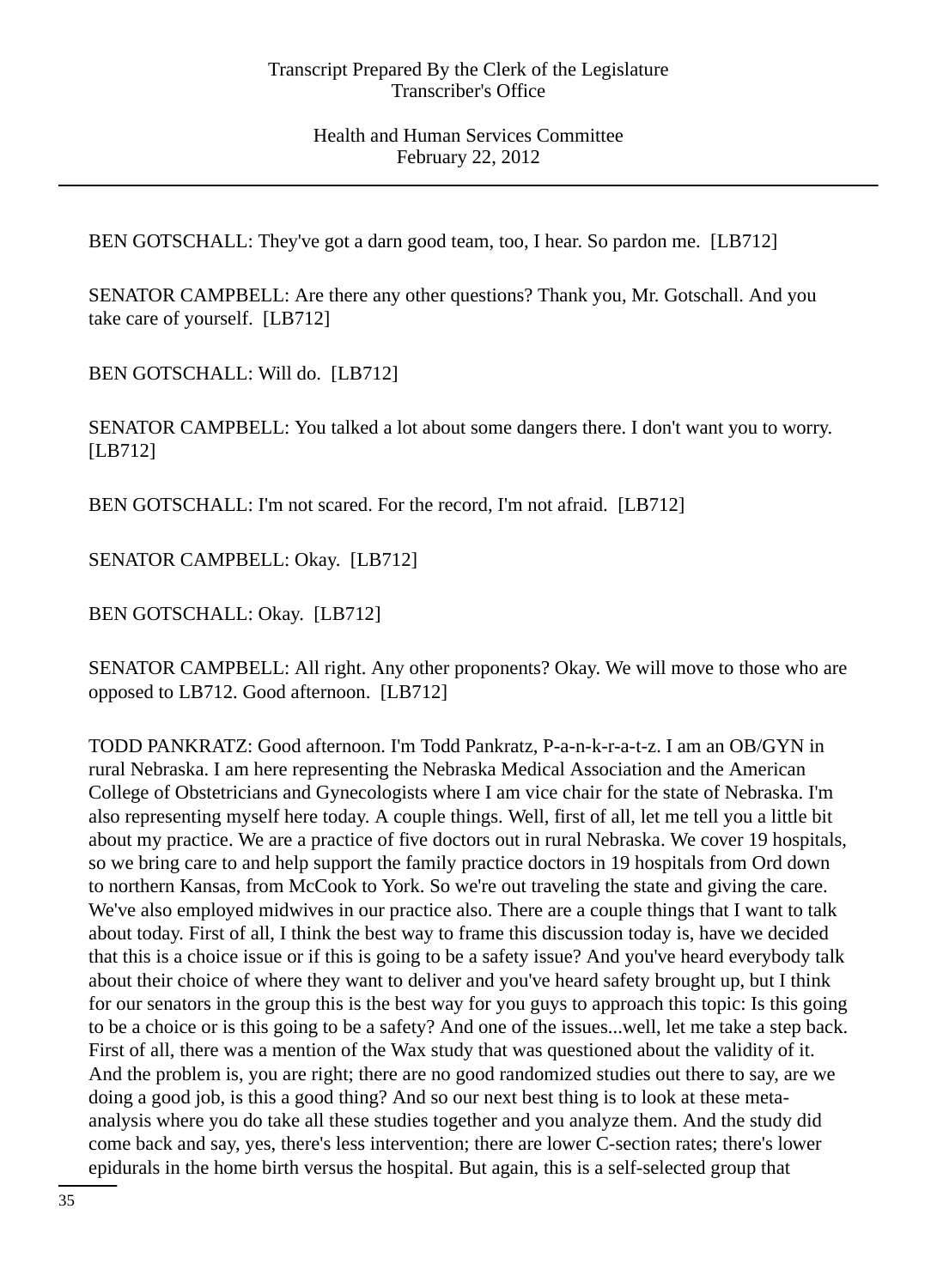Health and Human Services Committee February 22, 2012

desires less intervention. If you look at maternal deaths, well, there's no difference in maternal deaths. But if you look at neonatal deaths, there is two times more neonatal deaths in home births than in the hospital. And then if you take out the anomalous babies, the babies that are born with anomalies that are not compatible with life, there are three times more death rates in neonates in home births versus hospital births. And you may argue that point, and again until we have randomized studies, that's going to be the study that we have left to look at to determine what is the safety of home births. The other thing that we need to look at, too, and you guys had the conversation earlier this morning with the two gentlemen who are coming on the Emergency Medical Services committee was transfers. And one of the gentleman was complaining that it was hard to find volunteers to transfer people or to respond to emergencies in communities. If you look at what the hospital transfer rate is for home births for multiparous patients, it's 9 percent; for nulliparous patients it's 37 percent. So you have to look at the rural communities where we are and is this another duty that we want to place on our medical emergency services to transfer moms who are having trouble in labor to the nearest hospital. In rural Nebraska, the other thing that we need to look for is going to be the number of hospitals that are not doing OB anymore. There is going to be a longer and longer transfer time for moms who are having troubles to the nearest hospital. And that's one of the reasons we go to the 18 hospitals, a lot of these places we are doing the shared care with the local family practice docs while they do the care locally until 36 weeks and then we take over the last month so that the transfer or the driving time for these patients is not going to be nearly as far. There was a question earlier talking about the high technology in hospitals and higher Caesarian section rates. And I guess one of the points that I want to make with that is where are physicians held accountable for Csections and when are they not held accountable for C-sections? One of the problems that...can I go longer? [LB712]

SENATOR CAMPBELL: Sure. Just finish out there. [LB712]

TODD PANKRATZ: Okay. One of the issues that we have is that obesity is a bigger problem, so when we have higher BMIs we have higher C-section rates. We have women who have had infertility issues who never would have had babies in the past who are having babies that increase the complication rates that they have. And so there are lots of reasons for the C-section rates other than technology. And then the last thing I want to talk about is going to be a quote here. There was mention about how ACOG had a joint statement with the American College of Midwives supporting home births. And I would just like to read this quote. This is from Holly Kennedy. She is the current president of the American College of Nurse-Midwives and this is a quote in an update thing through ACOG, and they're talking about this joint statement. And she quotes here: In response to the writing of this joint statement on practice and relations between ACOG and the Nurse-Midwives and what I think was a really brilliant suggestion by a member of the team was that this might be a place where we have to agree to disagree because we didn't want to lose the whole process or have the whole thing go down the drain over one issue. We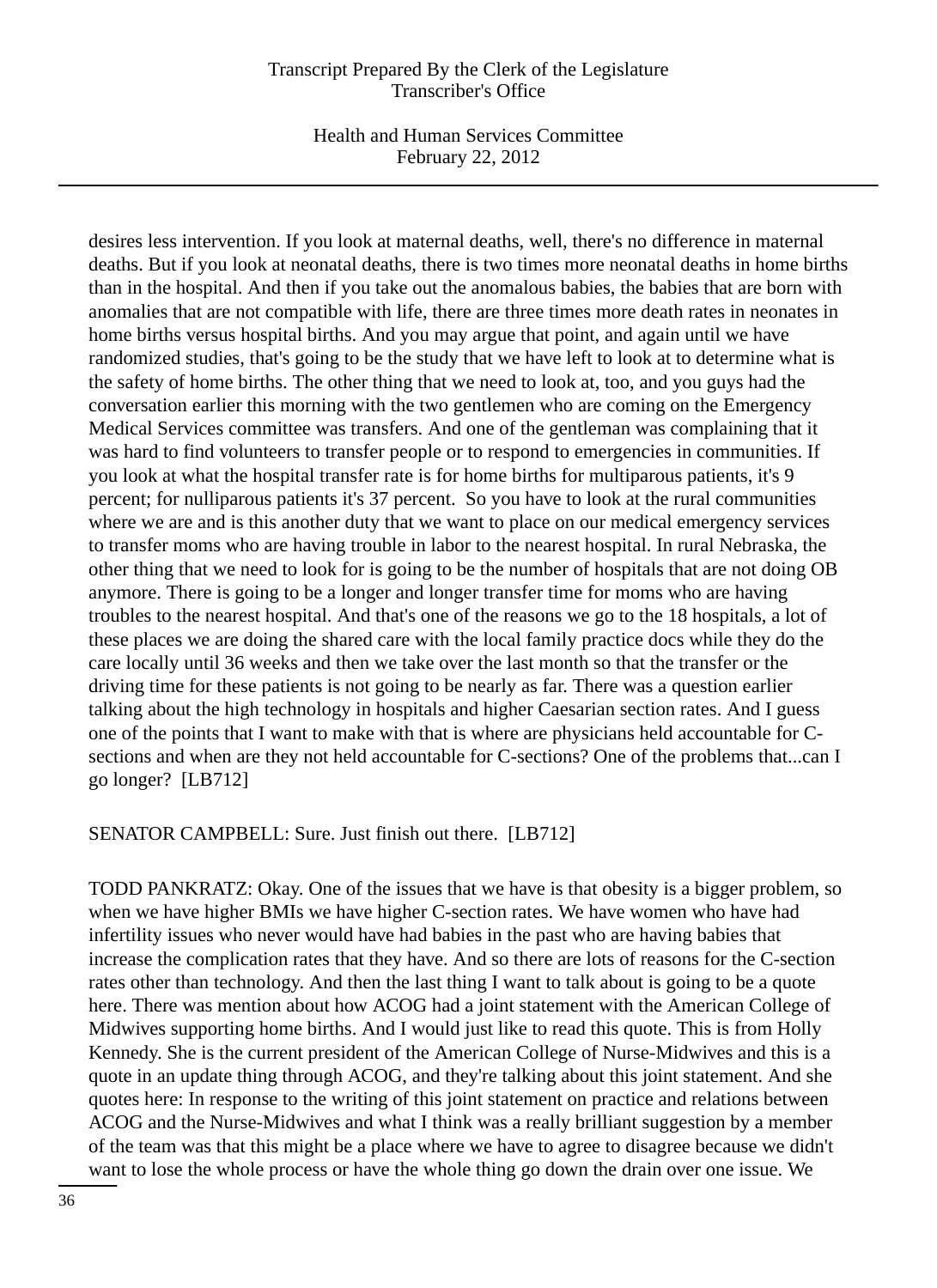have each put our position statements and preferred people to it and said we're not together on this yet. This is a pivotal moment where we realize that we could work together, between physicians and the midwives; but we could agree to, on certain terms, and home birth happens to be one of those where we don't agree. So ACOG does not support home births from that standpoint, but we do support working with the midwives and using what they do best in caring for moms in safe situations. [LB712]

SENATOR CAMPBELL: Are there questions? Senator Gloor. [LB712]

SENATOR GLOOR: Thank you, Senator Campbell, and thank you, Dr. Pankratz, for taking the time to be here today. You heard my question earlier about the supervision issue with a licensed practitioner. So what does that mean? You have certified nurse midwives who work with your practice, don't you? [LB712]

TODD PANKRATZ: Um-hum. Yeah. [LB712]

SENATOR GLOOR: So if you sent that certified nurse midwife down to the train station--I think that was the example used earlier by somebody--with a mother who wanted to deliver in the train station, understanding that your malpractice carrier would probably frown on that; but you could hypothetically do...not hypothetically. You could do that under the law it appears to me. You just couldn't send her to the home to do that. Is that true? I mean, if you're...if there's a train station in Hastings... [LB712]

TODD PANKRATZ: In a theoretical situation I don't know how to answer a question like this. I mean in a hospital situation, we allow our midwife to work independently. We always have a physician available to back her up. We are in town so that we can respond immediately to her request, but we are not looking over her shoulder. My concern about delivering any place else would be if she runs into a situation in a train depot, I still don't have the services if we have to proceed with an emergency C-section to give the mom the care that she needs. [LB712]

SENATOR GLOOR: Could...for supervision purposes though, if that nurse midwife were back at the hospital and you were at one of your hospitals or clinics away from Hastings, is that still considered supervision? [LB712]

TODD PANKRATZ: Not if we're away. You have to have somebody who can respond in a reasonable amount of time. [LB712]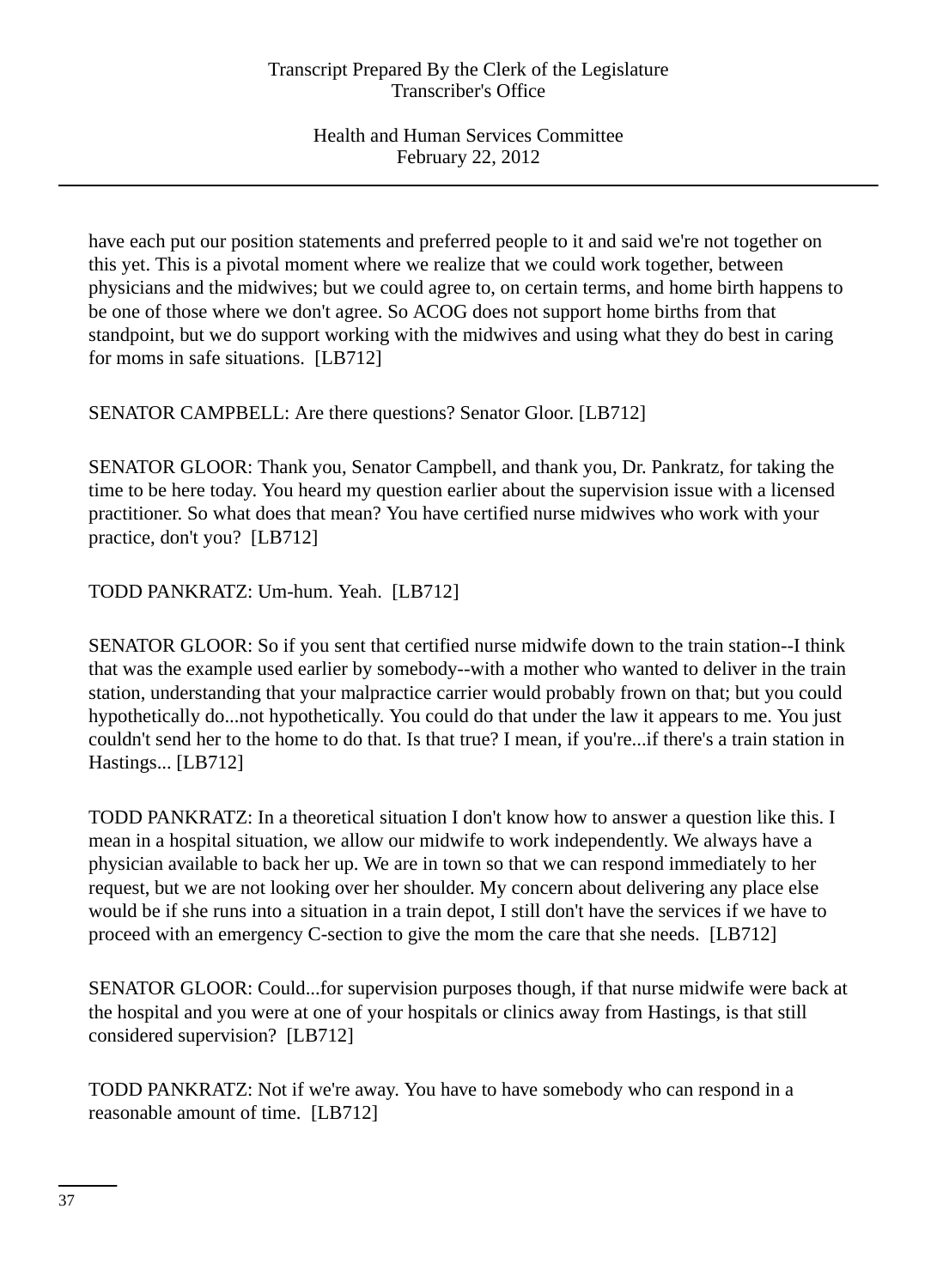SENATOR GLOOR: But is that your own issue or is that the hospital's issue, you know? I'm just trying to get a handle on what supervision means under the law. And I understand it's...you're not in a position to make that analysis. But there will be others that might be able to help me... [LB712]

TODD PANKRATZ: Yeah. [LB712]

SENATOR GLOOR: ...cipher through that at little later. And I agree with you, one of the things that's frustrating here is, would the move towards evidence-based medicine seem to be not a lot of studies. And with an increased number of home deliveries you would think that we'd get a little better at being able to gather that data. But because it's in-home, we don't have that data connection. There's no electronic medical record yet that hooks up to most people's homes. So maybe it will get better in the future, but I understand where you're coming from on that. Thank you. [LB712]

SENATOR CAMPBELL: Any other questions? I just have one question, Doctor, and that is I want to follow up on Senator Gloor's. In the other states that would allow this, wouldn't there have to be some reporting statistically, though, on a home birth that would give us the statistics and a study? Do you know? And we may have to just check on that ourselves. [LB712]

TODD PANKRATZ: Most of the stuff comes from birth certificates and the validity of birth certificates and how accurate birth certificates are or self-reporting. It's just hard, hard information to get at and that's the frustrating part for all parties involved here. [LB712]

SENATOR CAMPBELL: Right. I just turned to Senator Gloor and said that's sort of like the work that we've been trying to do on the prenatal issue in terms of finding that documentation and being able to use it and have some quantity of information. We can identify with that because we've struggled with that for the past year. [LB712]

TODD PANKRATZ: Yeah, it's the same issue with maternal mortality that we're trying to get at. I mean that's just...every birth certificate is--and death certificate--is different. That's hard to correlate all those data from state to state and even within the state. [LB712]

SENATOR CAMPBELL: All right. That may be an issue we should take a look at. Thank you, Doctor, for your testimony. Our next testifier in opposition. Good afternoon, Dr. Schaefer. [LB712]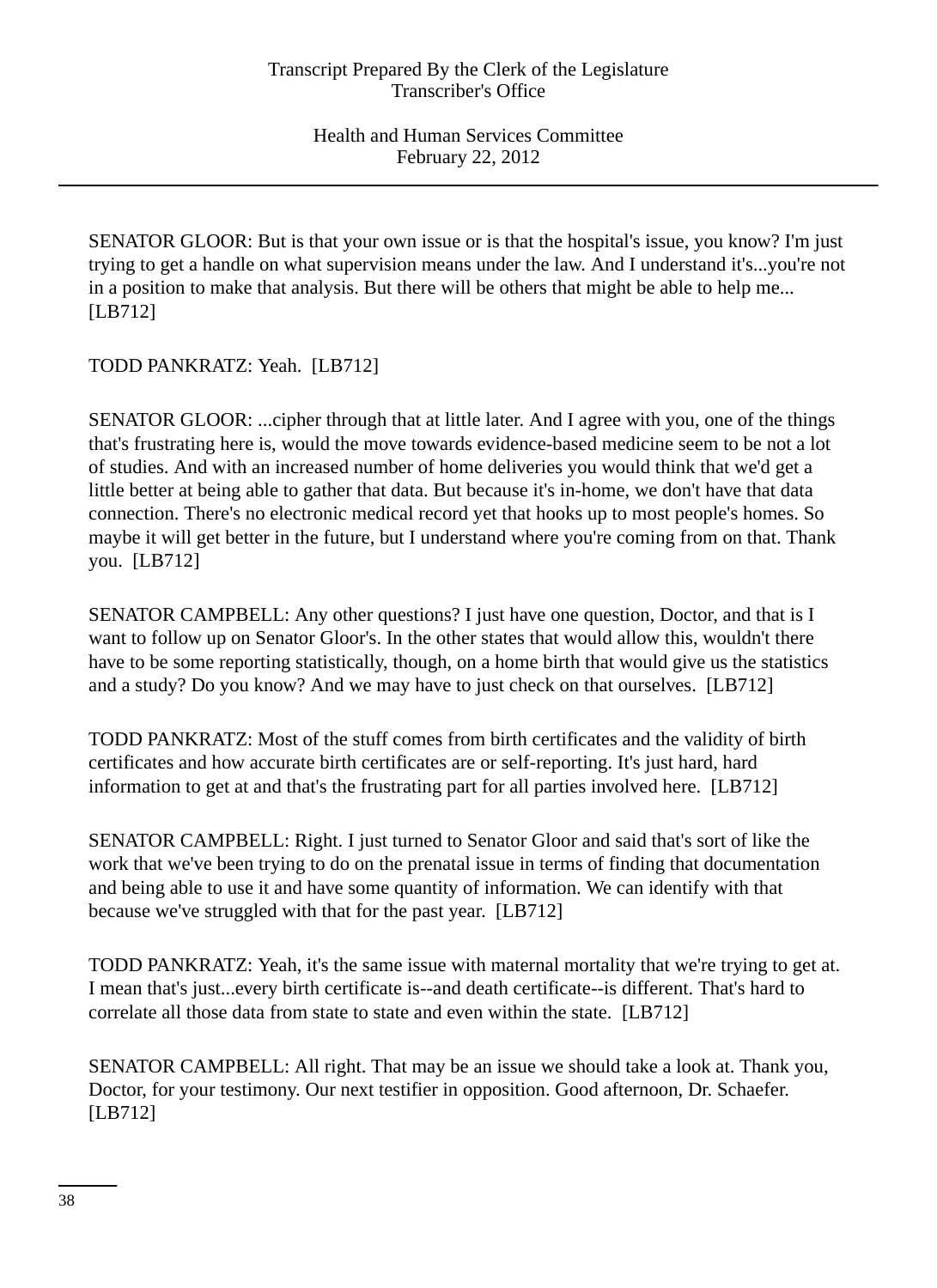Health and Human Services Committee February 22, 2012

JOANN SCHAEFER: (Exhibits 15, 16, and 17) Good afternoon, Senator Campbell and members of the Health and Human Services Committee. My name is Dr. Joann Schaefer, J-o-an-n S-c-h-a-e-f-e-r, M.D. I'm the Chief Medical Officer of the state of Nebraska and the director of the Division of Public Health, and I am testifying on behalf of the department in opposition of LB712. You've heard a lot this afternoon so I will not be repetitive. You're receiving a copy of the 407 review that was mentioned earlier today. It was done in 2007. As you know, the 407 process has three parts to it. When I received the information from the Board of Health and the technical review committee, it did not have an appropriate review of the literature. In my portion of the 407 review I asked my maternal/child epidemiologist to gather that review of the literature, and that's what was in there at the time. So she studied the articles for me and did an evidence review for me at the time. Since this bill was introduced, I asked her to repeat that review of the literature. There have been 36 articles published since that 407. Only seven of them were studies. One of them that's been mentioned and talked about here today is the Wax study. There are six others. And the bottom line: There has been no compelling evidence submitted to the department or that we have found that would change our position on this bill. So we have not in fact changed our position, and I'd just be happy to answer any questions. [LB712]

SENATOR CAMPBELL: Are there any questions? Senator Gloor. [LB712]

SENATOR GLOOR: Thank you, Senator Campbell. Supervision. What does supervision mean? [LB712]

JOANN SCHAEFER: You know, I'm going to have to get back to you on that. It is "readily available," is that, and I'm not quite sure. You know, "readily available" does, in fact, mean by phone is acceptable. I don't know if we have any other directive that we've put out that defines that any further. But I know by phone is accurate. That was presented earlier today. That is an accurate definition. From there, I don't know what that means, if there's any other guidance as to how far along the physician has to be in terms of space or if that's left up to the hospital. So I'll check on that and get back to you. [LB712]

SENATOR GLOOR: Because supervision...in this day and age, with technology, by phone could be... [LB712]

JOANN SCHAEFER: Sure. Absolutely. [LB712]

SENATOR GLOOR: ...somebody flying overhead at 30,000 feet. [LB712]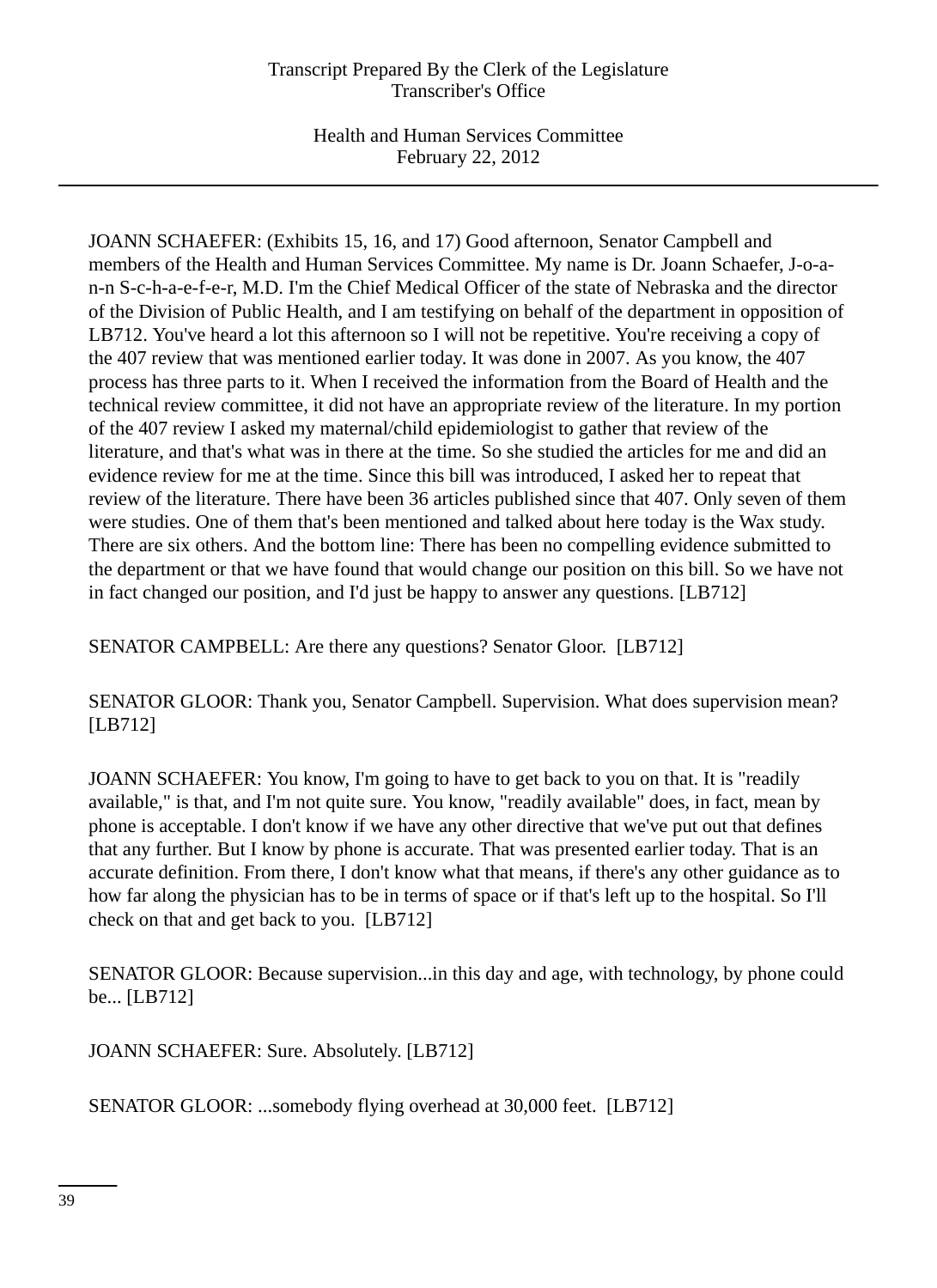JOANN SCHAEFER: Sure. And absolutely we have...you know, telemedicine is certainly practiced very well within the state, so. [LB712]

SENATOR GLOOR: Well, and I understand also that there are other refinements and confinements that have to do with policies that an institution may have,... [LB712]

JOANN SCHAEFER: Right, that go...right. [LB712]

SENATOR GLOOR: ...malpractice coverage and all those things that rein it in. But I'm... [LB712]

JOANN SCHAEFER: Absolutely. [LB712]

SENATOR GLOOR: As it relates to the law it sounds pretty general to me, and so. If we've got regs, I would be interested in knowing it. Thank you. [LB712]

JOANN SCHAEFER: You're welcome. [LB712]

SENATOR CAMPBELL: Senator Bloomfield. [LB712]

SENATOR BLOOMFIELD: Thank you, Senator Campbell. Dr. Schaefer, with the home births are we getting in jeopardy of losing records such as birth certificates? How many...do we have a problem with the home births not being reported? [LB712]

JOANN SCHAEFER: There are requirements to file birth certificates, and people are very good about that. I mean we don't have evidence to prove otherwise but we believe that they are registering when home births do occur, that folks are registering the birth in the state. [LB712]

SENATOR BLOOMFIELD: Okay. Thank you. [LB712]

JOANN SCHAEFER: And we do...you had asked about a study. There is a study that does not talk at all about outcomes, but it does...it was just released in January and I just received this late about home births in the United States. And it's just statistical gatherings from states so I can get a copy of that to you. [LB712]

SENATOR CAMPBELL: That would be excellent, because part of my question would be when the 407 was convened and when you have reviewed this, did they take a look at the other states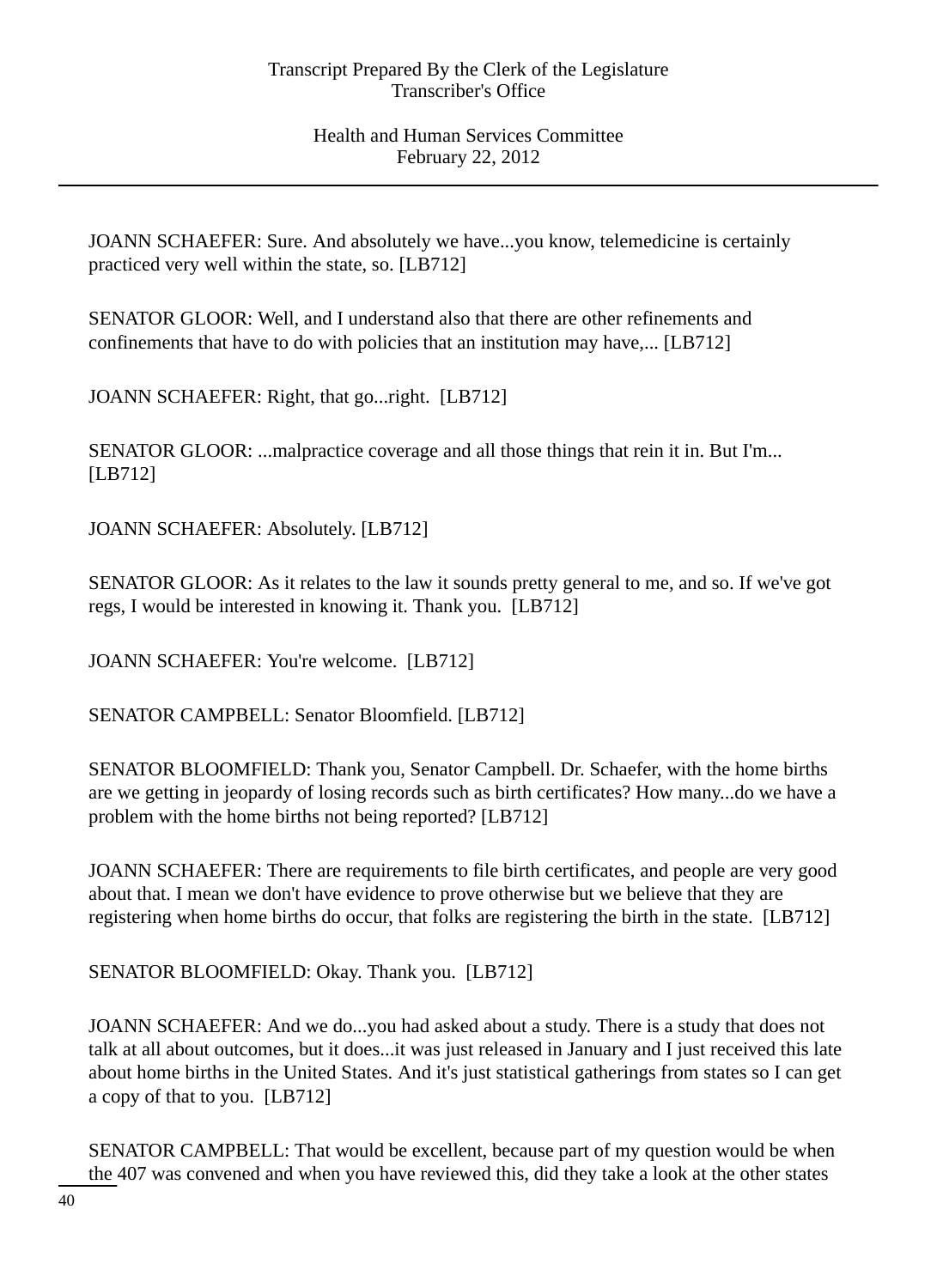that allow this and whether they had any, you know, language that gave some requirements or some criteria to those home births. [LB712]

JOANN SCHAEFER: I don't think that's in the study. But all it is, is a statistical compilation of what is out there amongst the states; but it doesn't talk about any outcomes, but I'll get you a copy of it. [LB712]

SENATOR CAMPBELL: Okay. That would be good. [LB712]

SENATOR GLOOR: Maybe they couldn't. They're not allowed to look at what's happening in those states. [LB712]

SENATOR CAMPBELL: Oh, that's right. [LB712]

SENATOR GLOOR: That's part of the LB834, 407 review changes we're talking about. [LB712]

SENATOR CAMPBELL: Right. [LB712]

SENATOR GLOOR: I don't think they were able to. [LB712]

SENATOR CAMPBELL: The 407 probably didn't have the latitude to go out and do their own...bring in their own research or look at the other state statutes because the old process didn't allow this, whereas the new bill will. [LB712]

JOANN SCHAEFER: Oh. Well, yeah. You know, and we don't...we typically look at the peerreviewed, published literature. Actually...and that was somewhat lacking, so we did an extensive review of the literature, and we've actually put that as part of our own internal process when that's...just on 407's in general. [LB712]

SENATOR CAMPBELL: Okay. That would be very helpful if you could send that, Dr. Schaefer. We'd appreciate it. [LB712]

JOANN SCHAEFER: Okay. Sure. And studies can be picked apart on either sides. There are strengths and weaknesses to studies, but you try to go with...and we took a...we did take a nonbiased view when we reviewed those literatures, what were strengths with some and what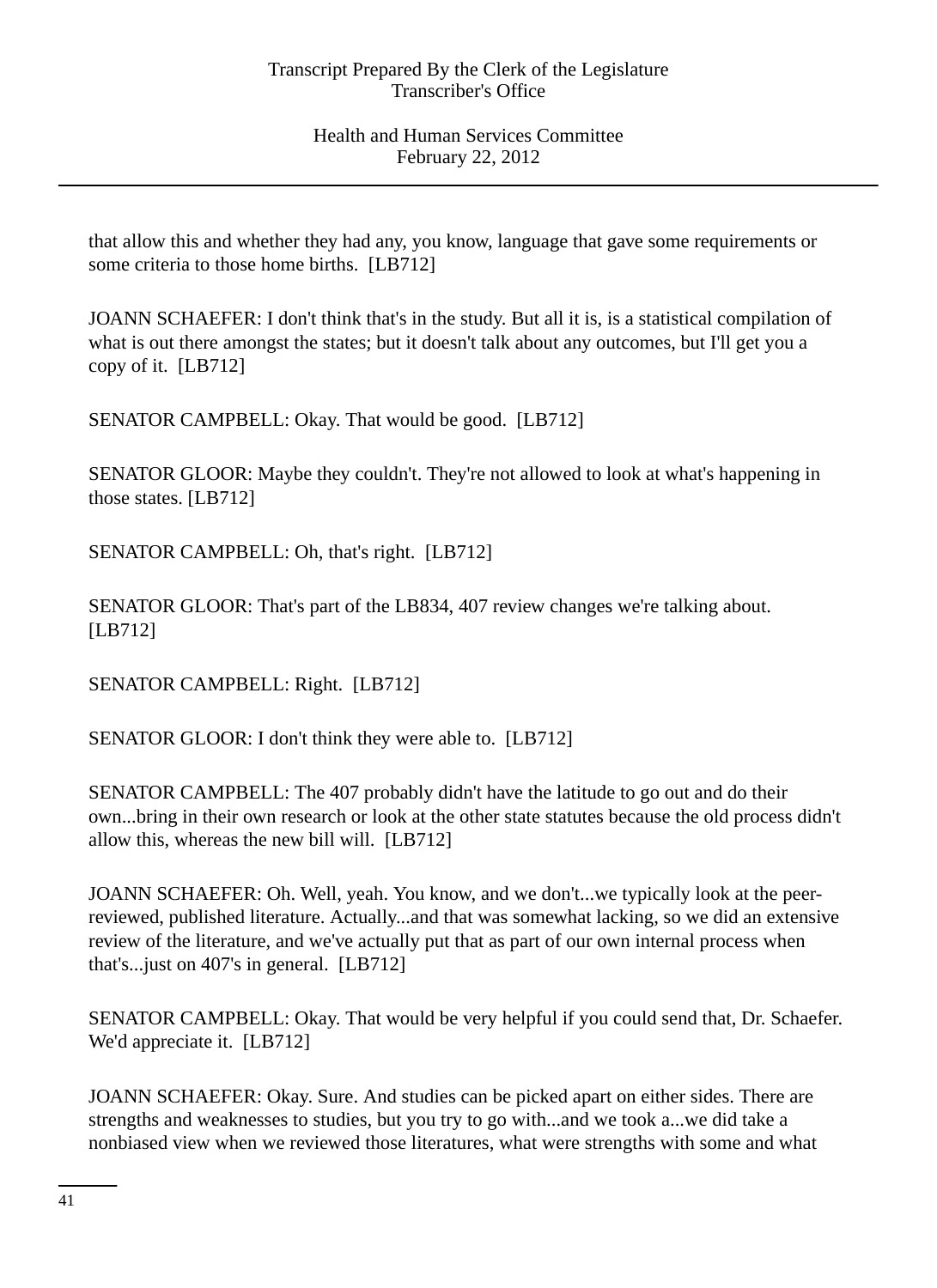were weaknesses with some, and in the end there's really no compelling evidence to show that it's overall an increase in safety. [LB712]

SENATOR CAMPBELL: Okay. Any other questions? Thank you, Dr. Schaefer. [LB712]

JOANN SCHAEFER: You're welcome. [LB712]

SENATOR CAMPBELL: Other opponents to the bill? Those who wish to testify in a neutral position. Seeing no one, Senator Haar, would you like to close on your bill? [LB712]

SENATOR HAAR: Yes. I'm going to take a little time for my closing. I hope I can read my own notes. First of all, I have to tell you that the group backing this bill is delightful to work with. We laugh a lot when they come to my office. And they presented me with a pin that I can't find today, but it says: What does Senator Haar share with Ronald Reagan? And the answer is: We were both born at home, so. (Laugh) And I've got to tell you a little bit about that story because my mother isn't alive anymore, but she told me that she was at home, and I don't know what was going on, but she was laughing when her water broke. And it was too far to drive to Yankton, and Dr. Redding from Menno, which was about 15 miles away, it...just wasn't time. So I was born at home in laughter, which is probably a nice place to be. I was also really interested to hear that a birth in the Chamber or at a railroad station would not be illegal. And it was also very interesting for me to learn from one of the testifiers that actually this restriction, the criminalization of home births, was part of a compromise, not safety. And we've talked a lot about safety here, but that was interesting that...and it all seems a little upside down to me. Usually we criminalize things when we know that it should be a criminal act. In this case it seems the opposite, especially if this provision was put in there as part of a compromise where safety was not the issue. And I agree with Dr. Schaefer that a lot of these studies you can look at either way. There was a recent one reported in the Journal Star, and I haven't gone beyond that to look into the study itself, and I'm really not qualified to do that. But as reported in the newspaper, a rather large study was done in Great Britain showing that low-risk births in Great Britain had about the same outcomes whether or not it was done in the hospital or whether it was done at home. And I guess at the bottom of this, when you consider again that this was put on not because of safety but because of a compromise, we don't know what the statistics are, that I truly believe that women can make medically informed decisions, and I think that's what this comes down to. None of the women I've talked to who have done home births, and I know of some who have done it illegally, not in this group but in the past 20 years, nobody makes a decision to do a home birth as a snap decision or as a way to save money or...they do it as a matter of choice based on being medically informed. And these women are really well-informed as to what the risks are and what the benefits are. And since we really don't know what the risks are because the data isn't there, the benefits that these women feel, we have to take that seriously, I believe. And then when you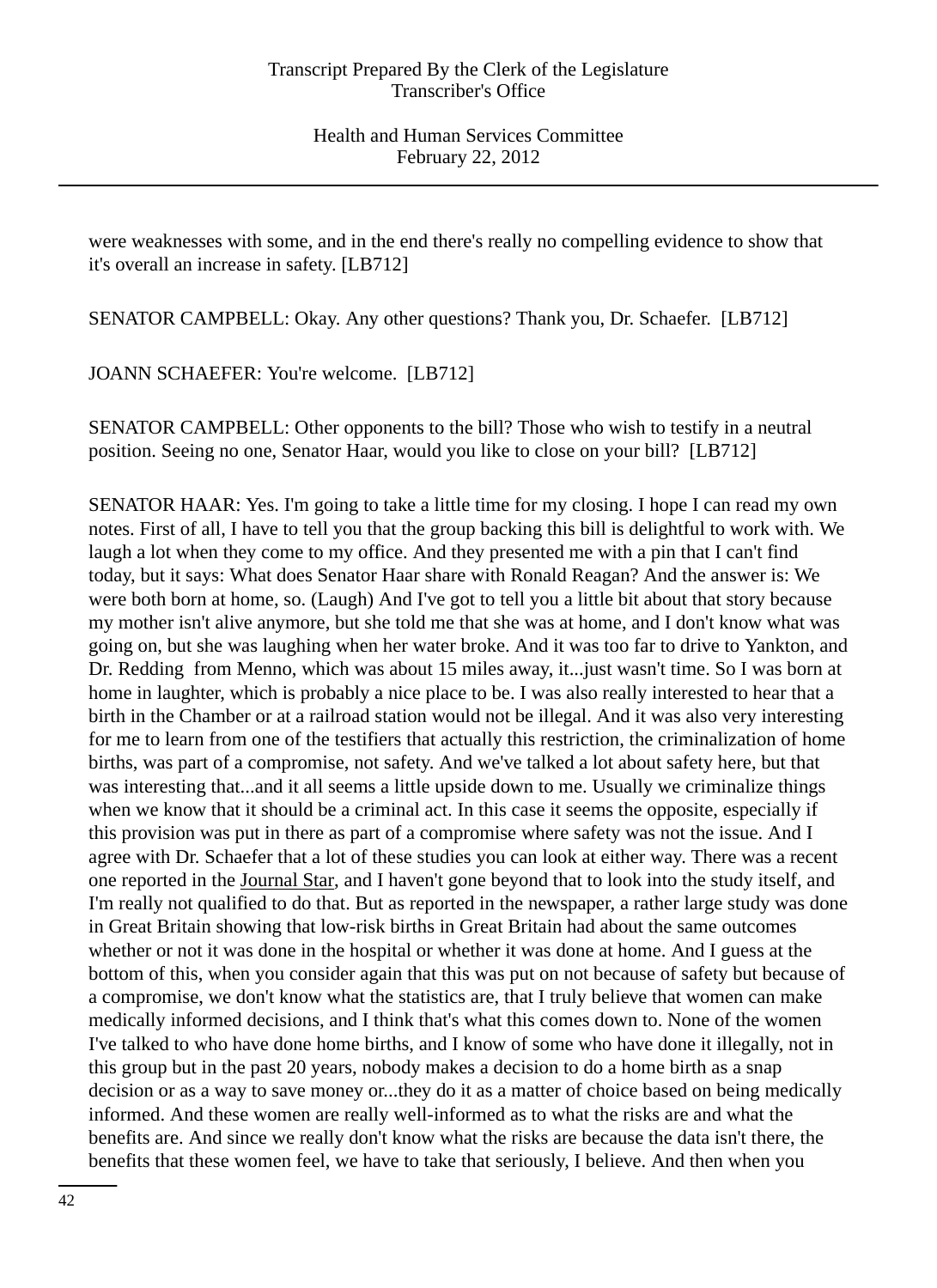Health and Human Services Committee February 22, 2012

consider...and I was handed some other information in here, but I think I'll wait with that in terms of, you know, again you can look at a lot of these studies both ways. But it sounds to me like Alabama and Nebraska are probably about the only places in the world you can't do a home birth with a certified midwife. And what I heard from the discussion today, that probably makes it the most dangerous place, these two states as well, because women are doing this because of things they feel are important. And I can't imagine, as a husband having two children, of being there for a birth all by myself. So I would say not only are we the two, probably, places in the world that you can't do this, but we're probably the most dangerous place in the world because women in Nebraska and Alabama do decide to do home births because of their values, because of the research they've done, and as we heard today, because of previous experience that they've had in birthing in hospitals and the kind of atmosphere that's there. You know, the atmosphere, a hospital versus home, a doctor versus a midwife whom they've worked with throughout their pregnancy. Again I guess I'm going to pretty much wind up by saying that this...reminding again that this...that criminalizing home births was a result of a compromise, not as a result of safety. And the studies don't show us that. I think it's upside down. Usually we criminalize things once we have that evidence. But to criminalize it first and say we'll only uncriminalize it if we decide differently is just upside down, and again to end with saying that I believe that women can make medically informed decisions. Everyone I've talked to who makes this decision is medically informed, and it's a choice that they make when they and their family balance the risk and the benefit. And so I would ask the committee to seriously look at this again and bring it out of committee. It's unlikely because we're past that point of, you know, just discussing bills. It's not a priority bill at this point, but I would ask you to bring it out of committee. I think it's a choice that medically informed women can make and they should be allowed to make without criminalizing the person who is assisting them who is making it safe. Thank you very much. [LB712]

SENATOR CAMPBELL: Thank you, Senator Haar. And we'll close the public hearing on LB712. I'm going to ask our guests if you are leaving to please leave as quietly as you can, have all conversations in the hall, because we will immediately go to the next one. So, Senator Haar, you want to just wait a minute and we'll let our guests leave the hearing room. [LB712]

SENATOR HAAR: Thank you very much. [LB712]

SENATOR CAMPBELL: All right, I think we're... [LB945]

SENATOR HAAR: Ready to go. [LB945]

SENATOR CAMPBELL: We're ready to go. We'll open the public hearing on LB945. It's Senator Haar's bill to require licenses under the Child Care Licensing Act to provide proof of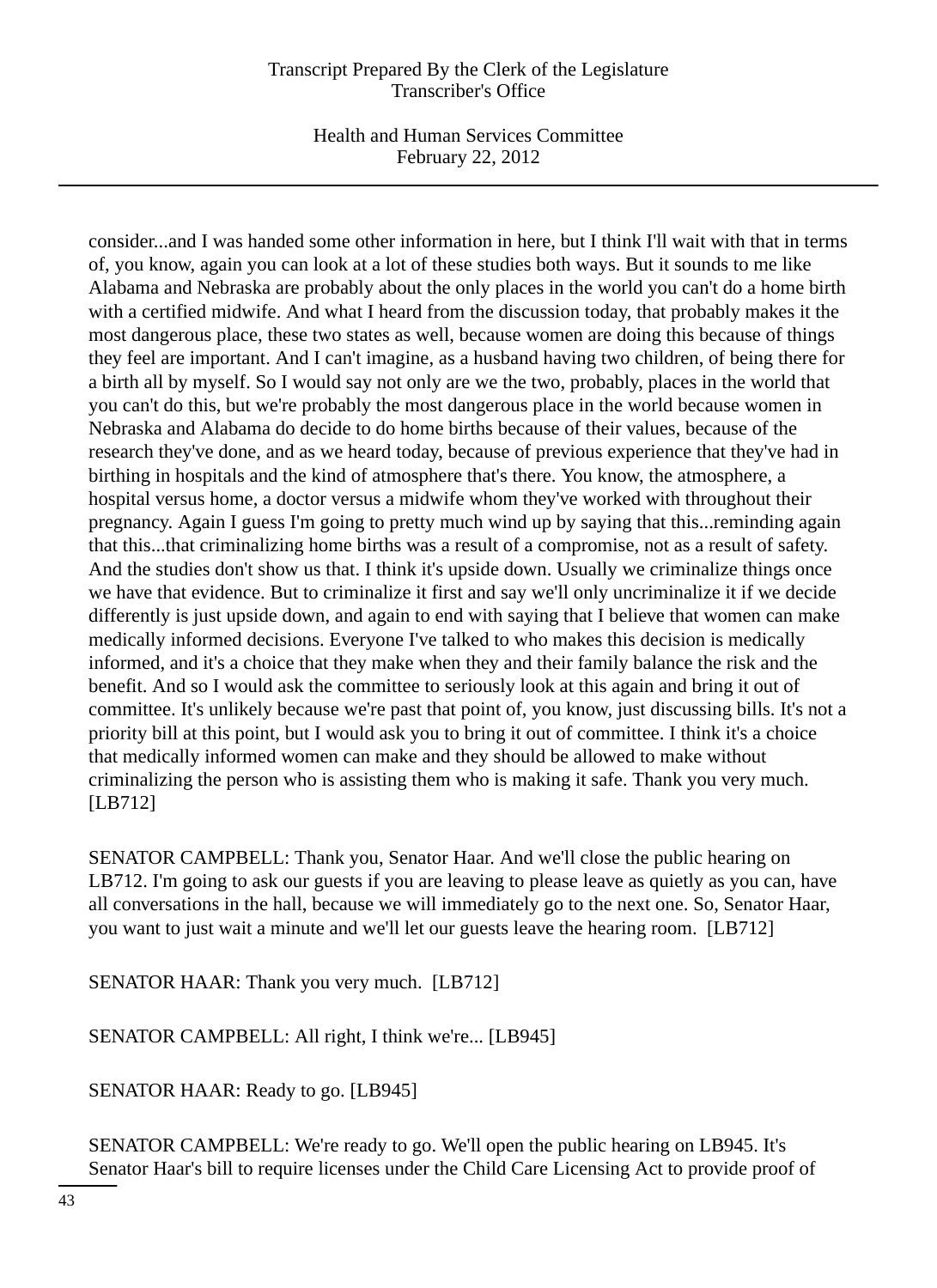radon levels at child-care locations. So Senator Haar, you can certainly go right ahead and open on this one. [LB945]

SENATOR HAAR: Okay. Senator Campbell and members of the committee, thank you. And thanks for putting me back to back. This makes it better for me. First of all, I've got to tell you that this whole issue came up because I've gone to enough NCSL meetings now where you go to all these booths. And one of them that's attracted me because I was trained as a chemist is the one on radon poisoning. And so we talked to those people after a few years and that's where this, the genesis of this idea. So LB945 deals with radon in day-care centers. It requires day-care centers licensed under the Child Care Licensing Act to provide a written affidavit that the building where the center is located has a maximum radon level of four picocuries per liter of air, which is kind of a standard, a health safety standard. Existing centers have one year per the date of the act to comply; upon the change of location, the licensee has 60 days; and new applicants must submit their affidavit upon applying for a license. A very simple test you can...it's a little test kit that you place somewhere for a certain number of days and then you put it back in its wrapper and send it in for analysis to tell if you have more radon than is healthy. Nebraska, by the way, has the highest rate of radon cancer of any state in the union; I don't think anybody knows why. But radon is the result of a naturally occurring decay of radioactive materials in the earth's surface. It's just part of the environment, but we have more of it here for some reason. It can collect in basements. And the interesting thing I found out about working with Green Schools is that children breathe more air. Because they're growing and so on, children breathe more air than adults. And so it occurred to me that, as I found out more and more about radon testing--which I've done in my own home, by the way--that it's especially important, I think, when it involves children because they breathe more air. It's a simple test, it's not expensive. The remediation, if you test high for radon, is to install a system that will draw air through the basement because it comes up through the ground and simply moving that air and replacing it will bring any radon level down to safe levels. So it's a fairly inexpensive test. Remediation is a little bit more expensive, but it's basically an HVAC kind of solution to the problem. And I think since we're number one in the nation, it ought to be something that concerns us. [LB945]

SENATOR CAMPBELL: Thank you, Senator Haar. Are there questions? Senator Gloor. [LB945]

SENATOR GLOOR: Thank you, Senator Campbell. Senator Haar, so explain to me the--I'm sorry, I've just lost my way--the four...for the maximum level, four picocuries, is that what it was? [LB945]

SENATOR HAAR: Um-hum, yeah. [LB945]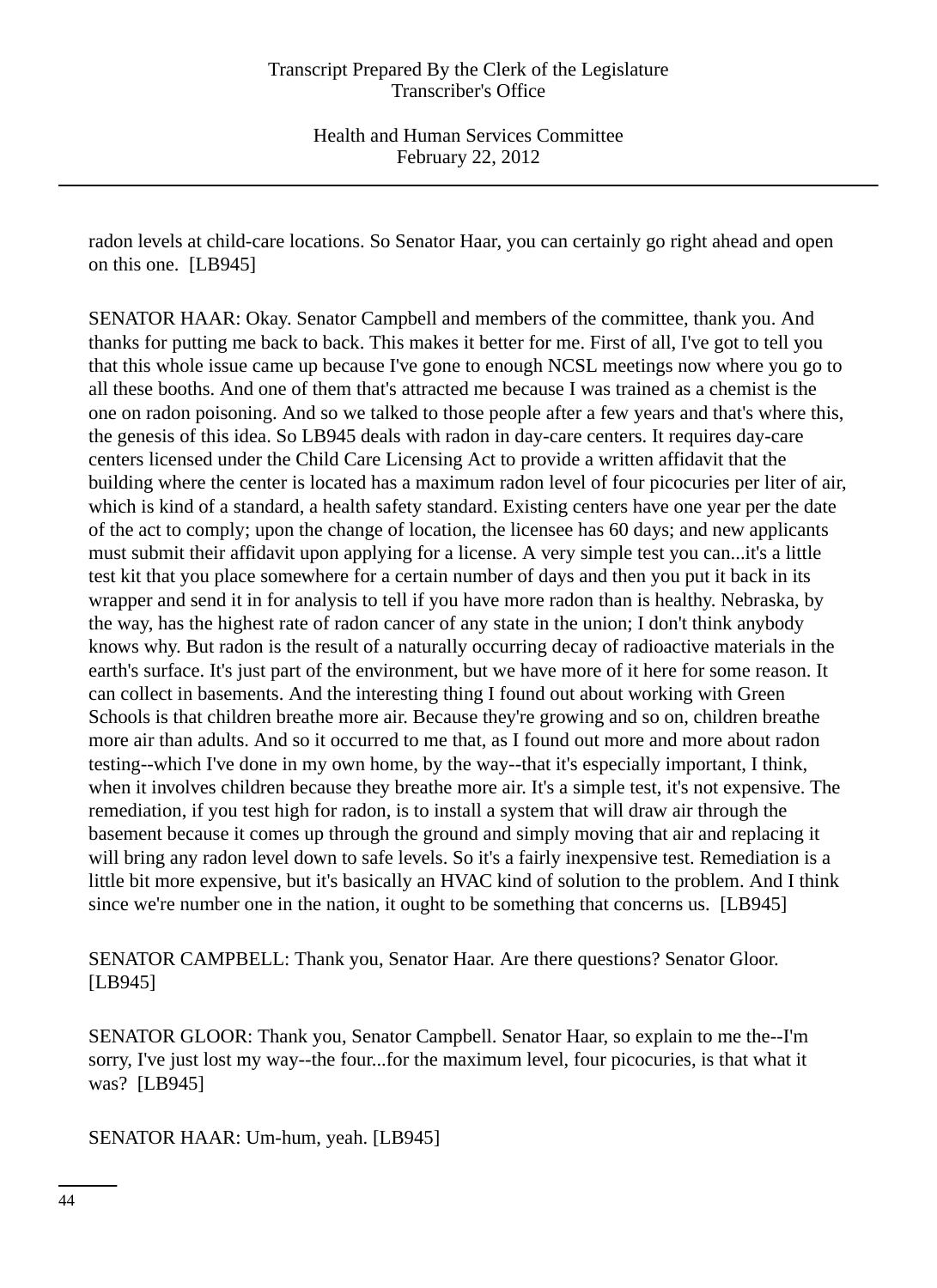SENATOR GLOOR: Four picocuries--there it is--per liter of air. That, as a maximum level, how did you come up with that number, I guess, is my question. [LB945]

SENATOR HAAR: It's... [LB945]

SENATOR GLOOR: Why do we know that's a safe maximum level or...? [LB945]

SENATOR HAAR: Yeah. My understanding, that comes from a government standard, much like many of the other standards where...and I haven't researched it enough to know if a lot of research has been done on it or whether that has simply been set as the safe standard, but that's one of those many standards that we find in food and the air and all kinds of things. [LB945]

SENATOR GLOOR: And so from what you know, that's considered an unsafe level. [LB945]

SENATOR HAAR: Above that, yes. [LB945]

SENATOR GLOOR: Above four picocuries. [LB945]

SENATOR HAAR: Yeah, yeah. [LB945]

SENATOR GLOOR: What would this require? It will require, within a year, somebody who's currently operating has to have the test done. How much is a test kit? Do you know roughly? [LB945]

SENATOR HAAR: No, but I have one. It's a little...comes in a little package like this and it looks like a block of foam and this will collect an air sample. You leave it for a certain amount of days and you're supposed to put it in a certain height from the floor and those are all on the little package. Then, you pop it back in its envelope and send it in for analysis. [LB945]

SENATOR GLOOR: But we're not going to be...if this went through, went ahead and became law, this isn't a...forcing a \$200 or \$300 expense on day cares. [LB945]

SENATOR HAAR: Oh, no, no, no. [LB945]

SENATOR GLOOR: It's reasonable, as far as you know, price wise? [LB945]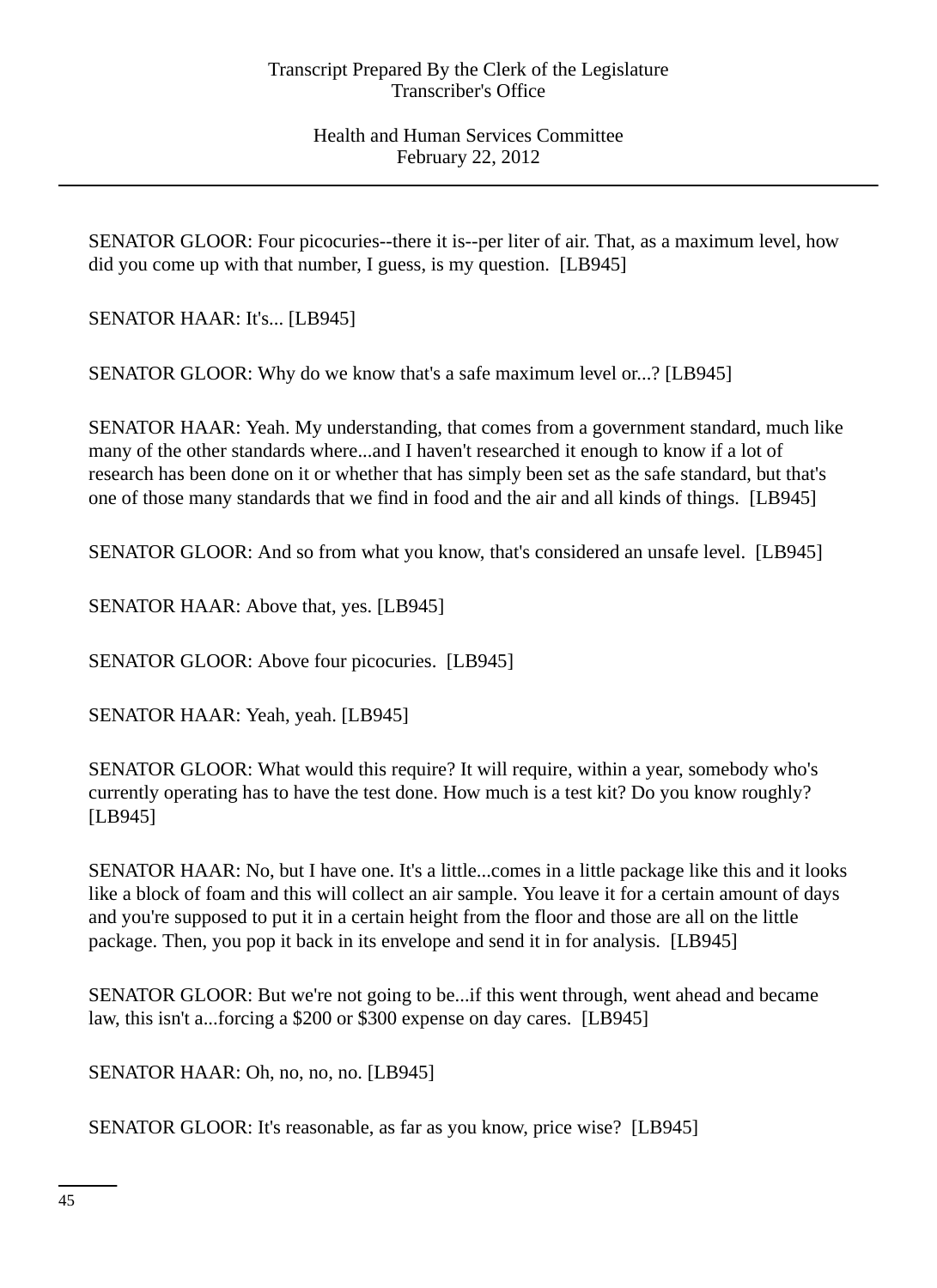SENATOR HAAR: Yeah, and that's... [LB945]

SENATOR GLOOR: What would we do then to require retesting? Or, if once a location is tested, can we feel comfortable that it's likely not to change within the next 20 years? [LB945]

SENATOR HAAR: Um-hum. And that's probably something to ask of one of the testifiers that will follow me. But yeah, usually the testing for radon is kind of a onetime thing. And again, nobody can quite explain why it's different here and it's here and it's here, but that's the sort of process, yeah. [LB945]

SENATOR GLOOR: Okay, thank you. [LB945]

SENATOR CAMPBELL: Senator Krist? [LB945]

SENATOR KRIST: Senator Haar, did Dr. Schaefer's office communicate with you regarding this piece of legislation? [LB945]

SENATOR HAAR: Yes. [LB945]

SENATOR KRIST: (Exhibit 51) Okay, because she brings up two good points in this letter. I don't know if you have a copy of this. [LB945]

SENATOR HAAR: I don't have a copy in front of me. [LB945]

SENATOR KRIST: Okay, I'll be happy to give you this one. And they're just concerns of hers and I guess as I look at them, they become concerns of mine. The first one is that in any building, commercial or private, it's my understanding that if you mitigate and there are ways to ventilate... [LB945]

SENATOR HAAR: Oh, thank you. Okay. [LB945]

SENATOR KRIST: Thank you, Michael. [LB945]

SENATOR HAAR: Um-hum. [LB945]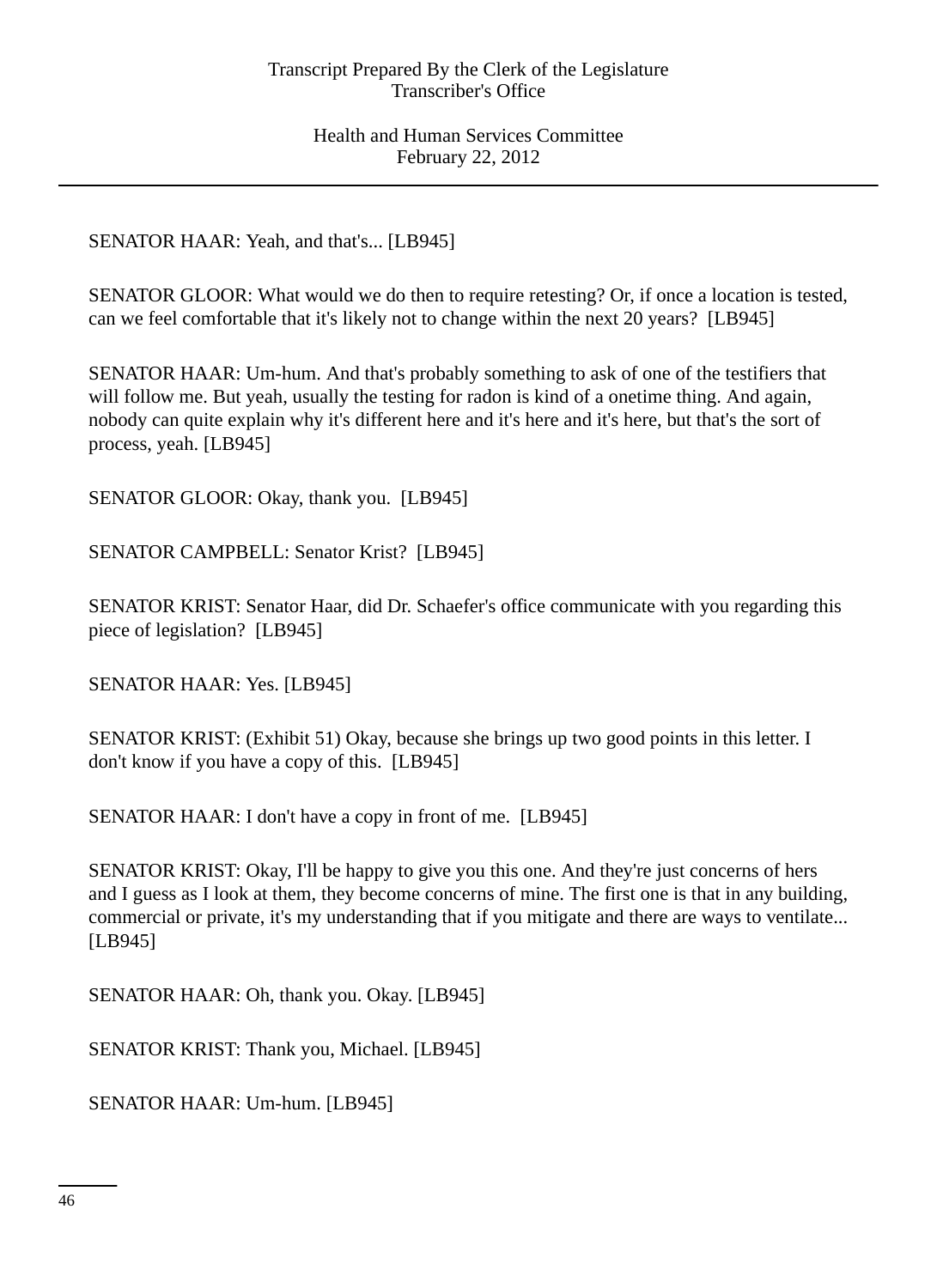SENATOR KRIST: There are ways to ventilate and mitigate the levels in any home with the ventilation kits and the way that we do that. So it doesn't address if they didn't exceed that level, could you mitigate? And I guess that would be an issue. The second one is--and because you've not been prepared, I don't expect you to answer; I'm just bringing it for the record. [LB945]

SENATOR HAAR: Yeah, yeah. I'll try. [LB945]

SENATOR KRIST: The other part of it is there are a good deal of these day-care centers that are located in family homes and by statute, they're allowed to test their own facility in a family home, which is exactly as you described. I go to the hardware store, grab myself a radon kit and throw it in, and then report the finding or present the findings while in other federal or administration, there's another...according to Dr. Schaefer, it would have to be someone in a commercial setting that would have to be a trained radon tester. So the difference between what we would impose on a commercial building as opposed to a day care, and I'm not sure that I have the answer. So I'm...but I...I just bring that to your attention. [LB945]

SENATOR HAAR: Um-hum, um-hum, sure. Well first of all, it can be mitigated. And again, it's a matter of circulating the air because the radon in the air can accumulate, basically. And I guess what we were attempting here is to address the problem, but not make it too overbearing. Again, since it is in the family home, to have somebody, you know, a special inspector come in is, I think, overbearing. But on the other hand, I don't think we should ignore it. [LB945]

SENATOR KRIST: Oh, absolutely. Thank you. [LB945]

SENATOR HAAR: Yeah, yeah. [LB945]

SENATOR CAMPBELL: Any other questions? Thank you, Senator Haar. [LB945]

SENATOR HAAR: You bet. [LB945]

SENATOR CAMPBELL: We'll take our first proponent for LB945. Good afternoon. [LB945]

CURT DREW: Good afternoon. My name is Curt Drew, it's D-r-e-w, and I am the owner of National Radon Defense. We're a national network of radon professionals based in Omaha. We have a network of radon measurement and mitigation companies throughout North America that we support. I'm also a certified licensed radon measurement and mitigation specialist with the state of Nebraska as well as the National Environmental Health Association, so I have some background in this, obviously. And just to kind of discuss Senator Haar's point about why is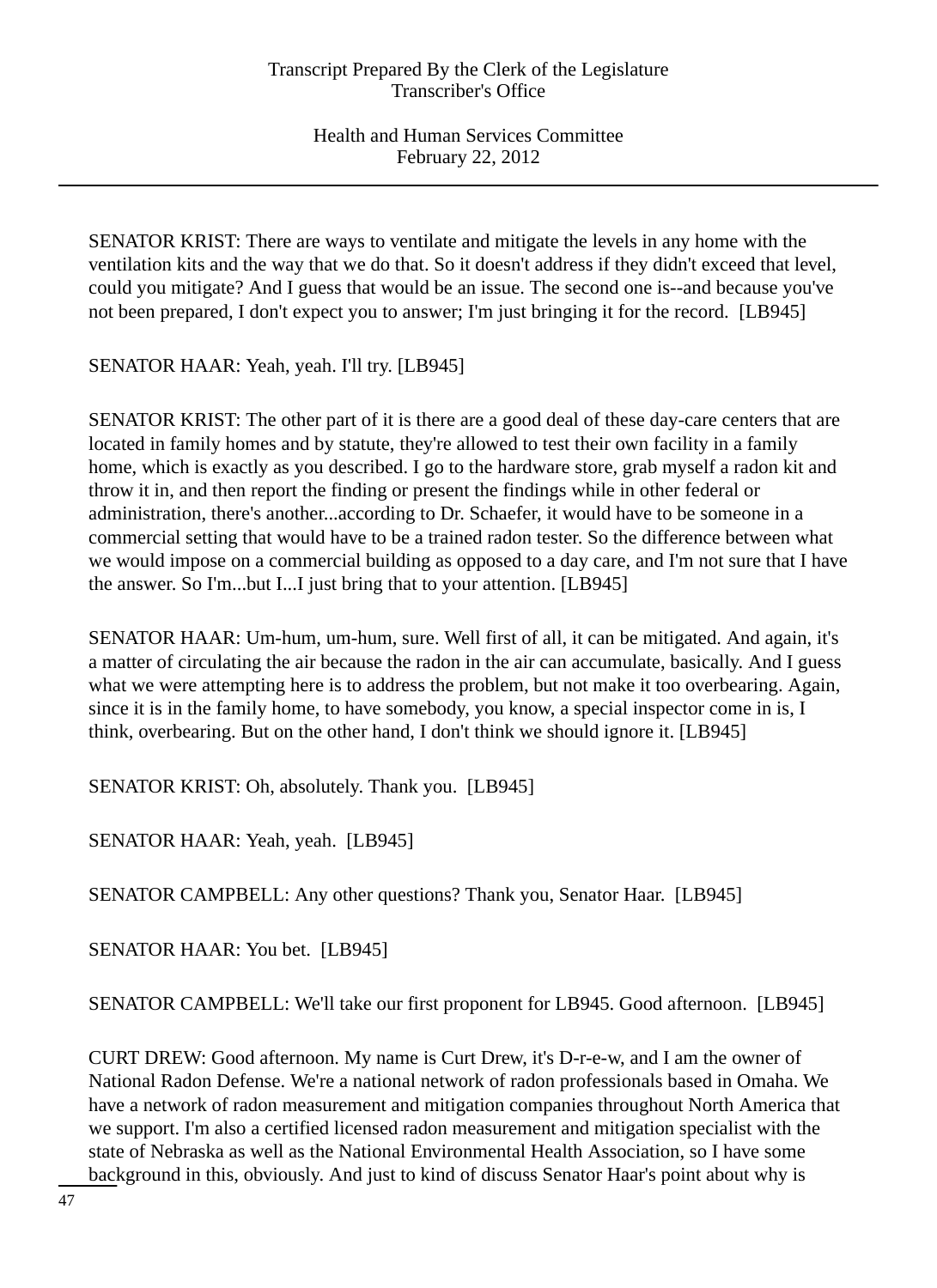radon level high in Nebraska compared to the other parts of the country, it's really a mineral in our soil. We have a high uranium content in our soil in Nebraska, and so that's...you know, some areas of the country don't have high uranium in their soil like we do, and so that's really the cause of radon getting into our homes and our buildings here. It's the soil that just off-gasses this gas called radon. And what I would tell you is this is a known form of cancer-causing gas. We know that radon causes lung cancer. And so obviously, there's a lot of forms of cancer out there that we have no idea how we got them, you know, and it's unfortunate, but cancer is...you know, we've all been touched by cancer. And so what I would tell you is, you know, with this bill, we're talking about innocent people--children, you know--in an environment that might have a high radiation exposure in a house or a building, and so I think it's a good idea definitely to test and make sure that these innocent people are in a safe environment, so I definitely support this bill. [LB945]

SENATOR CAMPBELL: Okay. Questions? Senator Gloor. [LB945]

SENATOR GLOOR: Thank you, Senator Campbell. So what kind of exposure or what length of time is exposure to radon problematic? I mean, we have issues related to the number of x-rays that we take.... [LB945]

CURT DREW: Yeah. [LB945]

SENATOR GLOOR: ...and the amount of time we spend outdoors... [LB945]

CURT DREW: Yeah. [LB945]

SENATOR GLOOR: ...and how much time you spend in an airplane supposedly has impacts on that. [LB945]

CURT DREW: Um-hum. [LB945]

SENATOR GLOOR: So if a child is only in the day-care center for a year and they have higher levels of radon, is that still dangerous to them or is it a three- or four- or five-year period of time? [LB945]

CURT DREW: It's hard to say how the human body is going to absorb this and form it into cancer. It's hard to say who's going to...you know, there's some people that smoke their whole lives and never get cancer and some people get it when they're 30, and so it's very difficult to say how that's going to affect somebody. So we do know that any form of radiation exposure is not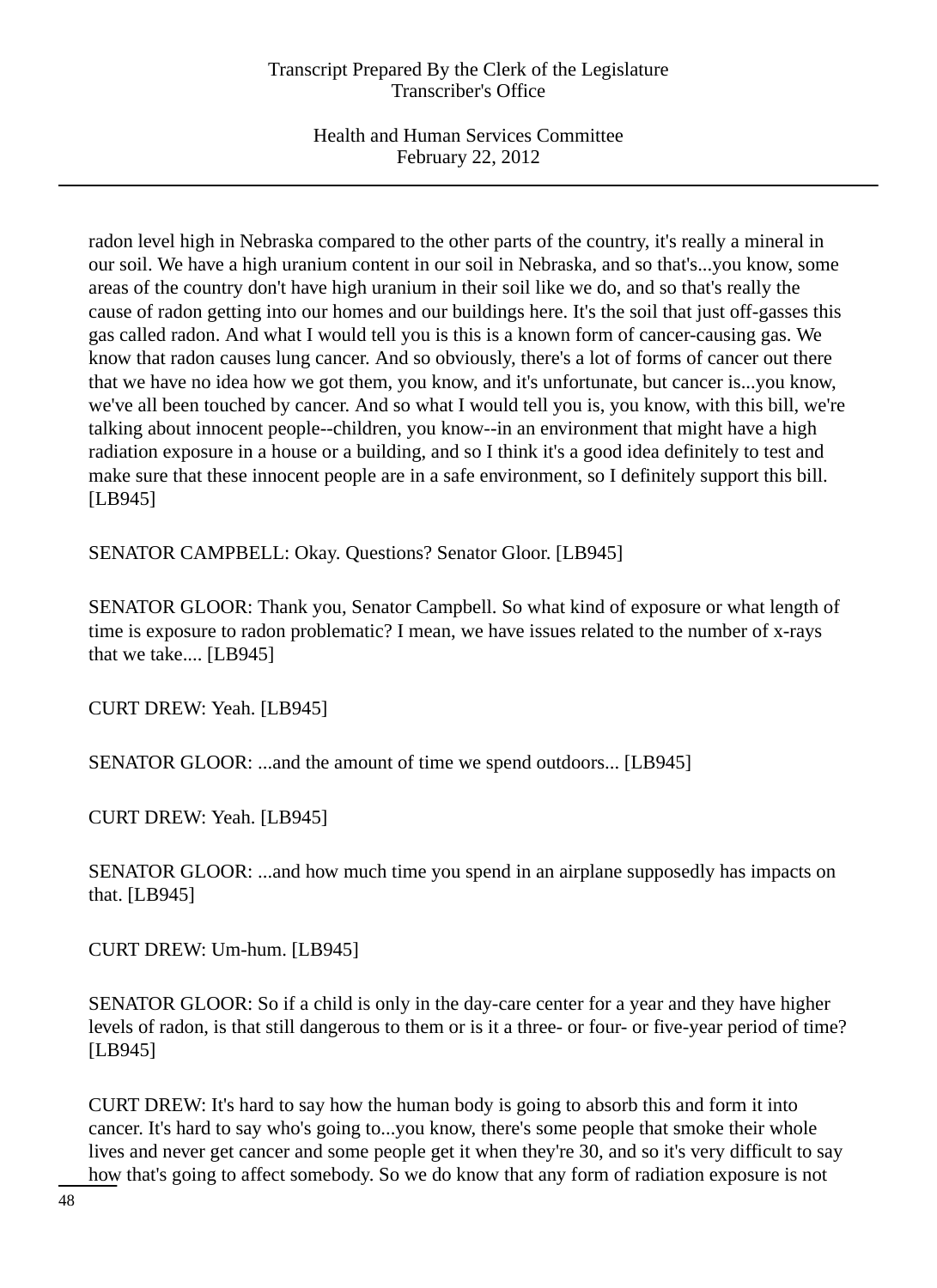Health and Human Services Committee February 22, 2012

safe and so, you know, I'd have to kind of lean on that. I will tell you that lung cancer itself, about 160,000 people die from lung cancer every year in the United States; 13 percent of those are people that have died from radon-induced lung cancer, so about 13 percent. Lung cancer kills more Americans than breast cancer, prostate cancer and colorectal cancer combined, so it's a pretty significant deal and it's obviously viewed as a self-inflicted cancer. You know people, you smoke, and so you're doing it to yourself. So yeah, obviously with radon, it's not self inflicted, you know, so to speak. I don't know if that answers your question or not, but it's really hard to say, I guess. We do compare, we can compare chest x-rays to the exposure of radon at four picocuries. It's equivalent to about 100 chest x-rays a year if you're exposed to four picocuries of radon, which is significant. You couldn't go into a hospital and get 100 chest x-rays; they wouldn't let you. I think the maximum is four a year, so as far as...I just wanted to point out one more thing. I'm sure my time will be up. But the four picocurie level, the reason that was put into place is because it's achievable. There's really no safe level of radiation exposure, but we know that we can get homes--98 percent of the homes and buildings--below four. And so the EPA set the four picocuries level as an action level because we know we can get below it with the technology of the mitigation systems. Now, we want to get those levels as low as we possibly can, obviously, with a mitigation system. But we know we can get 98 percent of the homes below 4 and that's why it's set there. And so 3.9 is not necessarily safe, you know, and a 4.1 is not bad; it's really you just want it as low as you possibly can. And if it's above 4, you need to fix it because that's pretty high. [LB945]

SENATOR GLOOR: Lower is better, higher is worse. [LB945]

CURT DREW: There you go, exactly, so. [LB945]

SENATOR CAMPBELL: Senator Krist? [LB945]

SENATOR KRIST: This is just a curiosity question. We looked at a home and we were required to have radon tests, obviously. [LB945]

CURT DREW: Um-hum. [LB945]

SENATOR KRIST: And it was a block home, granite-type, everything was...you know, I loved it because I would never have to paint the rest of my life. [LB945]

CURT DREW: Yeah, okay. Yeah. [LB945]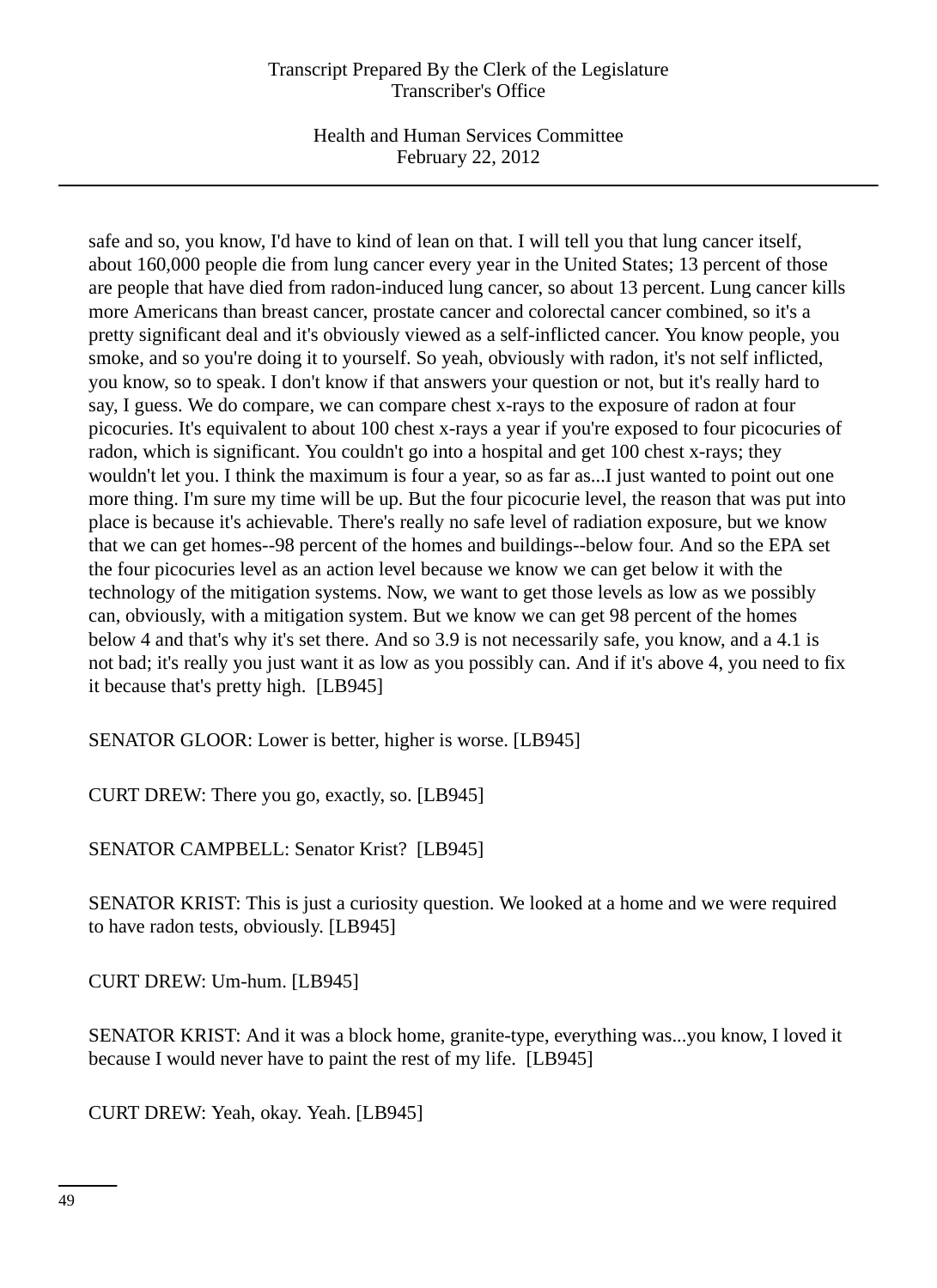SENATOR KRIST: But the radon was out of control while the house next door to it had very, very low levels. Does this, an exposure to radon, does that come from that particular kind of block or rock construction? [LB945]

CURT DREW: Typically no. It could, depending on the mineral makeup of what they use as far as that block goes. Granite counter tops have been known on occasion to off-gas radon gas. You know it's not uncommon, quite frankly, to have a house next to another house, one having a high radon level, the other one not, you know. [LB945]

SENATOR KRIST: Hmm. [LB945]

CURT DREW: And it's due to air pressure, quite frankly, inside of a house, how the house is drawing in the gas. How tight is that house sealed up? Is it very energy efficient or not? You know, a drafty house is not going to have as much negative pressure drawing the gas in as a home that's maybe built more with a better insulation might. [LB945]

SENATOR KRIST: Hmm. [LB945]

CURT DREW: There's also just fissures in the soil that, you know, gas can travel up through these little small, microscopic cracks up to your house and, you know, maybe house is right above a fissure and the other one is not, so it's... [LB945]

SENATOR KRIST: Yeah well, needless to say, my wife would not buy the house, so. (Laughter) [LB945]

CURT DREW: Okay. You can fix it; it's very affordable. Most systems are installed in a day and... [LB945]

SENATOR HOWARD: Now you find out. [LB945]

SENATOR KRIST: Now I find out. My wife... (Laughter) [LB945]

SENATOR CAMPBELL: Now you know you could have taken care of it. [LB945]

CURT DREW: So... [LB945]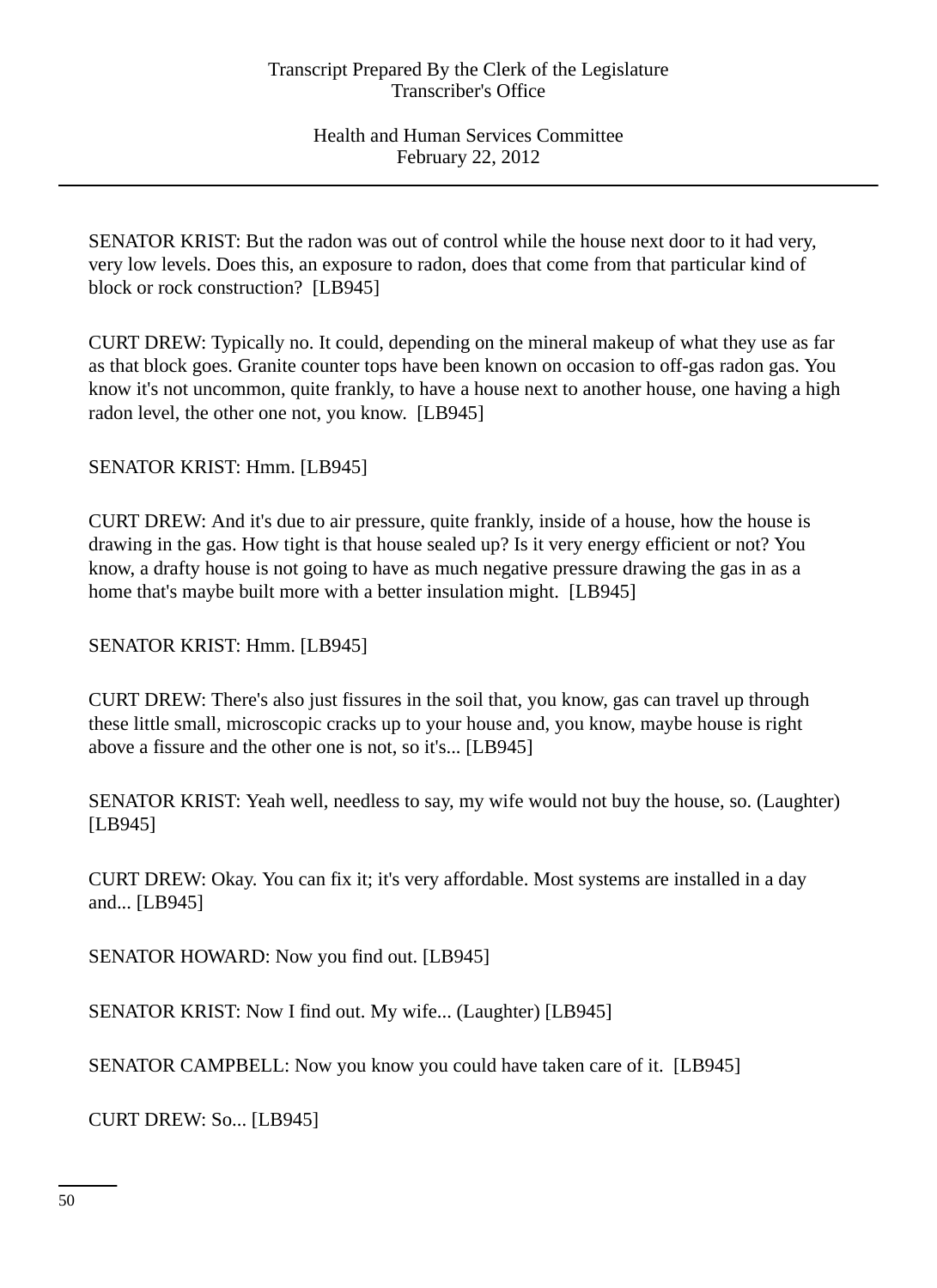SENATOR CAMPBELL: Other questions? Thank you for your...oh. Sorry, Senator Bloomfield. [LB945]

SENATOR BLOOMFIELD: Thank you. Is there any kind of a sealant that you know of, that you could put over, like a cement floor if you think it's coming up through the floor? Is there anything that slows its coming in? [LB945]

CURT DREW: Yeah. There are some sealants on the market that do claim to have an effect on radon levels. They can diminish how much is coming in; they're not really a...it's more of a bandaid fix, quite frankly. You really need to depressurize the home and draw the gas out because putting a sealant on concrete, concrete can then settle and crack and the gas is going to travel in through that least path of resistance and just, you know, come right through the concrete right again after you sealed it all up. So it is a good idea to seal all your concrete from cracks; however, that's not going to really drop the level significantly. [LB945]

SENATOR BLOOMFIELD: Okay, thank you. [LB945]

CURT DREW: Yeah. [LB945]

SENATOR CAMPBELL: Any other questions or comments? Thank you for your testimony today. [LB945]

CURT DREW: Yeah, you're welcome. [LB945]

SENATOR CAMPBELL: Our next proponent? Good afternoon. [LB945]

DEBBIE KALINA: Good afternoon, Senators. Thank you for the opportunity to be here today. My name is Debbie Kalina, that's K-a-l-i-n-a, and I am here representing the American Association of Radon Scientists and Technologists and, I also am the owner of Radon Protection Technologies, a radon testing and mitigation company in Omaha. And I would just like to reiterate a couple of things that...our area, Nebraska, the eastern third of Nebraska, is in what the EPA considers to be a high-risk radon zone, which means that over 50 percent of the homes that have been tested so far have shown to have levels above four picocuries per liter, or what they consider to be high levels. I'd also like to reiterate what Curt was saying, is that four is, in itself, is not necessarily a safe level of radon exposure, that you do want to get those levels down as low as possible. The radon is caused by decaying uranium in the soil and we happen to have high uranium deposits in the soil in our part of the country, our part of the state, the eastern third of the state, mostly. I mean, it could be found everywhere in the state, but that's where the higher,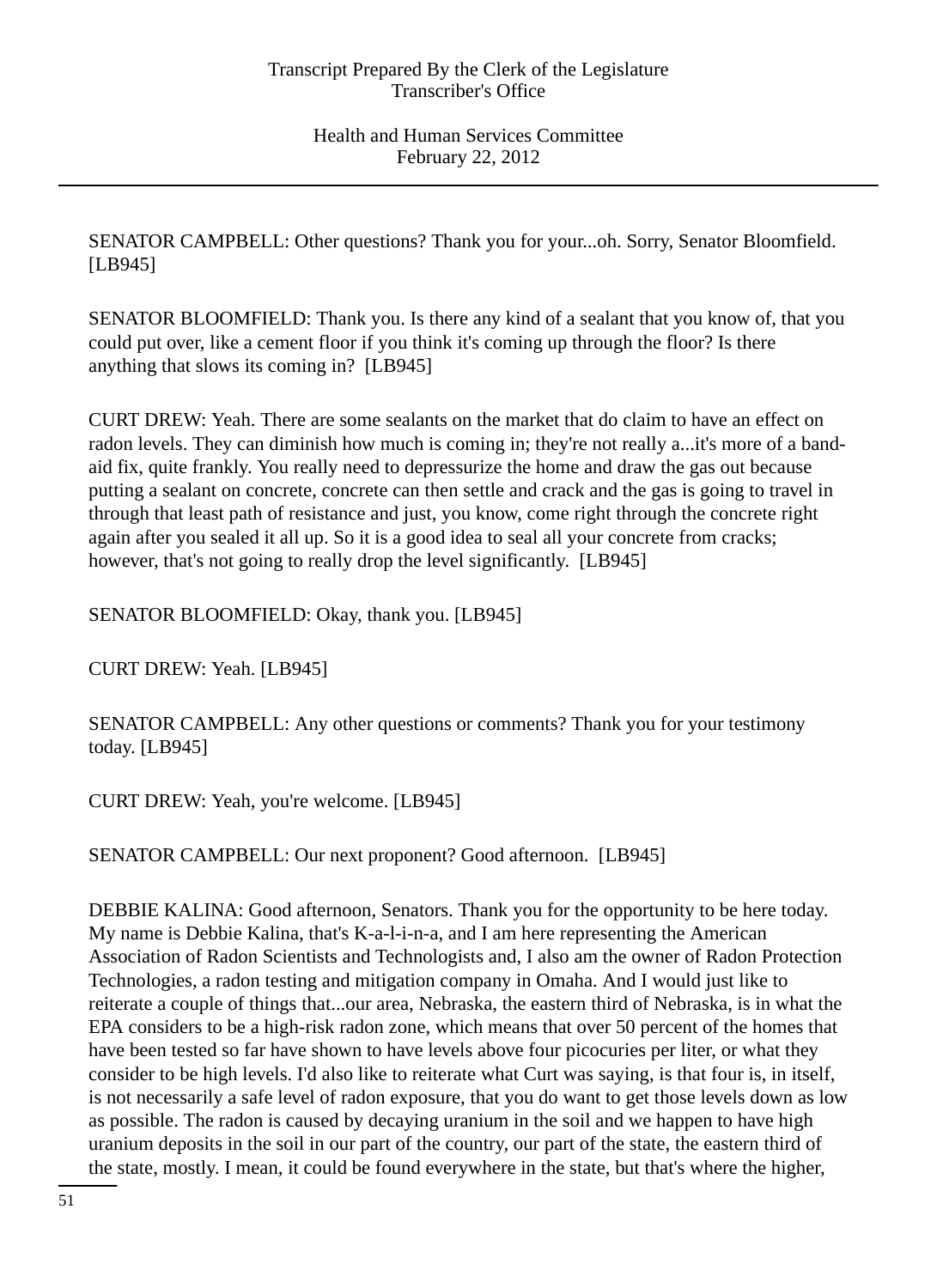Health and Human Services Committee February 22, 2012

most likelihood of having high levels of radon are found. The houses that are built today are built more energy efficient and tighter. You know, we use the Tyvek wrap, we want to have the tightest windows we can have, and so things have changed over the last 50 years in how we build the houses or buildings and we're trying to build them as tightly as possible. But an area that is oftentimes overlooked is the floor slab and the foundation walls. There can be openings and piping protrusions and some pits and different things that will allow air to come into the house. And our house is oftentimes operated at a negative air pressure because of the stack effect and because we are running driers and we're running exhaust fans which creates negative air pressure in that house. And because they're built so tightly, oftentimes the best place for the soil gasses to come into the house is through the foundation or the floor slab, so that will draw in the radon. It's going to try to find makeup air. So what can be done is a system can be installed that will reduce the air pressure underneath the house so those soil gasses and the radon will be captured before they have a chance to come into the living space of the house, so. [LB945]

SENATOR CAMPBELL: Questions? So if you're going to go to not a residential home; but more of a commercial enterprise or, as the bill talks about, where it's a...where the facility is larger. What would it cost to mitigate that? [LB945]

DEBBIE KALINA: It depends an awful lot on... [LB945]

SENATOR CAMPBELL: Is it square footage? I'm sorry, I should have asked. [LB945]

DEBBIE KALINA: No, it wouldn't be square footage. We would take a look at the foundation type and if there are load-bearing walls that separate the different portions of the building because wherever there is load-bearing wall, if we're pulling the air out from under the slab in one area, we'd have to have a suction point or a place where we'd be pulling air out from the other area because that footing would separate those two areas. [LB945]

SENATOR CAMPBELL: Okay. [LB945]

DEBBIE KALINA: And oftentimes, actually, commercial buildings, depending on how big the child-care center would be--or day care--you know, oftentimes, it's commercial buildings who will operate at a positive air pressure. You know when you walk into a building and you get that rush of air in your face, that's what we find a lot of times in commercial buildings. So what I've seen in my practice is that the commercial buildings are typically not, they don't have the higher levels of radon. [LB945]

SENATOR CAMPBELL: Hmm. [LB945]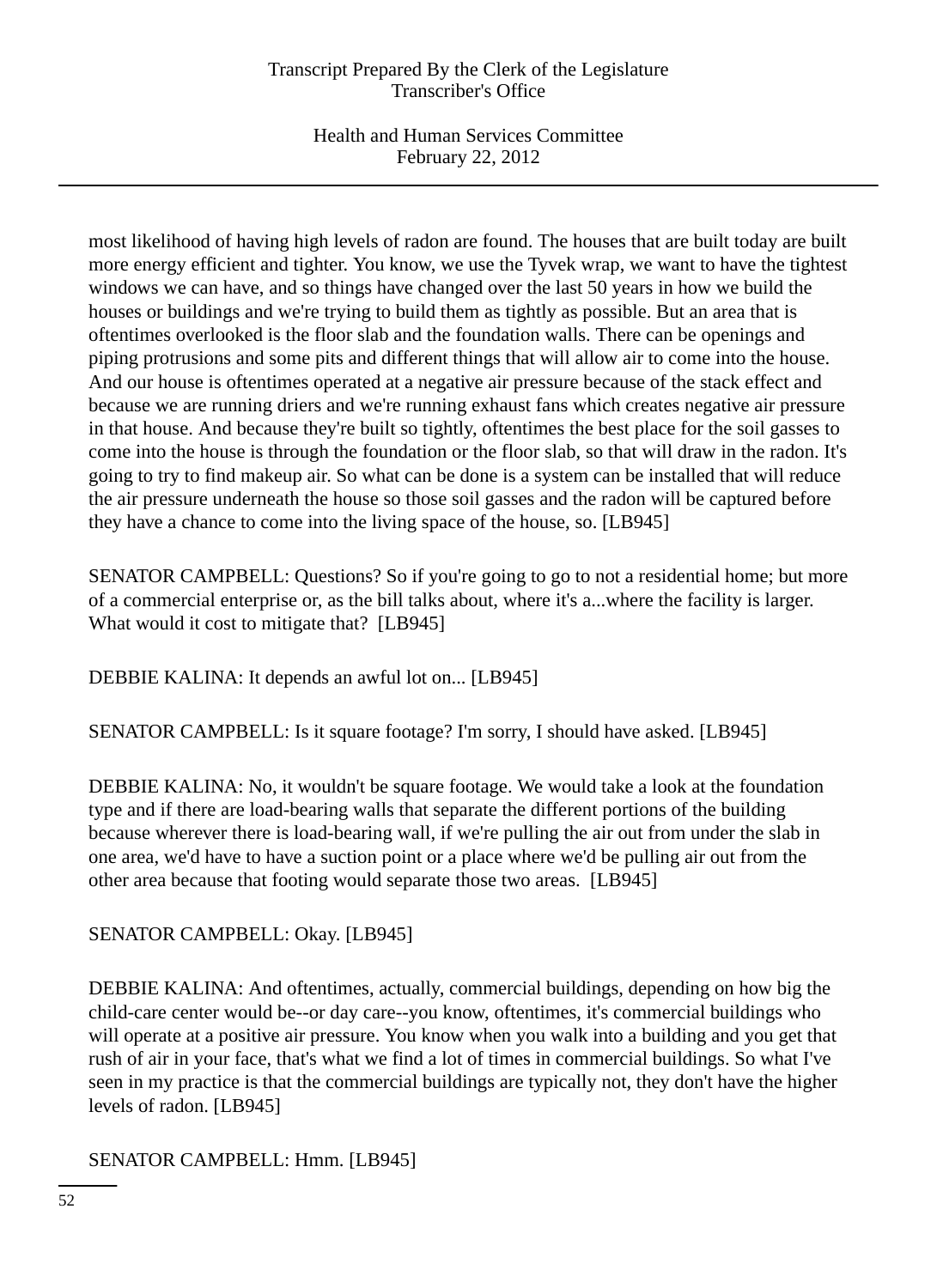DEBBIE KALINA: And that's not something I would say across the board. I certainly would say that you'd want to test each individual building. But the individual homes are more, I would say, more likely to have the higher levels of radon, so. And radon, it's estimated that 21,000 people die in the United States every year from radon-induced lung cancer. And if you were to break that down, that would be close to 500 people in Nebraska alone. But when you look at the geographic size of Nebraska and then what our...the fact that we're in the EPA Zone 1, where we have high levels of radon, the likelihood of high levels of radon, I'm sure that those numbers are much higher just within our state. So I...it...lung cancer is an awful thing. I lost my father to lung cancer and it's a terrible way to die. And when people are diagnosed with lung cancer, most of the time, it's too late. There's an 85 percent mortality rate within five years of being diagnosed with lung cancer, so whatever we can do to prevent lung cancer. The cost of a radon system is typically approximately the same price as a flat-screen TV and you know, when you look at the difference between saving a life, I think it's a pretty important thing. [LB945]

SENATOR CAMPBELL: Any other questions? Thank you very much for your testimony today. [LB945]

DEBBIE KALINA: Thank you. [LB945]

SENATOR CAMPBELL: Any other proponents? Okay, anyone who wishes to testify in opposition to LB945? Okay, anyone who wants to testify in a neutral position? Okay, Senator Haar, would you like to close? [LB945]

SENATOR HAAR: I would. Hold your breath, don't breathe, something's going to get you. (Laugh) I heard a discussion on TV one night and they were talking about how could you really make sure nobody walked onto an airplane with an explosive or some kind of device. And they came up with you'd have to go in naked and bubble wrapped, you know, so risk is always around us. And I don't know if we have more risk in our society with all the chemicals and stuff we create or people, you know, 500 years ago. I don't know. But anyway, we face a risk. And the chemist in me blushes because of course, radon comes from uranium; but I'll just say it's been 45 years since I taught chemistry, so if you forgive me for that. I asked and anyone can get a radon testing kit for your home from Health and Human Services because they have a radon division. And that little kit costs \$5, so you might want to test your home. I think I'll go back and test mine again. So anyway, it's a simple test, it's very inexpensive. Children breath more air than adults, so I think this would be a reasonable kind of thing that we ought to ask going on at daycare centers where kids may be playing in the basement. As we heard, no amount of radon gas is good for you; but we can live...you know, we choose to live with certain levels. So this will simply be a way of saying at least we want to know if there's a problem for our children because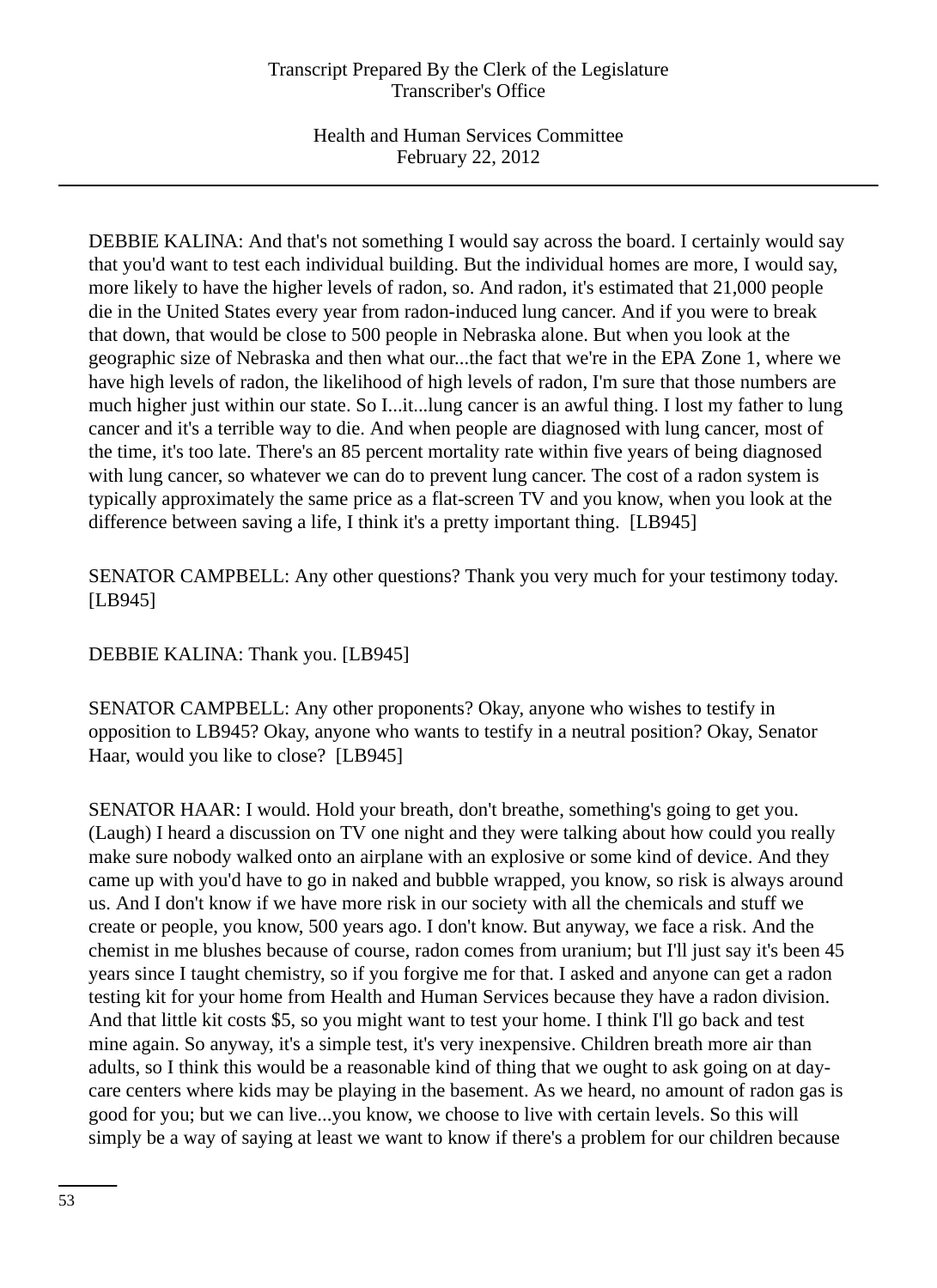they breathe more air. And with no opposition, you know, maybe this could be a consent item. [LB945]

SENATOR CAMPBELL: One of the questions as I've thought of as I've listened to this, Senator Haar, is that we just have a lot of child-care providers across the state of Nebraska that are not licensed. I mean, they only take one or two children or, you know, they're doing the neighborhood. We certainly hear about that all the time when we talk to the Appropriations Committee, and they're trying to look at that. And so, you know, it's one of the things that maybe there needs to be some education attached--and you may want to look at that--that would go out through the department, even, who send out information because I think they probably send educational materials to people even though they aren't licensed, but they're on a list of childcare providers. [LB945]

SENATOR HAAR: A good suggestion. I would just also say, you know, after hearing this and knowing we live in Nebraska--and by the way, there are uranium mines in western Nebraska so it's maybe not too surprising. [LB945]

SENATOR: Yeah. [LB945]

SENATOR HAAR: But if, you know, if I have children and they're staying at somebody else's house a lot of times, you know, if my grandkids are staying with somebody and it's only two kids in the house, it may just...you know, maybe I should invest in \$5 and have...put that thing in the house. Again, we set ours up on the piano; it's supposed to be a certain height above the floor and so on, so it's very easy. [LB945]

SENATOR CAMPBELL: Hmm, interesting. Any other questions? I just want to say, Senator Haar, before we close this, a number of years ago when I was on the county board, we had this gentleman walk in who wanted his property valuation lowered because of his radon testing, and so we told him that we thought he could mitigate it and maybe his valuation would be okay, but... (Laughter) [LB945]

SENATOR HAAR: Well, you were always hardhearted as a county commissioner. [LB945]

SENATOR CAMPBELL: I know, boy. By golly, it was the county tax. [LB945]

SENATOR HAAR: You had that reputation. Well, thank you very much and it's...you know again, with no opposition, maybe this...we'll ask that this be put on the consent agenda. [LB945]